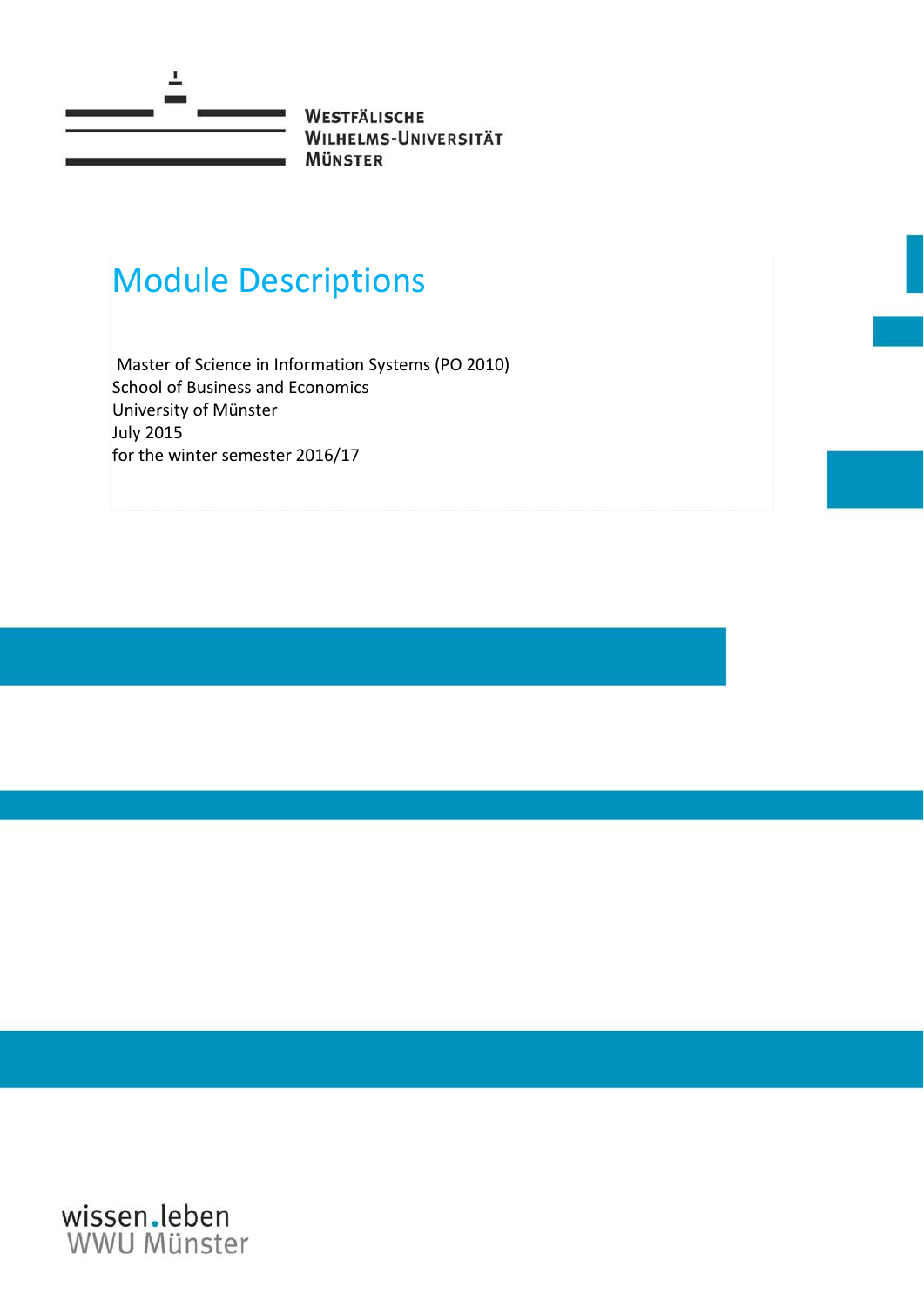## <span id="page-1-0"></span>Contents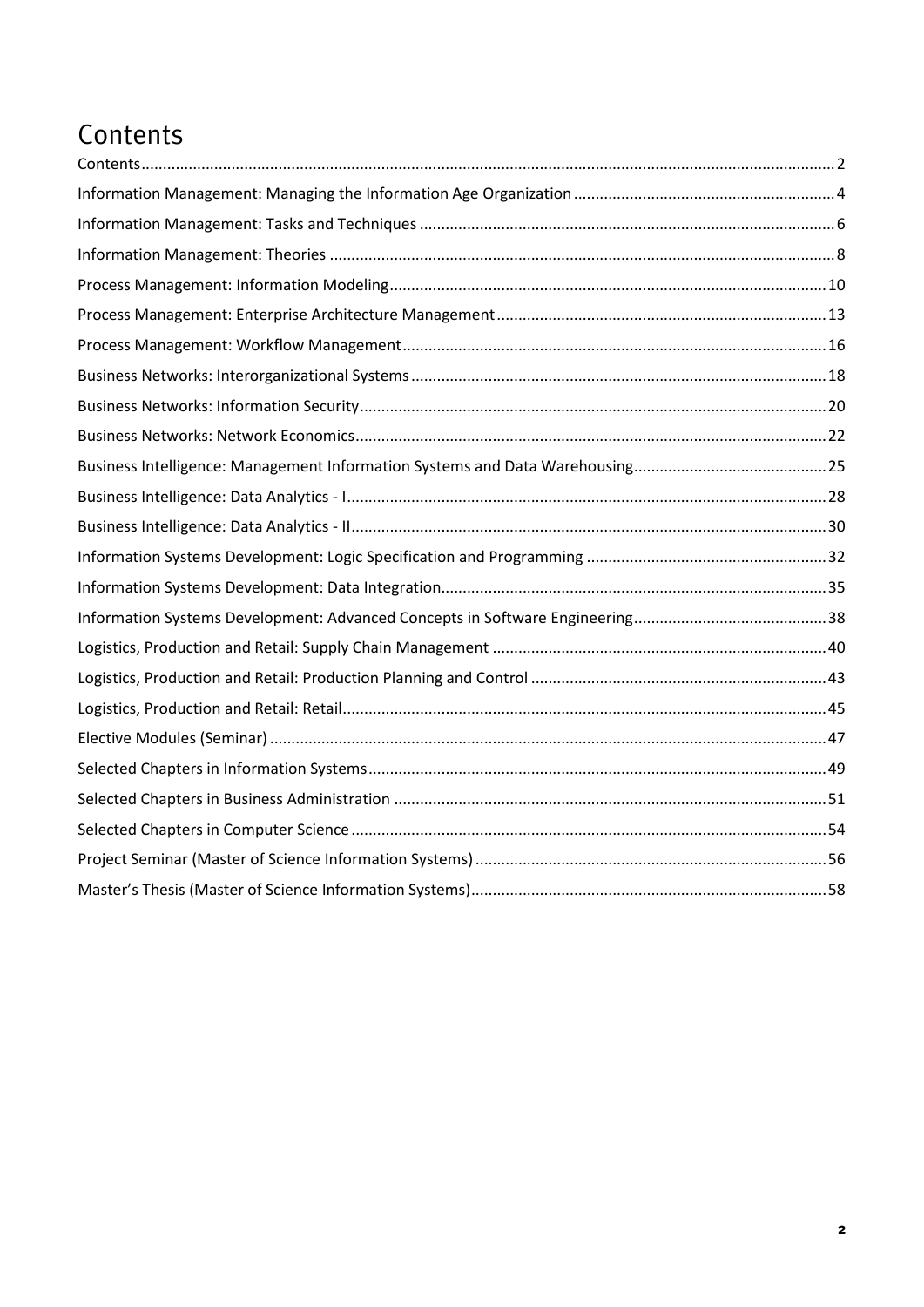### Overview: Course structure

|                   | <b>Track</b> |                                         |                                                                                      | Winter semester (WT)                               | Summer semester (ST)                                                                                                                                                                                                      |                                                 |
|-------------------|--------------|-----------------------------------------|--------------------------------------------------------------------------------------|----------------------------------------------------|---------------------------------------------------------------------------------------------------------------------------------------------------------------------------------------------------------------------------|-------------------------------------------------|
|                   | IM           | Information<br>Management               | IM1: MIAO<br>Managing the<br><b>Information Age</b><br>Organization                  | IM2: IMTTIM Tasks<br>and Techniques                | IM3: IMTh<br><b>IM Theories</b>                                                                                                                                                                                           |                                                 |
|                   | PM           | Process<br>Management                   | PM1: InfMod<br>Information<br>Modeling                                               |                                                    | PM2: EAM<br>Enterprise<br>Architecture<br>Management                                                                                                                                                                      | PM3: WfM<br>Workflow<br>Management              |
|                   | <b>BN</b>    | <b>Business</b><br><b>Networks</b>      | <b>BN1: IOS</b><br>Interorganizational<br>Systems                                    |                                                    | <b>BN2: ITSec</b><br><b>Information Security</b>                                                                                                                                                                          | <b>BN3: NetEcon</b><br><b>Network Economics</b> |
|                   | BI           | <b>Business</b><br>Intelligence         | <b>BI1: MISDWH</b><br>Management Infor-<br>mation Systems<br>and Data<br>Warehousing | <b>BI2: DA1</b><br>Data Analytics 1                | <b>BI3: DA2</b><br>Data Analytics 2                                                                                                                                                                                       |                                                 |
| Method Tracks     | <b>ISD</b>   | Information<br>Systems De-<br>velopment | ISD1: LSLPP Logic<br>Specification<br>and Logic<br>Programming                       | ISD2: DInt<br>Data Integration                     | ISD3: ACSE<br><b>Advanced Concepts</b><br>in<br>Software Engineering                                                                                                                                                      |                                                 |
| n Tracks<br>Domai | <b>LPR</b>   | Logistics,<br>Production<br>and Retail  | LPR1: SCM Supply<br>Chain<br>Management and<br>Logistics                             | LPR2: PPC<br>Production<br>Planning and<br>Control | LPR3: Ret<br>Retail                                                                                                                                                                                                       |                                                 |
|                   |              |                                         | Selected Chaptes in IS (if offered)                                                  |                                                    | EM: Seven Elective Modules (6CP), consisting of: at least two seminars, at most five L/E-modules, taken from<br>modules not chosen above or from Master Studies in Computer Science or in Business Administration or from |                                                 |
|                   |              |                                         |                                                                                      | PS: Project Seminar (12 CP)                        |                                                                                                                                                                                                                           |                                                 |
| Every term        |              |                                         |                                                                                      | MT: Master's Thesis module (30 CP)                 |                                                                                                                                                                                                                           |                                                 |

*•* Two tracks have to be studied. Every track-module consists of 6 CP lecture with exercises.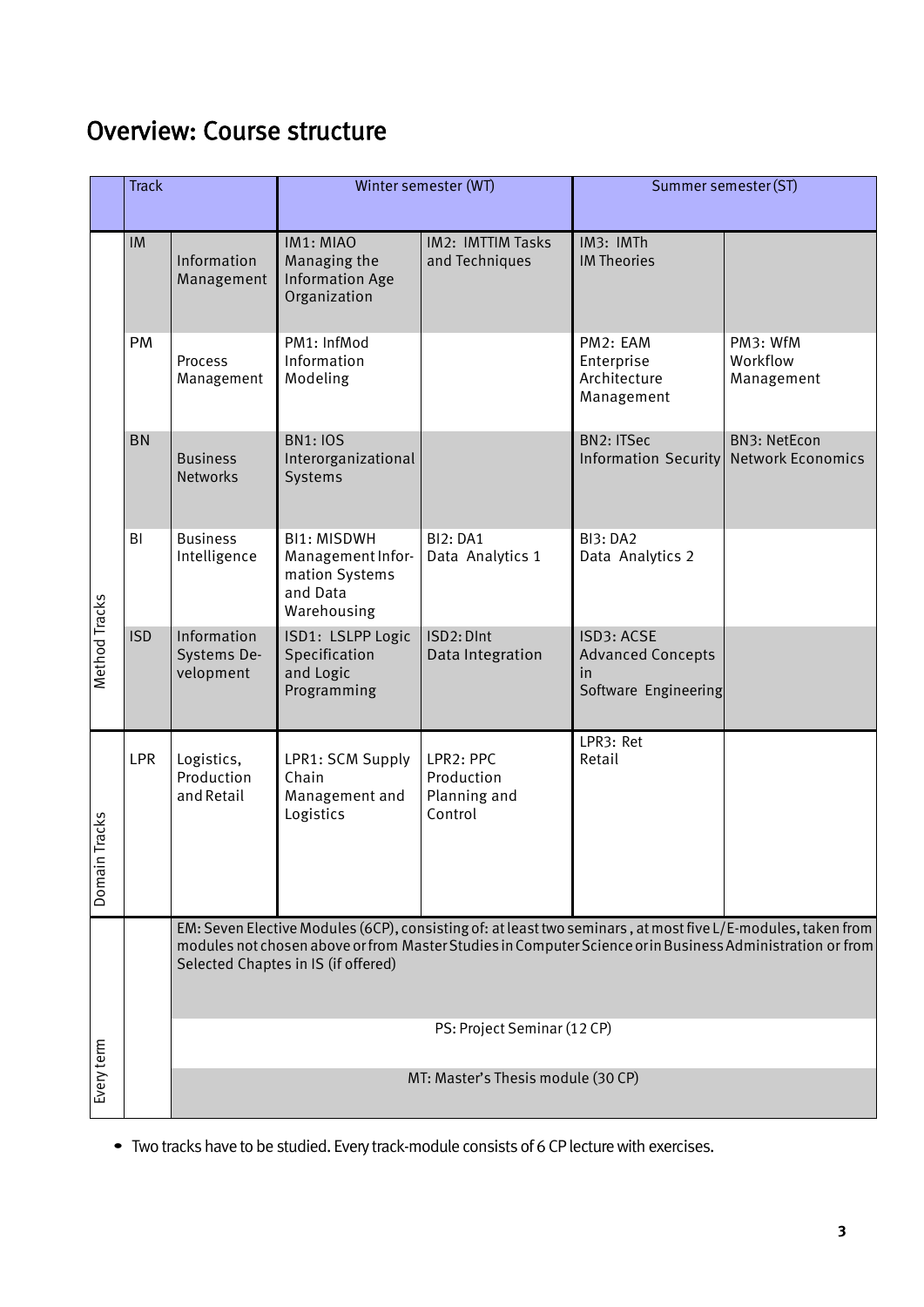# <span id="page-3-0"></span>Information Management: Managing the Information Age **Organization**

| <b>Module Title english:</b> |          |                                                        |               | Information Management: Managing the Information Age Organization                                                                                                                                                                                                                                                                                                                                                                                                                                                                                                                                                                                                                                                                                                                                                                                                                                                                                                                                                                                                                                                                                       |                                         |                |                        |                   |                   |
|------------------------------|----------|--------------------------------------------------------|---------------|---------------------------------------------------------------------------------------------------------------------------------------------------------------------------------------------------------------------------------------------------------------------------------------------------------------------------------------------------------------------------------------------------------------------------------------------------------------------------------------------------------------------------------------------------------------------------------------------------------------------------------------------------------------------------------------------------------------------------------------------------------------------------------------------------------------------------------------------------------------------------------------------------------------------------------------------------------------------------------------------------------------------------------------------------------------------------------------------------------------------------------------------------------|-----------------------------------------|----------------|------------------------|-------------------|-------------------|
|                              |          | <b>Course Program:</b>                                 |               |                                                                                                                                                                                                                                                                                                                                                                                                                                                                                                                                                                                                                                                                                                                                                                                                                                                                                                                                                                                                                                                                                                                                                         | Master Information Systems PO 2010/2014 |                |                        |                   |                   |
| $\mathbf{1}$                 |          | Module No: IM1                                         |               | <b>State: Elective</b>                                                                                                                                                                                                                                                                                                                                                                                                                                                                                                                                                                                                                                                                                                                                                                                                                                                                                                                                                                                                                                                                                                                                  | Language of Instruction: English        |                |                        |                   |                   |
| $\mathbf{2}$                 | semester | Turn: each winter                                      |               | <b>Duration: 1 term</b>                                                                                                                                                                                                                                                                                                                                                                                                                                                                                                                                                                                                                                                                                                                                                                                                                                                                                                                                                                                                                                                                                                                                 | Semester: 1 or 2                        | CP: 6          |                        | Workload (h): 180 |                   |
|                              |          | <b>Module Structure:</b>                               |               |                                                                                                                                                                                                                                                                                                                                                                                                                                                                                                                                                                                                                                                                                                                                                                                                                                                                                                                                                                                                                                                                                                                                                         |                                         |                |                        |                   |                   |
| $\overline{\mathbf{3}}$      | No       | <b>Type</b>                                            | <b>Course</b> |                                                                                                                                                                                                                                                                                                                                                                                                                                                                                                                                                                                                                                                                                                                                                                                                                                                                                                                                                                                                                                                                                                                                                         |                                         | <b>CP</b>      | Presence (h<br>$+$ CH) |                   | Self-Study<br>(h) |
|                              | 1        | Course                                                 |               | Managing the Information Age Organization                                                                                                                                                                                                                                                                                                                                                                                                                                                                                                                                                                                                                                                                                                                                                                                                                                                                                                                                                                                                                                                                                                               |                                         | 4              | 30 h (2 CH)            |                   | 90                |
|                              | 2        | Exercise                                               |               | Tutorial on Managing the Information Age<br>Organization                                                                                                                                                                                                                                                                                                                                                                                                                                                                                                                                                                                                                                                                                                                                                                                                                                                                                                                                                                                                                                                                                                |                                         | $\overline{c}$ | 30 h (2 CH)            |                   | 30                |
| 4                            |          |                                                        |               | <b>Background and relations to other courses:</b><br>The lecture Managing the Information Age Organization assumes that students have a basic<br>understanding of Business Administration, Management Studies, and business applications of<br>information technology as conveyed in Bachelor Programs in IS and related fields.<br>Main topics and learning objectives:<br>The lecture provides students with a sound understanding of management and management<br>theories as well as with the foundations of the information society. On the basis of this<br>understanding, students are confronted with management challenges prevalent in the<br>information age. While doing this, special emphasis is laid on how information technology affects<br>the capabilities of an organization to compete in the information economy. Teaching is conducted<br>through traditional lectures complemented with case study work and discussions in the<br>classroom. Additional reading material is provided in order to allow students to review parts of<br>the content at their leisure and to extend their knowledge in areas of personal interest. |                                         |                |                        |                   |                   |
| 5                            |          | <b>Learning outcomes:</b><br>Academic:<br>Soft skills: |               | After attending the course students should be familiar with the foundations of management, i.e.<br>(strategic) planning, controlling, organization, and leadership. They should understand the<br>specific conditions organizations are exposed to in the "Information Age" and be able to explain<br>the technological, social and economic phenomena constituting it. Furthermore, they are<br>expected to have an idea of how the information age challenges traditional management<br>concepts and what appropriate responses to these challenges might look like.<br>The course introduces students to the analysis of case studies in small groups and furthers their<br>ability to actively participate in classroom discussions.                                                                                                                                                                                                                                                                                                                                                                                                                |                                         |                |                        |                   |                   |
| 6                            |          |                                                        |               | Description of possible electives within the modules:<br>The module can be taken as part of the track Information Management or as an elective. Within<br>the electives a minimum of 2 seminars has to be taken.                                                                                                                                                                                                                                                                                                                                                                                                                                                                                                                                                                                                                                                                                                                                                                                                                                                                                                                                        |                                         |                |                        |                   |                   |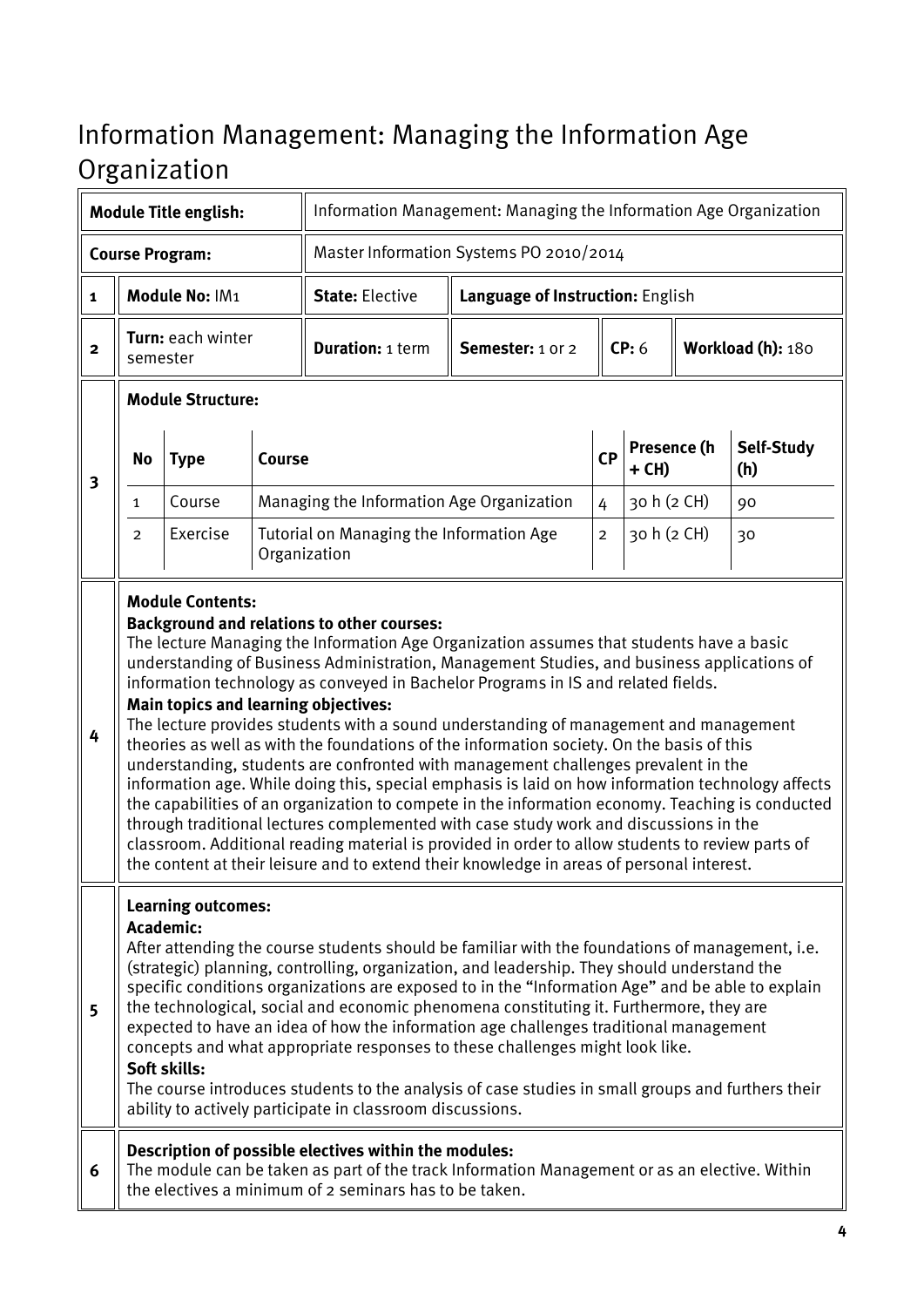| $\overline{7}$ | <b>Examination: Final Module Exam</b>                                                                                                                    |                                   |                                         |
|----------------|----------------------------------------------------------------------------------------------------------------------------------------------------------|-----------------------------------|-----------------------------------------|
| 8              | <b>Relevant Work:</b><br><b>Number and Type; Connection to Course</b><br>Final written exam                                                              | <b>Duration</b><br>up to 120 min. | Part of final mark in %<br>100 %        |
| 9              | <b>Study Work:</b><br><b>Number and Type; Connection to Course</b>                                                                                       |                                   | <b>Duration</b>                         |
|                | none                                                                                                                                                     |                                   |                                         |
| 10             | <b>Prerequisites for Credit Points:</b><br>The credit points will be granted after all relevant work and study work have been successfully<br>completed. |                                   |                                         |
| 11             | Weight of the module grade for the overall grade:<br>5% (6 of 120 CP)                                                                                    |                                   |                                         |
| 12             | <b>Module Prerequisites:</b><br>none                                                                                                                     |                                   |                                         |
| 13             | <b>Presence:</b><br>Presence is recommended                                                                                                              |                                   |                                         |
| 14             | Use of the module for other course programs:<br><b>Master Business Administration</b>                                                                    |                                   |                                         |
| 15             | <b>Responsible Lecturer:</b><br>Prof. Dr. Stefan Klein, Dr. Stefan Schellhammer                                                                          | <b>Department:</b>                | <b>School of Business and Economics</b> |
| 16             | Misc.:                                                                                                                                                   |                                   |                                         |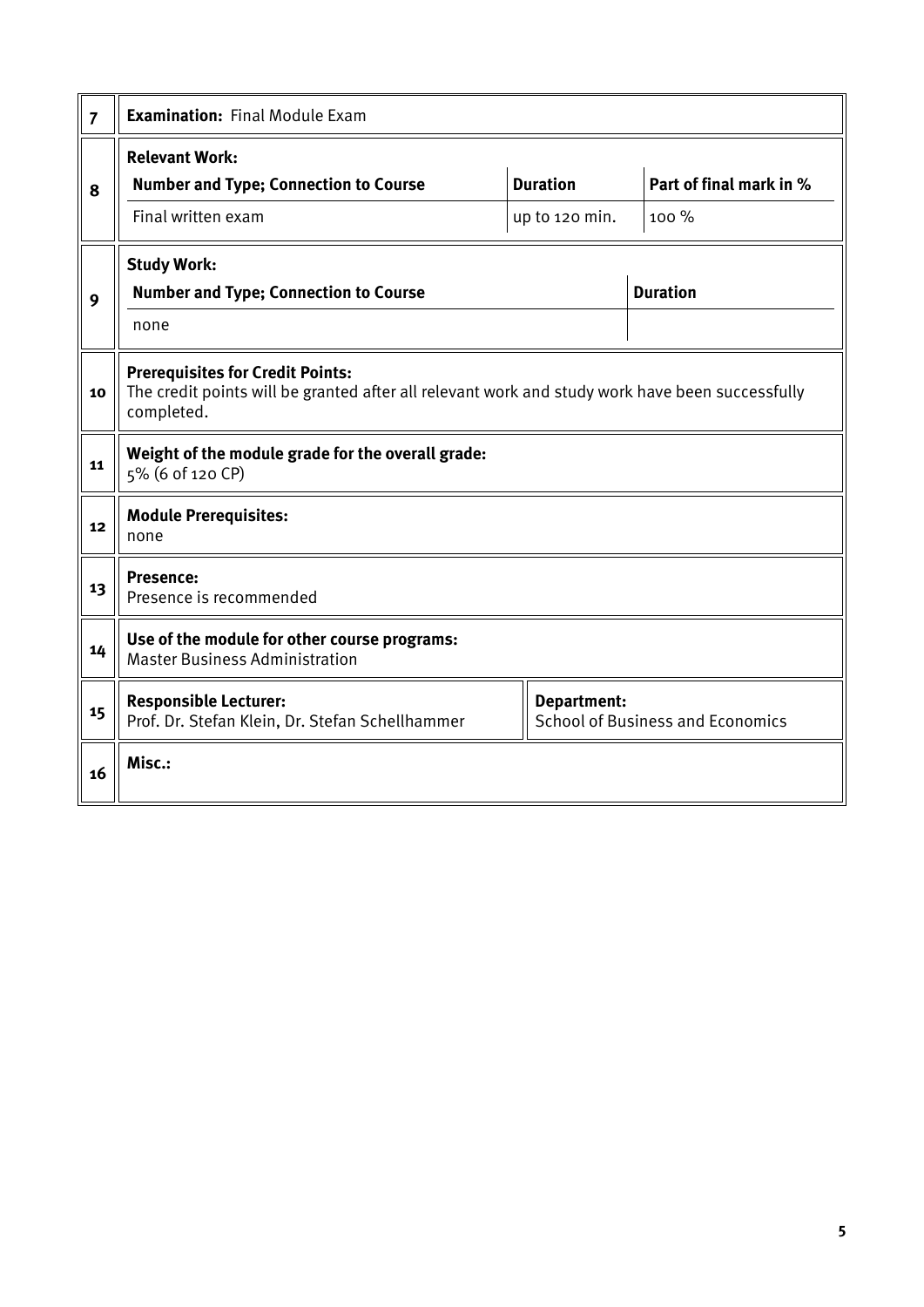|                         |                | <b>Module Title english:</b>                                           |               | Information Management: Tasks and Techniques                                                                                                                                                                                                                                                                                                                                                                                                                                                                                                                                                                                                                                                                                                                                                                                                                                                                                                                                                                                                                                                                                                                                                                                                                                                                                                                                                                                                                                                                          |                                  |             |                      |                   |
|-------------------------|----------------|------------------------------------------------------------------------|---------------|-----------------------------------------------------------------------------------------------------------------------------------------------------------------------------------------------------------------------------------------------------------------------------------------------------------------------------------------------------------------------------------------------------------------------------------------------------------------------------------------------------------------------------------------------------------------------------------------------------------------------------------------------------------------------------------------------------------------------------------------------------------------------------------------------------------------------------------------------------------------------------------------------------------------------------------------------------------------------------------------------------------------------------------------------------------------------------------------------------------------------------------------------------------------------------------------------------------------------------------------------------------------------------------------------------------------------------------------------------------------------------------------------------------------------------------------------------------------------------------------------------------------------|----------------------------------|-------------|----------------------|-------------------|
|                         |                | <b>Course Program:</b>                                                 |               | Master Information Systems PO 2010/2014                                                                                                                                                                                                                                                                                                                                                                                                                                                                                                                                                                                                                                                                                                                                                                                                                                                                                                                                                                                                                                                                                                                                                                                                                                                                                                                                                                                                                                                                               |                                  |             |                      |                   |
| $\mathbf{1}$            |                | Module No: IM2                                                         |               | <b>State: Elective</b>                                                                                                                                                                                                                                                                                                                                                                                                                                                                                                                                                                                                                                                                                                                                                                                                                                                                                                                                                                                                                                                                                                                                                                                                                                                                                                                                                                                                                                                                                                | Language of Instruction: English |             |                      |                   |
| $\mathbf{2}$            | semester       | Turn: each winter                                                      |               | <b>Duration: 1 term</b>                                                                                                                                                                                                                                                                                                                                                                                                                                                                                                                                                                                                                                                                                                                                                                                                                                                                                                                                                                                                                                                                                                                                                                                                                                                                                                                                                                                                                                                                                               | Semester: 1 or 2                 |             | CP: 6                | Workload (h): 180 |
|                         |                | <b>Module Structure:</b>                                               |               |                                                                                                                                                                                                                                                                                                                                                                                                                                                                                                                                                                                                                                                                                                                                                                                                                                                                                                                                                                                                                                                                                                                                                                                                                                                                                                                                                                                                                                                                                                                       |                                  |             |                      |                   |
| $\overline{\mathbf{3}}$ | <b>No</b>      | <b>Type</b>                                                            | <b>Course</b> |                                                                                                                                                                                                                                                                                                                                                                                                                                                                                                                                                                                                                                                                                                                                                                                                                                                                                                                                                                                                                                                                                                                                                                                                                                                                                                                                                                                                                                                                                                                       |                                  | CP          | Presence (h +<br>CH) | Self-Study<br>(h) |
|                         | 1              | Course                                                                 |               | <b>Tasks and Techniques</b>                                                                                                                                                                                                                                                                                                                                                                                                                                                                                                                                                                                                                                                                                                                                                                                                                                                                                                                                                                                                                                                                                                                                                                                                                                                                                                                                                                                                                                                                                           |                                  | 4           | 30 h (2 CH)          | 90                |
|                         | $\overline{2}$ | Exercise                                                               |               | <b>Exercise on Tasks and Techniques</b>                                                                                                                                                                                                                                                                                                                                                                                                                                                                                                                                                                                                                                                                                                                                                                                                                                                                                                                                                                                                                                                                                                                                                                                                                                                                                                                                                                                                                                                                               |                                  | $\mathbf 2$ | 30 h (2 CH)          | 30                |
| 4                       |                | <b>Module Contents:</b><br><b>Main topics and learning objectives:</b> |               | <b>Background and relations to other courses:</b><br>The course requires a sound understanding of both management studies and information<br>processing in business. This course interlinks with the course "Managing the Information Age<br>Organization", which deepens the students' understanding of management basics that this<br>course builds upon. In order to provide students from a non IS-background with the managerial<br>understanding of information processing necessary for participating successfully in this course,<br>an extensive script on this subject is provided at the beginning of the semester.<br>The lecture provides students with an overview of executives' duties in managing an<br>organization's information and communication capabilities. These duties include tasks such as<br>strategic information planning, strategy implementation, as well as sourcing and organizing the<br>information function. These tasks are structured in a comprehensive framework based on<br>management theory. While identifying critical IM tasks and responsibilities, the course presents<br>methods and techniques that can be applied to deal with them. Class discussions on case<br>studies give students the opportunity to consolidate their newly acquired knowledge and apply<br>the techniques presented to typical problems. In addition, occasional discussions with IT<br>executives allow students to reflect their conceptual knowledge in light of real world practices. |                                  |             |                      |                   |
| 5                       | Academic:      | <b>Learning outcomes:</b><br>Soft skills:<br>individual assignments.   |               | The course provides students with skills indispensable for an IT executive. In particular, students<br>will obtain a comprehensive overview of the field of IT management and get acquainted with the<br>typical tasks IT managers are charged with. They will also get to know prominent frameworks and<br>techniques to solve IM tasks as proposed in textbooks.<br>In addition to expertise in the fields mentioned above, students will deepen their skills in<br>constructively analyzing and solving case studies in both classroom settings and as part of                                                                                                                                                                                                                                                                                                                                                                                                                                                                                                                                                                                                                                                                                                                                                                                                                                                                                                                                                     |                                  |             |                      |                   |
| 6                       |                |                                                                        |               | Description of possible electives within the modules:<br>The module can be taken as part of the track Information Management or as an elective. Within<br>the electives a minimum of 2 seminars has to be taken.                                                                                                                                                                                                                                                                                                                                                                                                                                                                                                                                                                                                                                                                                                                                                                                                                                                                                                                                                                                                                                                                                                                                                                                                                                                                                                      |                                  |             |                      |                   |

# <span id="page-5-0"></span>Information Management: Tasks and Techniques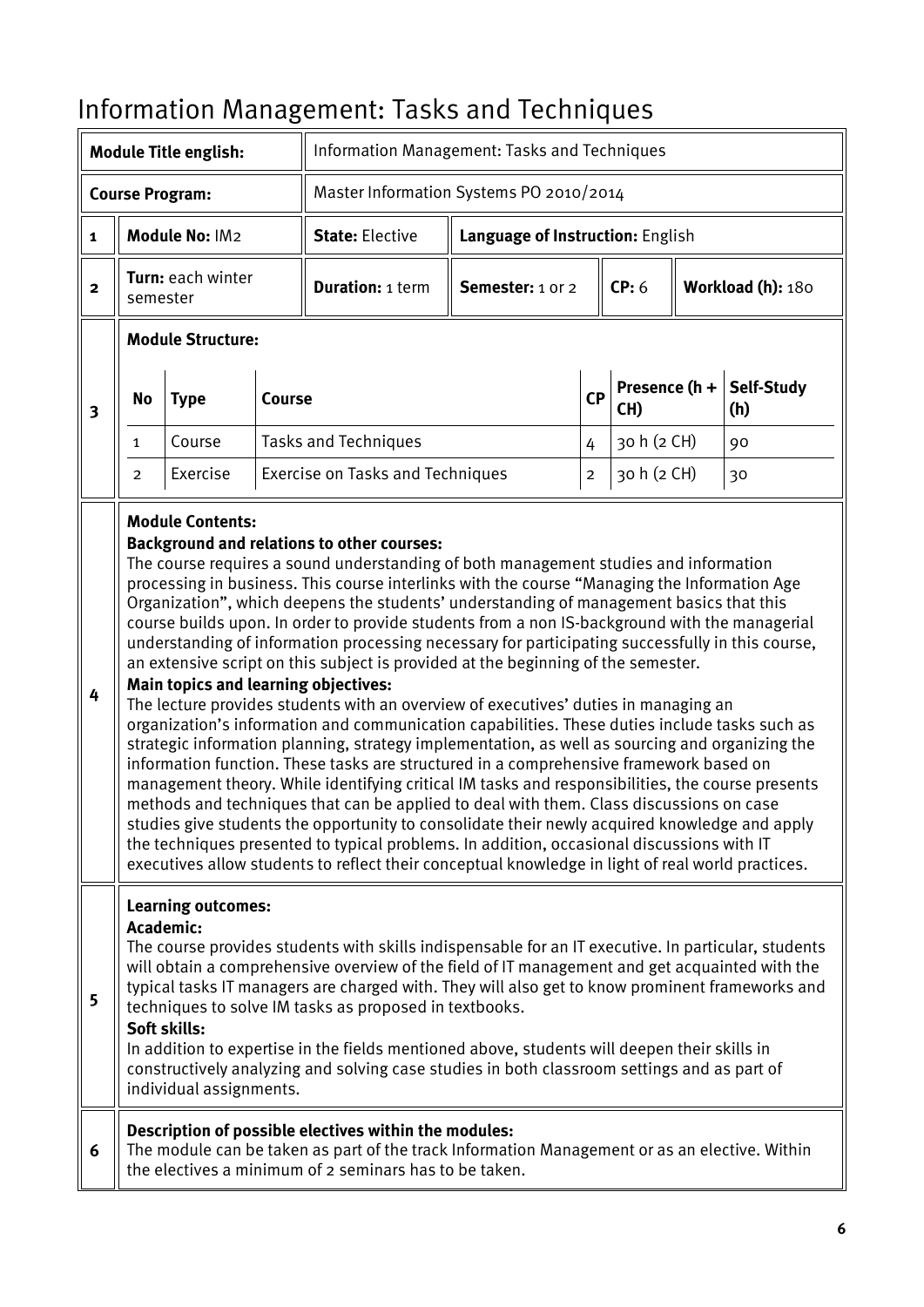| $\overline{7}$ | <b>Examination: Final Module Exam</b>                                                                                                                    |                                   |                                         |
|----------------|----------------------------------------------------------------------------------------------------------------------------------------------------------|-----------------------------------|-----------------------------------------|
| 8              | <b>Relevant Work:</b><br><b>Number and Type; Connection to Course</b><br>Final written exam                                                              | <b>Duration</b><br>up to 120 min. | Part of final mark in %<br>100 %        |
| 9              | <b>Study Work:</b><br><b>Number and Type; Connection to Course</b><br>none                                                                               |                                   | <b>Duration</b>                         |
| 10             | <b>Prerequisites for Credit Points:</b><br>The credit points will be granted after all relevant work and study work have been successfully<br>completed. |                                   |                                         |
| 11             | Weight of the module grade for the overall grade:<br>5% (6 of 120 CP)                                                                                    |                                   |                                         |
| 12             | <b>Module Prerequisites:</b><br>none                                                                                                                     |                                   |                                         |
| 13             | <b>Presence:</b><br>Presence is recommended.                                                                                                             |                                   |                                         |
| 14             | Use of the module for other course programs:<br><b>Master Business Administration</b>                                                                    |                                   |                                         |
| 15             | <b>Responsible Lecturer:</b><br>Prof. Dr. Stefan Klein, Dr. Alexander Teubner                                                                            | <b>Department:</b>                | <b>School of Business and Economics</b> |
| 16             | Misc.:                                                                                                                                                   |                                   |                                         |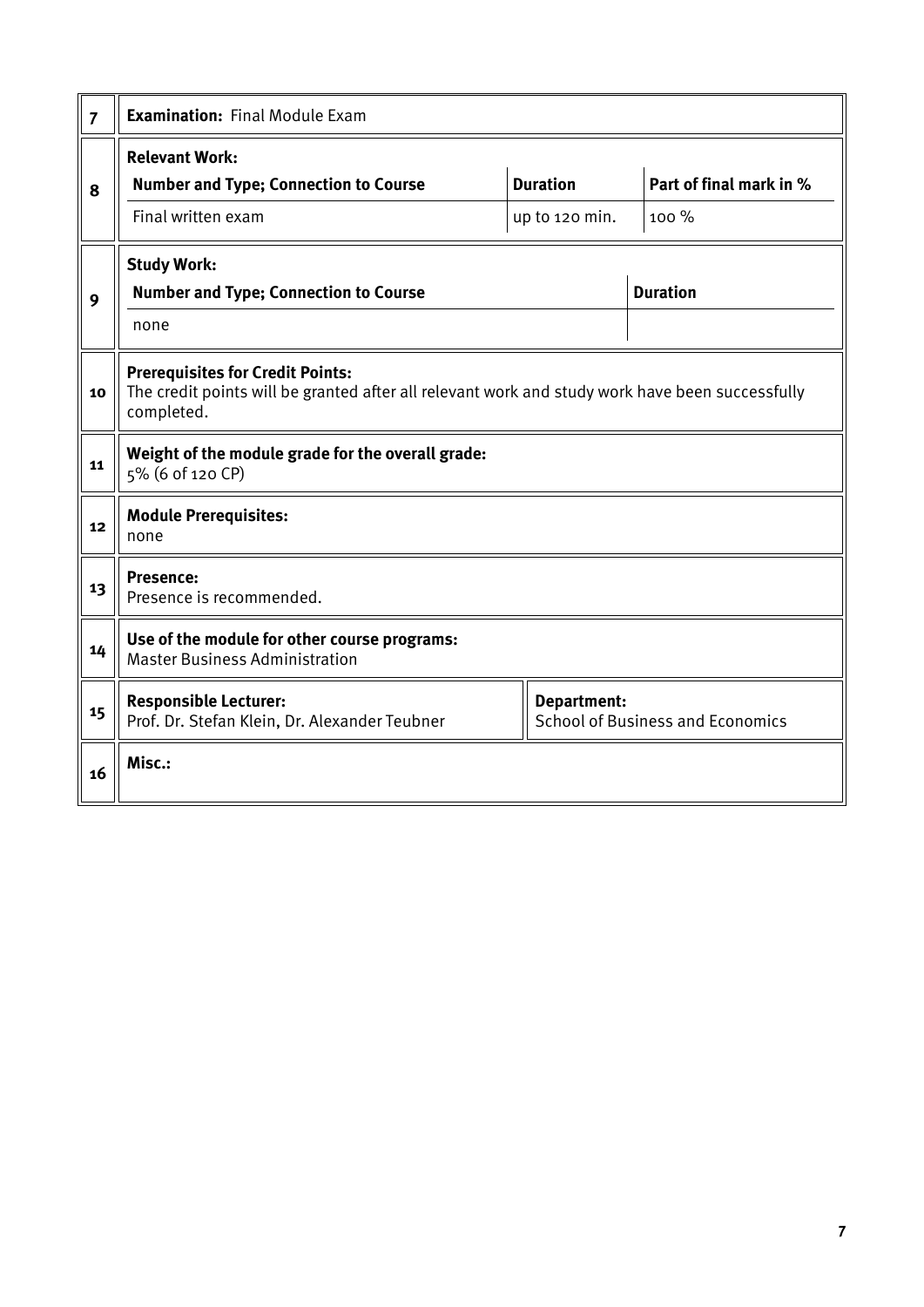|                         |              | <b>Module Title english:</b>                                                           |                 | <b>Information Management: Theories</b>                                                                                                                                                                                                                                                                                                                                                                                                                                                                                                                                                                                                                                                                                                                                                                                                                                                                                                                                                                                                                                                                                                                                                                                                                                                                          |                                  |                         |                      |                   |
|-------------------------|--------------|----------------------------------------------------------------------------------------|-----------------|------------------------------------------------------------------------------------------------------------------------------------------------------------------------------------------------------------------------------------------------------------------------------------------------------------------------------------------------------------------------------------------------------------------------------------------------------------------------------------------------------------------------------------------------------------------------------------------------------------------------------------------------------------------------------------------------------------------------------------------------------------------------------------------------------------------------------------------------------------------------------------------------------------------------------------------------------------------------------------------------------------------------------------------------------------------------------------------------------------------------------------------------------------------------------------------------------------------------------------------------------------------------------------------------------------------|----------------------------------|-------------------------|----------------------|-------------------|
|                         |              | <b>Course Program:</b>                                                                 |                 | Master Information Systems PO 2010/2014                                                                                                                                                                                                                                                                                                                                                                                                                                                                                                                                                                                                                                                                                                                                                                                                                                                                                                                                                                                                                                                                                                                                                                                                                                                                          |                                  |                         |                      |                   |
| $\mathbf 1$             |              | Module No: IM3                                                                         |                 | <b>State: Elective</b>                                                                                                                                                                                                                                                                                                                                                                                                                                                                                                                                                                                                                                                                                                                                                                                                                                                                                                                                                                                                                                                                                                                                                                                                                                                                                           | Language of Instruction: English |                         |                      |                   |
| $\mathbf{2}$            | semester     | Turn: each summer                                                                      |                 | <b>Duration: 1 term</b>                                                                                                                                                                                                                                                                                                                                                                                                                                                                                                                                                                                                                                                                                                                                                                                                                                                                                                                                                                                                                                                                                                                                                                                                                                                                                          | Semester: 1 or 2                 |                         | CP: 6                | Workload (h): 180 |
|                         |              | <b>Module Structure:</b>                                                               |                 |                                                                                                                                                                                                                                                                                                                                                                                                                                                                                                                                                                                                                                                                                                                                                                                                                                                                                                                                                                                                                                                                                                                                                                                                                                                                                                                  |                                  |                         |                      |                   |
| $\overline{\mathbf{3}}$ | <b>No</b>    | <b>Type</b>                                                                            | <b>Course</b>   |                                                                                                                                                                                                                                                                                                                                                                                                                                                                                                                                                                                                                                                                                                                                                                                                                                                                                                                                                                                                                                                                                                                                                                                                                                                                                                                  |                                  | CP                      | Presence (h +<br>CH) | Self-Study<br>(h) |
|                         | $\mathbf{1}$ | Course                                                                                 | <b>Theories</b> |                                                                                                                                                                                                                                                                                                                                                                                                                                                                                                                                                                                                                                                                                                                                                                                                                                                                                                                                                                                                                                                                                                                                                                                                                                                                                                                  |                                  | $\overline{3}$          | 30 h (2 CH)          | 60                |
|                         | 2            | Exercise                                                                               |                 | <b>Exercise on Theories</b>                                                                                                                                                                                                                                                                                                                                                                                                                                                                                                                                                                                                                                                                                                                                                                                                                                                                                                                                                                                                                                                                                                                                                                                                                                                                                      |                                  | $\overline{\mathbf{3}}$ | 30 h (2 CH)          | 60                |
| 4                       |              | <b>Module Contents:</b><br>Techniques".<br><b>Main topics and learning objectives:</b> |                 | <b>Background and relations to other courses:</b><br>A sound understanding of management and information management as provided in the courses<br>"Managing the Information Age Organization" and "Information Management Tasks &<br>This course deepens the students' understanding of IM tasks and techniques in that it enables<br>them to assess underlying theoretical propositions in more detail. To this end, the lecture<br>introduces important management theories, including market, resource and capability based<br>theories of strategic information systems, IT strategy theory, IT value and productivity theory,<br>organization theory of IT and theories of sourcing and governing the information function.<br>Moreover, on the basis of this theoretical knowledge, critical issues of IM are discussed in the<br>light of the controversial academic discussions surrounding them. The course builds on well-<br>prepared class discussions rather than traditional lectures. The lecturer will support learning by<br>carefully selecting papers and placing them into a broader "theoretical landscape". He will<br>moderate and facilitate the discussions, and provide feedback on the assignments during the<br>semester (reading papers, preparing presentations, writing minutes). |                                  |                         |                      |                   |
| 5                       | Academic:    | <b>Learning outcomes:</b><br>Soft skills:                                              |                 | The overall aim of this course is to give students access to the academic debate on IM. More<br>specifically, the course is intended to introduce students to the international academic debate on<br>the most important or discussed issues of information management. The students will gain<br>insight into the theories underlying the frameworks and techniques proposed for solving IM tasks<br>and will be able to assess these tools and the underlying theories critically.<br>In addition to providing students with the capabilities to deal with academic literature reflectively,<br>the course trains them in presenting their take on selected academic papers to the class and<br>furthers their general ability to take an active part in academic discussions. This ability is based<br>on a combination of reading, thinking, writing, discussing and listening skills.                                                                                                                                                                                                                                                                                                                                                                                                                       |                                  |                         |                      |                   |
| 6                       |              |                                                                                        |                 | Description of possible electives within the modules:<br>The module can be taken as part of the track Information Management or as an elective. Within<br>the electives a minimum of 2 seminars has to be taken.                                                                                                                                                                                                                                                                                                                                                                                                                                                                                                                                                                                                                                                                                                                                                                                                                                                                                                                                                                                                                                                                                                 |                                  |                         |                      |                   |

# <span id="page-7-0"></span>Information Management: Theories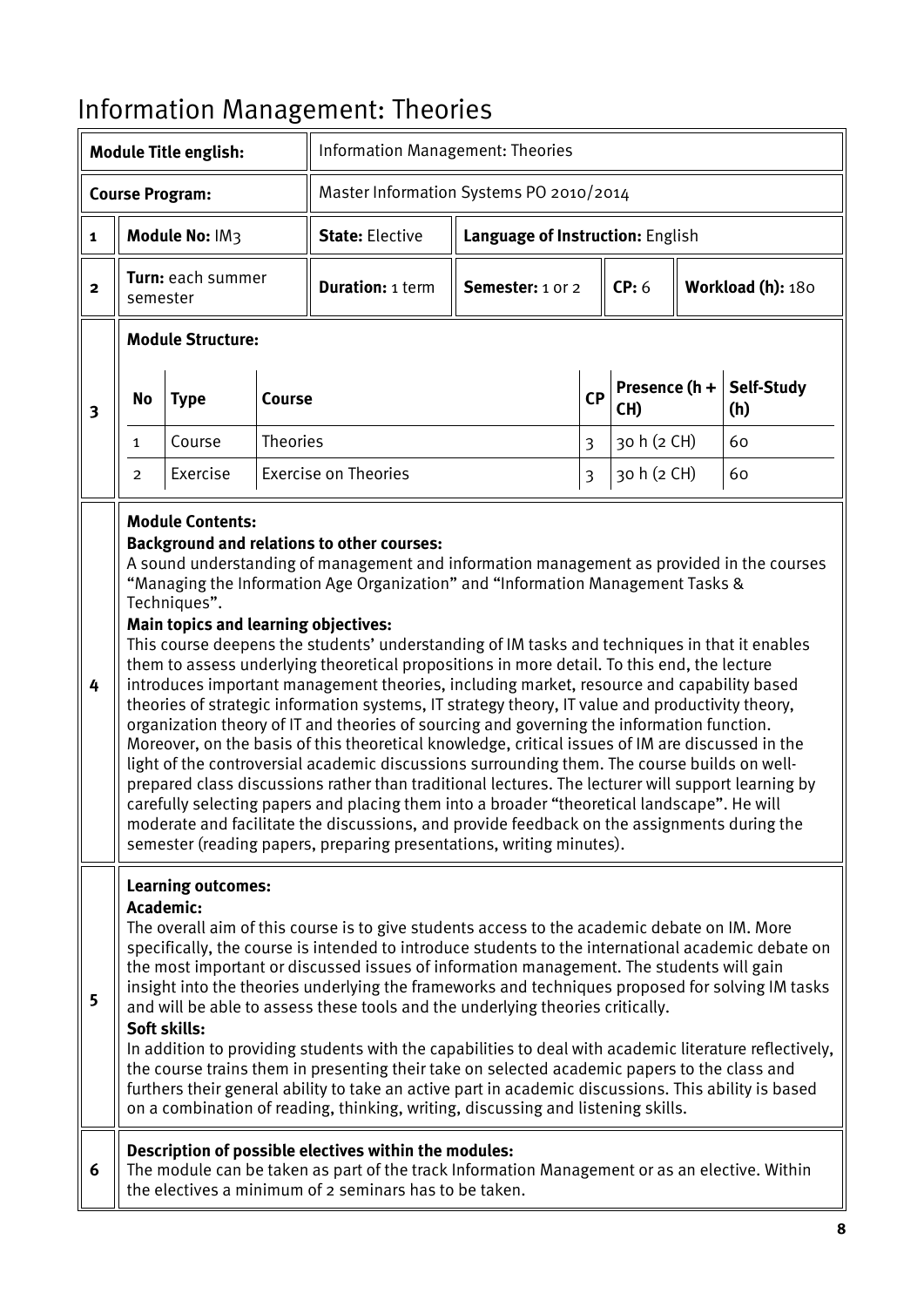| $\overline{7}$ | <b>Examination:</b> Examinations for every part of the module                                                                                            |                           |                                         |
|----------------|----------------------------------------------------------------------------------------------------------------------------------------------------------|---------------------------|-----------------------------------------|
|                | <b>Relevant Work:</b>                                                                                                                                    |                           |                                         |
|                | <b>Number and Type; Connection to Course</b>                                                                                                             | <b>Duration</b>           | Part of final mark in %                 |
|                | Final Written Exam                                                                                                                                       | Up to 90 min.             | 60%                                     |
| 8              | Presentation (groups of 3-4 students)                                                                                                                    | ca. 20 min.               | 15 %                                    |
|                | Written Report                                                                                                                                           | ca. 3 pages               | 10 %                                    |
|                | 12 written comments on weekly reading                                                                                                                    | ca. 1 page per<br>comment | 15 %                                    |
|                | <b>Study Work:</b>                                                                                                                                       |                           |                                         |
| 9              | <b>Number and Type; Connection to Course</b>                                                                                                             |                           | <b>Duration</b>                         |
|                | none                                                                                                                                                     |                           |                                         |
| 10             | <b>Prerequisites for Credit Points:</b><br>The credit points will be granted after all relevant work and study work have been successfully<br>completed. |                           |                                         |
| 11             | Weight of the module grade for the overall grade:<br>5% (6 of 120 CP)                                                                                    |                           |                                         |
| 12             | <b>Module Prerequisites:</b><br>none                                                                                                                     |                           |                                         |
| 13             | <b>Presence:</b><br>Presence is recommended.                                                                                                             |                           |                                         |
| 14             | Use of the module for other course programs:<br><b>Master Business Administration</b>                                                                    |                           |                                         |
| 15             | <b>Responsible Lecturer:</b><br>Prof. Dr. Stefan Klein, Dr. Alexander Teubner                                                                            | <b>Department:</b>        | <b>School of Business and Economics</b> |
| 16             | Misc.:                                                                                                                                                   |                           |                                         |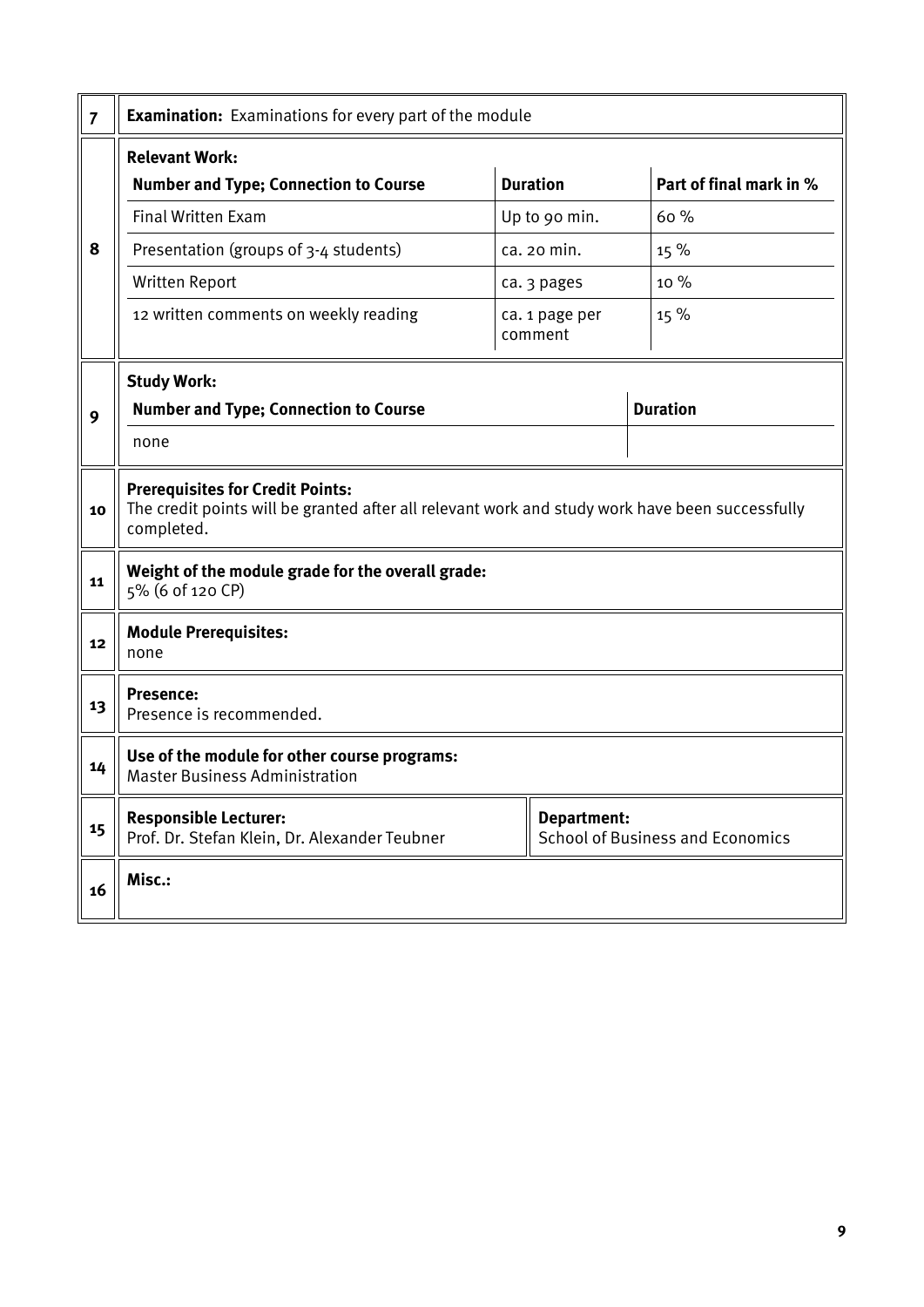|                         |                | <b>Module Title english:</b>                                   |        | Process Management: Information Modeling                                                                                                                                                                                                                                                                                                                                                                                                                                                                                                                                                                                                                                               |                                                                                                                                                                                                                                                                         |                         |                      |  |                          |
|-------------------------|----------------|----------------------------------------------------------------|--------|----------------------------------------------------------------------------------------------------------------------------------------------------------------------------------------------------------------------------------------------------------------------------------------------------------------------------------------------------------------------------------------------------------------------------------------------------------------------------------------------------------------------------------------------------------------------------------------------------------------------------------------------------------------------------------------|-------------------------------------------------------------------------------------------------------------------------------------------------------------------------------------------------------------------------------------------------------------------------|-------------------------|----------------------|--|--------------------------|
|                         |                | <b>Course Program:</b>                                         |        | Master Information Systems PO 2010/2014                                                                                                                                                                                                                                                                                                                                                                                                                                                                                                                                                                                                                                                |                                                                                                                                                                                                                                                                         |                         |                      |  |                          |
| $\mathbf{1}$            |                | Module No: PM1                                                 |        | <b>State: Elective</b>                                                                                                                                                                                                                                                                                                                                                                                                                                                                                                                                                                                                                                                                 | Language of Instruction: English                                                                                                                                                                                                                                        |                         |                      |  |                          |
| $\mathbf{2}$            | semester       | Turn: each winter                                              |        | <b>Duration: 1 term</b>                                                                                                                                                                                                                                                                                                                                                                                                                                                                                                                                                                                                                                                                | Semester: 1 or 2                                                                                                                                                                                                                                                        |                         | CP: 6                |  | Workload (h): 180        |
|                         |                | <b>Module Structure:</b>                                       |        |                                                                                                                                                                                                                                                                                                                                                                                                                                                                                                                                                                                                                                                                                        |                                                                                                                                                                                                                                                                         |                         |                      |  |                          |
| $\overline{\mathbf{3}}$ | <b>No</b>      | <b>Type</b>                                                    | Course |                                                                                                                                                                                                                                                                                                                                                                                                                                                                                                                                                                                                                                                                                        |                                                                                                                                                                                                                                                                         | <b>CP</b>               | Presence (h +<br>CH) |  | <b>Self-Study</b><br>(h) |
|                         | $\mathbf{1}$   | Course                                                         |        | <b>Information Modeling</b>                                                                                                                                                                                                                                                                                                                                                                                                                                                                                                                                                                                                                                                            |                                                                                                                                                                                                                                                                         | $\overline{\mathbf{3}}$ | 30 h (2 CH)          |  | 60                       |
|                         | $\overline{2}$ | Exercise                                                       |        | <b>Exercise on Information Modeling</b>                                                                                                                                                                                                                                                                                                                                                                                                                                                                                                                                                                                                                                                |                                                                                                                                                                                                                                                                         | $\overline{\mathbf{3}}$ | 30 h (2 CH)          |  | 60                       |
|                         |                | <b>Main topics and learning objectives:</b>                    |        | The lecture is on one of the core topic areas in Information Systems and Business Process<br>Management: Conceptual Modeling (i.e., process modeling, data modeling, organizational<br>modeling etc.) with a focus on the use and reuse of conceptual models in business. Hence, the<br>focus is not on how to create a conceptual model, but on what are the preconditions of models to<br>really be usable in practice and on approaches and methodologies supporting model use and<br>reuse, especially model analysis. The lecture therefore provides a theoretical basis for courses<br>applying modeling techniques, such as PM2, PM3, Bl1, ISD1, ISD2, ISD3, PR1, PR2, and PR3. |                                                                                                                                                                                                                                                                         |                         |                      |  |                          |
|                         | <b>Themes</b>  |                                                                |        | <b>Learning objectives</b>                                                                                                                                                                                                                                                                                                                                                                                                                                                                                                                                                                                                                                                             |                                                                                                                                                                                                                                                                         |                         |                      |  |                          |
| 4                       |                | Meta modeling / meta<br>meta modeling / meta<br>modeling tools |        | To be able to design modeling languages with meta models, and to<br>be able to design modeling tools and meta modeling tools with meta<br>model and meta model-based databases.                                                                                                                                                                                                                                                                                                                                                                                                                                                                                                        |                                                                                                                                                                                                                                                                         |                         |                      |  |                          |
|                         |                | Modeling frameworks                                            |        | To be able to provide an overview of modeling frameworks, to be able<br>to evaluate and compare them, and to be able to apply selected parts<br>of them.                                                                                                                                                                                                                                                                                                                                                                                                                                                                                                                               |                                                                                                                                                                                                                                                                         |                         |                      |  |                          |
|                         |                | Model variant<br>management                                    |        |                                                                                                                                                                                                                                                                                                                                                                                                                                                                                                                                                                                                                                                                                        | To be able to apply selected approaches on model variant<br>management onto models of different modeling languages.                                                                                                                                                     |                         |                      |  |                          |
|                         |                | Model disambiguation                                           |        |                                                                                                                                                                                                                                                                                                                                                                                                                                                                                                                                                                                                                                                                                        | To know why unambiguous models are a precondition for actually<br>using them for business purposes, and to apply selected<br>methodologies on model disambiguation.                                                                                                     |                         |                      |  |                          |
|                         |                | Model analysis                                                 |        | querying.                                                                                                                                                                                                                                                                                                                                                                                                                                                                                                                                                                                                                                                                              | To know different areas of model analysis, for instance process<br>improvement, process compliance, model transformation, model<br>comparison, model integration, and to be able to apply selected<br>approaches on model analysis. The focus is on pattern-based model |                         |                      |  |                          |

# <span id="page-9-0"></span>Process Management: Information Modeling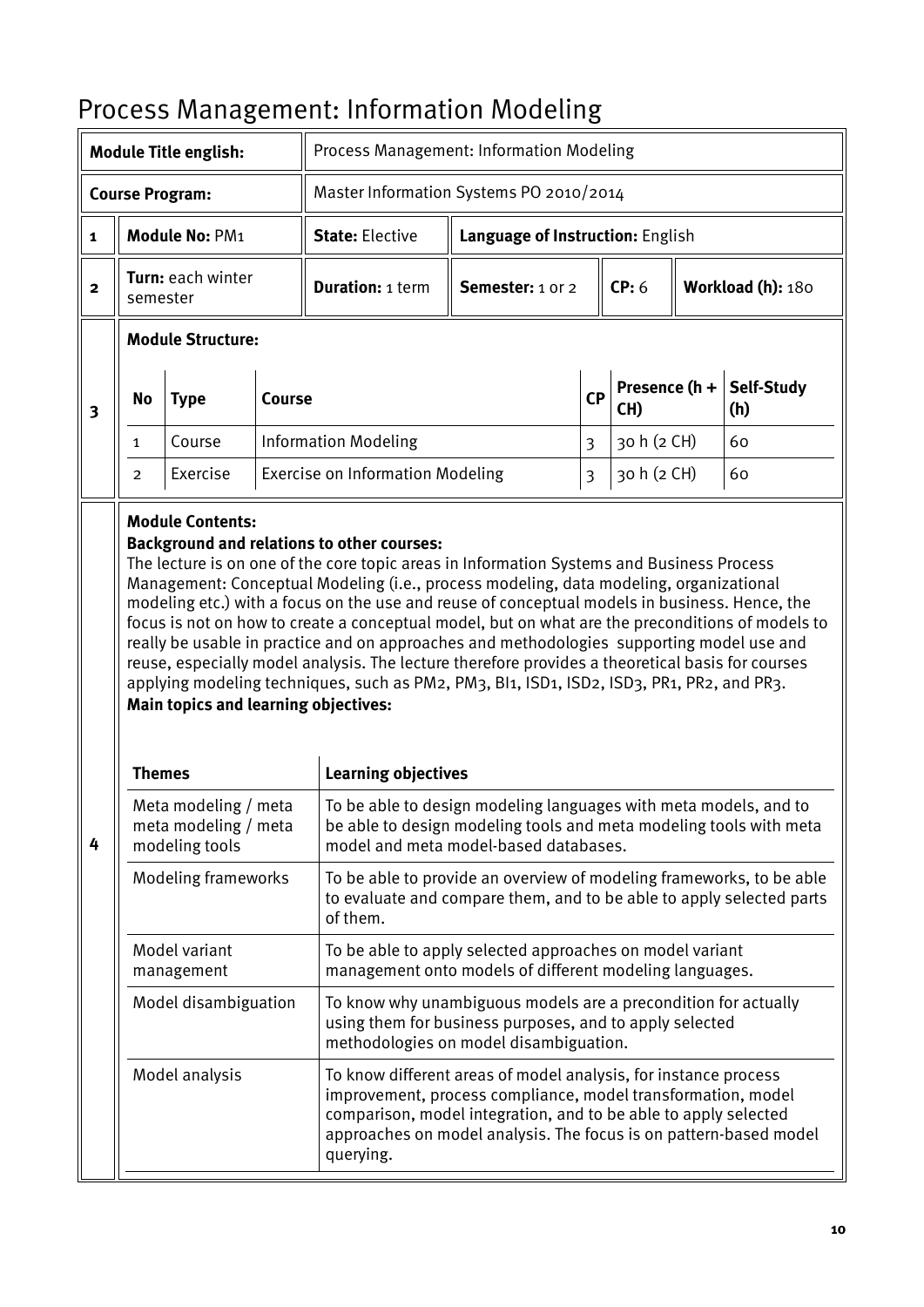|                | Process mining                                                                                                                                                                                                                                                                                                                                                                                                                                                                | To be able to explain the purpose and the basics of process mining<br>and to apply selected process mining approaches.          |                  |                                                        |                 |                                   |
|----------------|-------------------------------------------------------------------------------------------------------------------------------------------------------------------------------------------------------------------------------------------------------------------------------------------------------------------------------------------------------------------------------------------------------------------------------------------------------------------------------|---------------------------------------------------------------------------------------------------------------------------------|------------------|--------------------------------------------------------|-----------------|-----------------------------------|
|                | Domain-specific<br>modeling                                                                                                                                                                                                                                                                                                                                                                                                                                                   | To explain domain-specific modeling and to be able to argue both in<br>favor and against the usage of such modeling approaches. |                  |                                                        |                 |                                   |
| 5              | <b>Learning outcomes:</b><br>Academic:<br>Impart a broad and profound understanding of the main tasks and challenges of conceptual<br>modeling in Business Process Management. Facilitate understanding of different modeling and<br>model analysis approaches and judge their appropriateness for specific contexts of application.<br>Soft skills:<br>The ability to organize small working groups independently and to give presentations in front of a<br>large audience. |                                                                                                                                 |                  |                                                        |                 |                                   |
| 6              | Description of possible electives within the modules:<br>The module can be taken as part of the track Process Management or as an elective. Within the<br>electives a minimum of 2 seminars has to be taken.                                                                                                                                                                                                                                                                  |                                                                                                                                 |                  |                                                        |                 |                                   |
| $\overline{7}$ | <b>Examination:</b> Examinations for every part of the module                                                                                                                                                                                                                                                                                                                                                                                                                 |                                                                                                                                 |                  |                                                        |                 |                                   |
|                | <b>Relevant Work:</b>                                                                                                                                                                                                                                                                                                                                                                                                                                                         |                                                                                                                                 |                  |                                                        |                 |                                   |
|                | <b>Number and Type; Connection to Course</b>                                                                                                                                                                                                                                                                                                                                                                                                                                  |                                                                                                                                 | <b>Duration</b>  |                                                        |                 | <b>Part of final</b><br>mark in % |
| 8              | <b>Final Written Exam</b>                                                                                                                                                                                                                                                                                                                                                                                                                                                     |                                                                                                                                 | 120 min.         |                                                        |                 | 90%                               |
|                | 10 case studies in groups from 5 - 6<br>students, 4 presentations per participant                                                                                                                                                                                                                                                                                                                                                                                             |                                                                                                                                 | min/presentation | 4-8 pages/case study, ca. 20                           |                 | 10 %                              |
|                | <b>Study Work:</b>                                                                                                                                                                                                                                                                                                                                                                                                                                                            |                                                                                                                                 |                  |                                                        |                 |                                   |
| 9              | <b>Number and Type; Connection to Course</b>                                                                                                                                                                                                                                                                                                                                                                                                                                  |                                                                                                                                 |                  |                                                        | <b>Duration</b> |                                   |
|                | none                                                                                                                                                                                                                                                                                                                                                                                                                                                                          |                                                                                                                                 |                  |                                                        |                 |                                   |
| 10             | <b>Prerequisites for Credit Points:</b><br>The credit points will be granted after all relevant work and study work have been successfully<br>completed.                                                                                                                                                                                                                                                                                                                      |                                                                                                                                 |                  |                                                        |                 |                                   |
| 11             | Weight of the module grade for the overall grade:<br>5% (6 of 120 CP)                                                                                                                                                                                                                                                                                                                                                                                                         |                                                                                                                                 |                  |                                                        |                 |                                   |
| 12             | <b>Module Prerequisites:</b><br>Understand basics of conceptual modeling, that is, process modeling and data modeling.                                                                                                                                                                                                                                                                                                                                                        |                                                                                                                                 |                  |                                                        |                 |                                   |
| 13             | <b>Presence:</b><br>Presence is recommended.                                                                                                                                                                                                                                                                                                                                                                                                                                  |                                                                                                                                 |                  |                                                        |                 |                                   |
| 14             | Use of the module for other course programs:<br><b>Master Business Administration</b>                                                                                                                                                                                                                                                                                                                                                                                         |                                                                                                                                 |                  |                                                        |                 |                                   |
| 15             | <b>Responsible Lecturer:</b><br>PD Dr. Patrick Delfmann                                                                                                                                                                                                                                                                                                                                                                                                                       |                                                                                                                                 |                  | Department:<br><b>School of Business and Economics</b> |                 |                                   |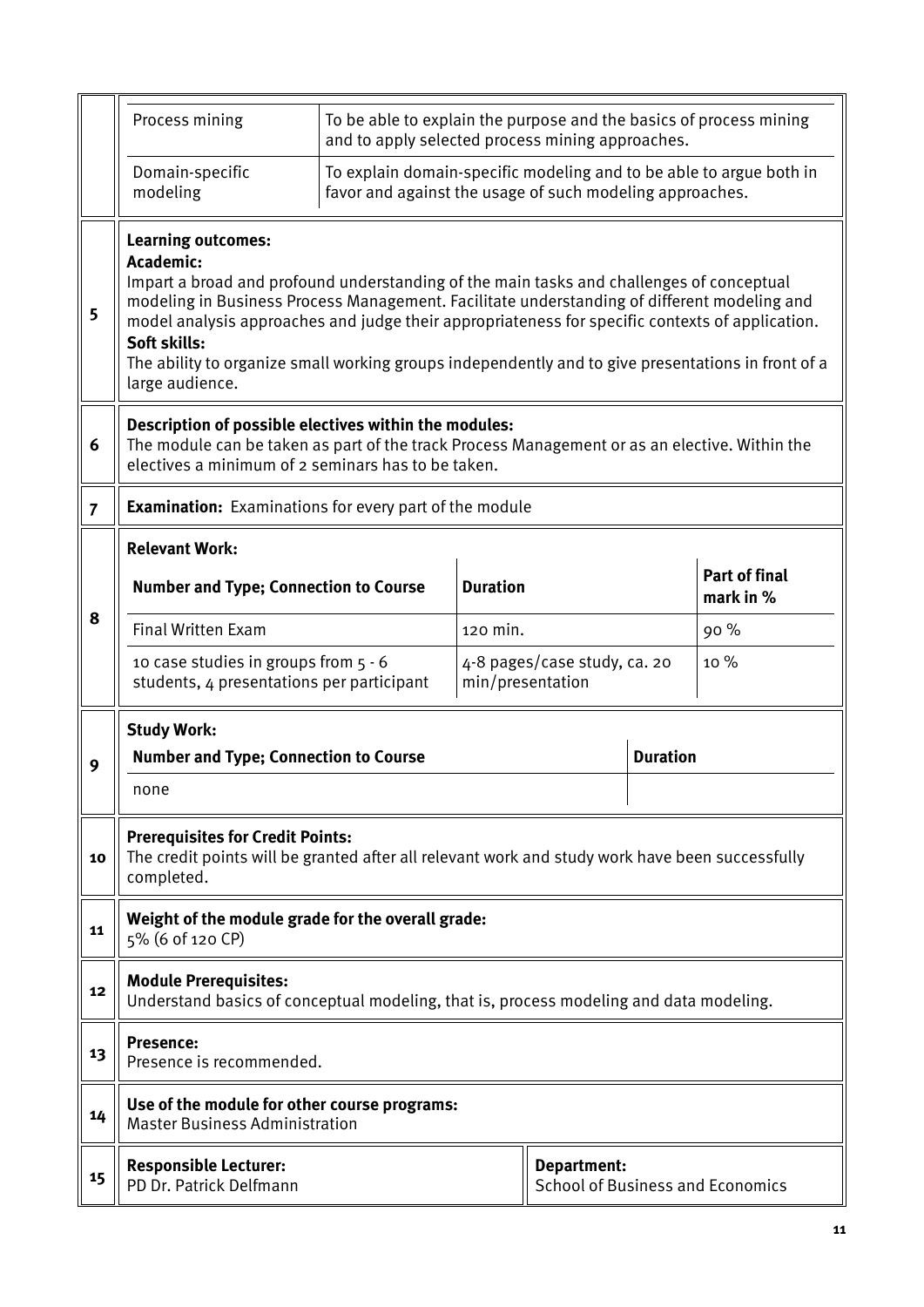### **Misc.:**

| 16 Besides conceptual work, the course includes work with selected Business Process Managment<br>tools related to conceptual modeling: Process modeling tools, process analysis tools, and |
|--------------------------------------------------------------------------------------------------------------------------------------------------------------------------------------------|
| $\parallel$ process mining tools.                                                                                                                                                          |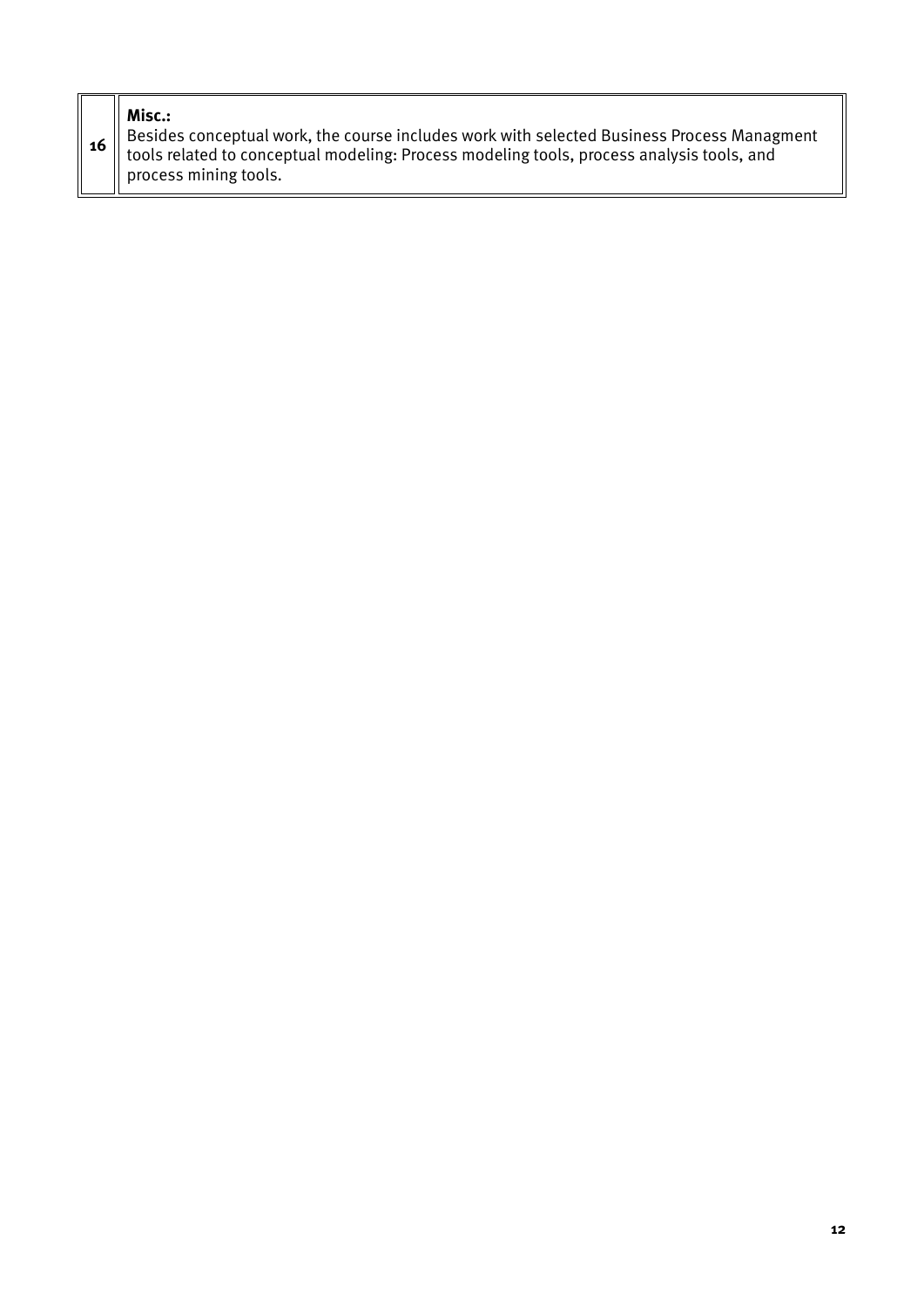|                |                |                              |        | Process Management: Enterprise Architecture Management |                                                        |           |                      |                   |                   |
|----------------|----------------|------------------------------|--------|--------------------------------------------------------|--------------------------------------------------------|-----------|----------------------|-------------------|-------------------|
|                |                | <b>Module Title english:</b> |        |                                                        | Process Management: Enterprise Architecture Management |           |                      |                   |                   |
|                |                | <b>Course Program:</b>       |        | Master Information Systems PO 2010/2014                |                                                        |           |                      |                   |                   |
| $\mathbf{1}$   |                | Module No: PM2               |        | <b>State: Elective</b>                                 | Language of Instruction: English                       |           |                      |                   |                   |
| $\overline{2}$ | semester       | <b>Turn:</b> each summer     |        | <b>Duration: 1 term</b>                                | Semester: 1 or 2<br>CP: 6                              |           |                      | Workload (h): 180 |                   |
|                |                | <b>Module Structure:</b>     |        |                                                        |                                                        |           |                      |                   |                   |
|                |                |                              |        |                                                        |                                                        |           |                      |                   |                   |
|                | No             | <b>Type</b>                  | Course |                                                        |                                                        | <b>CP</b> | Presence (h<br>+ CH) |                   | Self-Study<br>(h) |
| 3              | 1              | Course                       |        | <b>Enterprise Architecture Management</b>              |                                                        | 3         | 30 h (2 CH)          |                   | 60                |
|                | $\overline{2}$ | Exercise                     |        | Exercise on Enterprise Architecture<br>Management      |                                                        | 3         | 30 h (2 CH)          |                   | 60                |

## <span id="page-12-0"></span>Process Management: Enterprise Architecture Management

technology. Enterprise Architecture Management propagates a holistic approach that primarily aims at aligning the spheres of business and IT within one or across several companies and at facilitating and governing transformation processes. The Information Manager thereby has the role of an architect of the corporate information infrastructure. The Module "Managing IT in the Information Age" introduces students to the tasks and tools in Information Management thus setting the scene for this Module.

#### **Main topics and learning objectives:**

**4** This course provides insights into the concepts and methods of Enterprise Architecture Management. The need for architectures in complex organizations as an instrument for transformation is motivated by the challenges enterprises face in today's business. Architectures support the effective planning and governance of enterprises as a whole consisting of business and IT. Consistently implemented, they facilitate the understanding of business entities' interrelationships, set them in relation to strategic goals and help define the desired to-be state and the roadmap for its realization. For this purpose, concepts, methods, models and tools are discussed and enriched with insights from practice. The introduction of a specialized modeling language introduces the students to the creation of architectural artifacts. The concrete architecture realization process is underlined by the study of architecture frameworks currently discussed in research and practice.

| Themes                                                        | <b>Learning objectives</b>                                                                                                                   |
|---------------------------------------------------------------|----------------------------------------------------------------------------------------------------------------------------------------------|
| Motivation of<br><b>Enterprise Architecture</b><br>Management | To learn about the challenges today's enterprises are facing and the<br>answers Enterprise Architecture Management provides in this context. |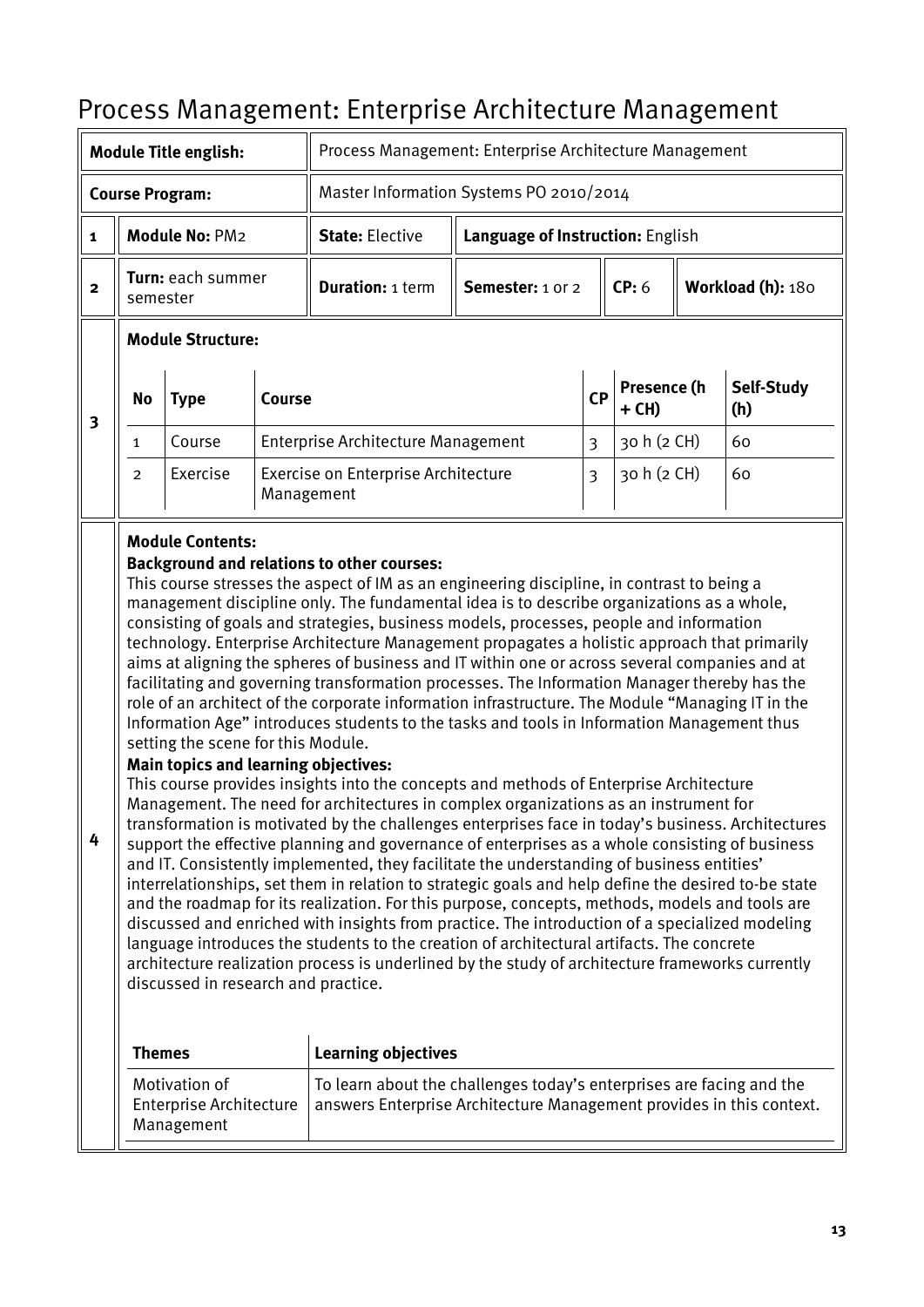|                | <b>Positioning Enterprise</b><br>Architecture<br>Management                                                                                                                                                                                                                                                                                                                                                                                                                                                                                                                                                                                                                                                                                                                                                                                                                                                                                                                                                                                                                                                                          | strategy to design. | To learn the definition and major concepts of Enterprise Architecture<br>Management, about its key applications and its role as a bridge from |                 |                            |  |  |  |
|----------------|--------------------------------------------------------------------------------------------------------------------------------------------------------------------------------------------------------------------------------------------------------------------------------------------------------------------------------------------------------------------------------------------------------------------------------------------------------------------------------------------------------------------------------------------------------------------------------------------------------------------------------------------------------------------------------------------------------------------------------------------------------------------------------------------------------------------------------------------------------------------------------------------------------------------------------------------------------------------------------------------------------------------------------------------------------------------------------------------------------------------------------------|---------------------|-----------------------------------------------------------------------------------------------------------------------------------------------|-----------------|----------------------------|--|--|--|
|                | To learn about the management areas relevant to Enterprise<br>Management areas<br>and best practices<br>Architecture Management and associated best practices commonly<br>applied.                                                                                                                                                                                                                                                                                                                                                                                                                                                                                                                                                                                                                                                                                                                                                                                                                                                                                                                                                   |                     |                                                                                                                                               |                 |                            |  |  |  |
|                | Modeling of Enterprise<br>To learn how to create different architectural artifacts and to connect<br>Architectures<br>them to create a holistic, purposeful picture of the enterprise.<br>Moreover, to learn to use viewpoints to generate stakeholder-specific<br>views of the architecture.                                                                                                                                                                                                                                                                                                                                                                                                                                                                                                                                                                                                                                                                                                                                                                                                                                        |                     |                                                                                                                                               |                 |                            |  |  |  |
|                | Frameworks in<br>To learn why frameworks play an important role in Enterprise<br>Architecture Management and to get to know prominent frameworks<br>Enterprise Architecture<br>that are vividly discussed in research and practice.<br>Management                                                                                                                                                                                                                                                                                                                                                                                                                                                                                                                                                                                                                                                                                                                                                                                                                                                                                    |                     |                                                                                                                                               |                 |                            |  |  |  |
| 5              | <b>Learning outcomes:</b><br>Academic:<br>The students' ability to develop and manage Enterprise Architectures is the course's major goal.<br>An understanding of current developments and frameworks in the domain of architecture<br>implementation should be obtained. Students are equipped with methods for planning, creating<br>and governing such architectures. Furthermore, practical skills in architecture development will<br>be conveyed with work on case studies and presentation of the results.<br>Soft skills:<br>Students are encouraged to prepare the contents of the lecture and exercises and to perform<br>follow-up work in teams. This is supported by a Learnweb discussion forum that is guided by the<br>chair. The case study is organized as group work and thus promotes the students' ability to<br>cooperate in teams and to manage their time efficiently. The intermediary results are presented<br>regularly by the groups in front of the complete audience. This enhances the students'<br>presentation and discussion skills. The creation of architectural models by using a syntactically |                     |                                                                                                                                               |                 |                            |  |  |  |
|                | Description of possible electives within the modules:<br>The module can be taken as part of the track Process Management or as an elective. Within the<br>electives a minimum of 2 seminars has to be taken.                                                                                                                                                                                                                                                                                                                                                                                                                                                                                                                                                                                                                                                                                                                                                                                                                                                                                                                         |                     |                                                                                                                                               |                 |                            |  |  |  |
| $\overline{7}$ | <b>Examination:</b> Examinations for every part of the module                                                                                                                                                                                                                                                                                                                                                                                                                                                                                                                                                                                                                                                                                                                                                                                                                                                                                                                                                                                                                                                                        |                     |                                                                                                                                               |                 |                            |  |  |  |
|                | <b>Relevant Work:</b>                                                                                                                                                                                                                                                                                                                                                                                                                                                                                                                                                                                                                                                                                                                                                                                                                                                                                                                                                                                                                                                                                                                |                     |                                                                                                                                               |                 |                            |  |  |  |
|                | <b>Number and Type; Connection to Course</b>                                                                                                                                                                                                                                                                                                                                                                                                                                                                                                                                                                                                                                                                                                                                                                                                                                                                                                                                                                                                                                                                                         |                     | <b>Duration</b>                                                                                                                               |                 | Part of final mark in<br>% |  |  |  |
| 8              | <b>Final Written Exam</b>                                                                                                                                                                                                                                                                                                                                                                                                                                                                                                                                                                                                                                                                                                                                                                                                                                                                                                                                                                                                                                                                                                            |                     | 120 min.                                                                                                                                      |                 | 60%                        |  |  |  |
|                | Case Study with EAM-Software,<br>40%<br>ca. 40 pages, ca. 40 min.<br>Presentation<br>presentation                                                                                                                                                                                                                                                                                                                                                                                                                                                                                                                                                                                                                                                                                                                                                                                                                                                                                                                                                                                                                                    |                     |                                                                                                                                               |                 |                            |  |  |  |
|                | <b>Study Work:</b>                                                                                                                                                                                                                                                                                                                                                                                                                                                                                                                                                                                                                                                                                                                                                                                                                                                                                                                                                                                                                                                                                                                   |                     |                                                                                                                                               |                 |                            |  |  |  |
| 9              | <b>Number and Type; Connection to Course</b>                                                                                                                                                                                                                                                                                                                                                                                                                                                                                                                                                                                                                                                                                                                                                                                                                                                                                                                                                                                                                                                                                         |                     |                                                                                                                                               | <b>Duration</b> |                            |  |  |  |
|                | none                                                                                                                                                                                                                                                                                                                                                                                                                                                                                                                                                                                                                                                                                                                                                                                                                                                                                                                                                                                                                                                                                                                                 |                     |                                                                                                                                               |                 |                            |  |  |  |
|                |                                                                                                                                                                                                                                                                                                                                                                                                                                                                                                                                                                                                                                                                                                                                                                                                                                                                                                                                                                                                                                                                                                                                      |                     |                                                                                                                                               |                 |                            |  |  |  |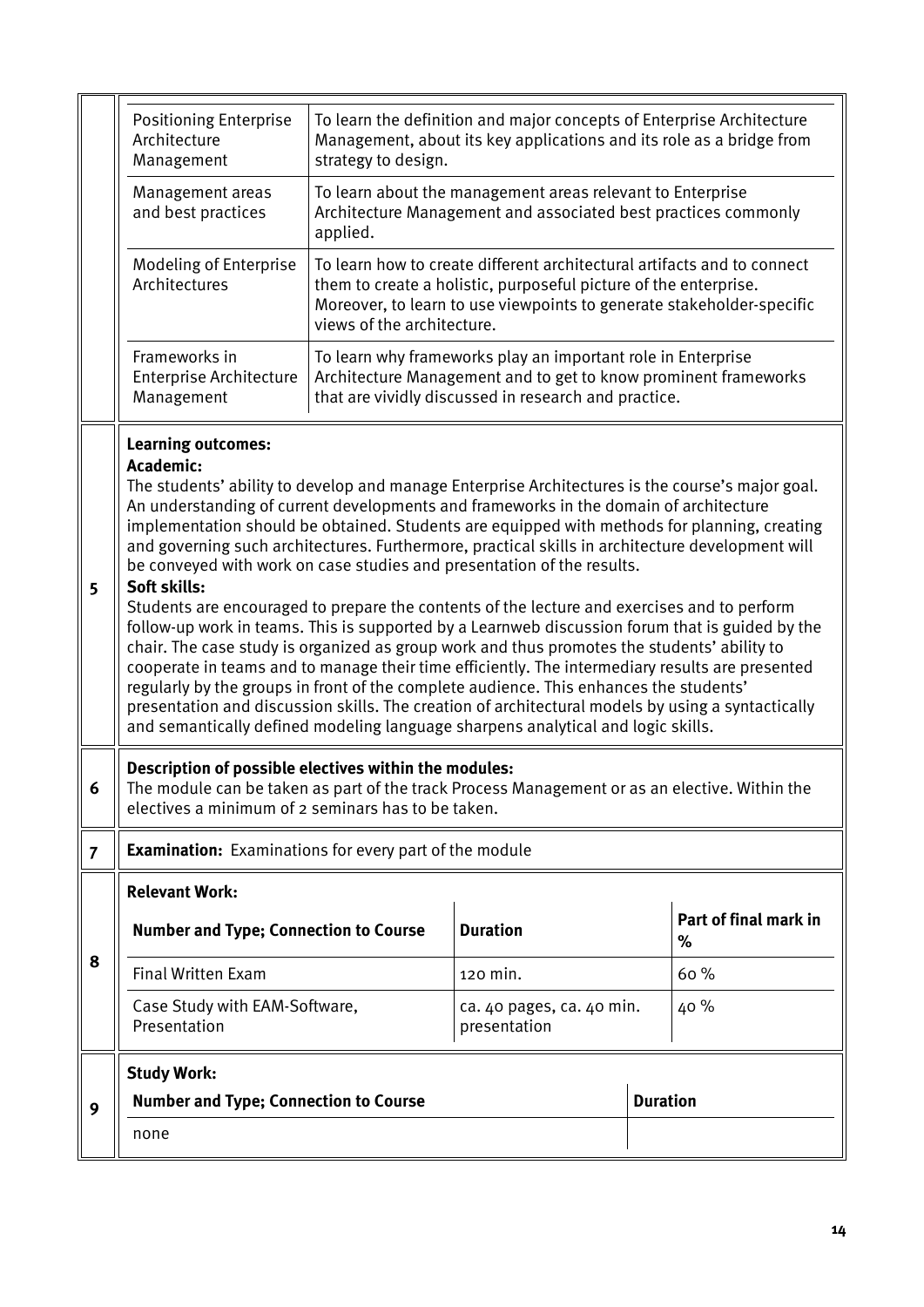| 10 | <b>Prerequisites for Credit Points:</b><br>The credit points will be granted after all relevant work and study work have been successfully<br>completed. |  |  |  |  |  |
|----|----------------------------------------------------------------------------------------------------------------------------------------------------------|--|--|--|--|--|
| 11 | Weight of the module grade for the overall grade:<br>5% (6 of 120 CP)                                                                                    |  |  |  |  |  |
| 12 | <b>Module Prerequisites:</b><br>none                                                                                                                     |  |  |  |  |  |
| 13 | <b>Presence:</b><br>Presence is recommended.                                                                                                             |  |  |  |  |  |
| 14 | Use of the module for other course programs:<br><b>Master Business Administration</b>                                                                    |  |  |  |  |  |
| 15 | <b>Responsible Lecturer:</b><br>Department:<br>Prof. Dr.-Ing. Bernd Hellingrath<br><b>School of Business and Economics</b>                               |  |  |  |  |  |
| 16 | Misc.:                                                                                                                                                   |  |  |  |  |  |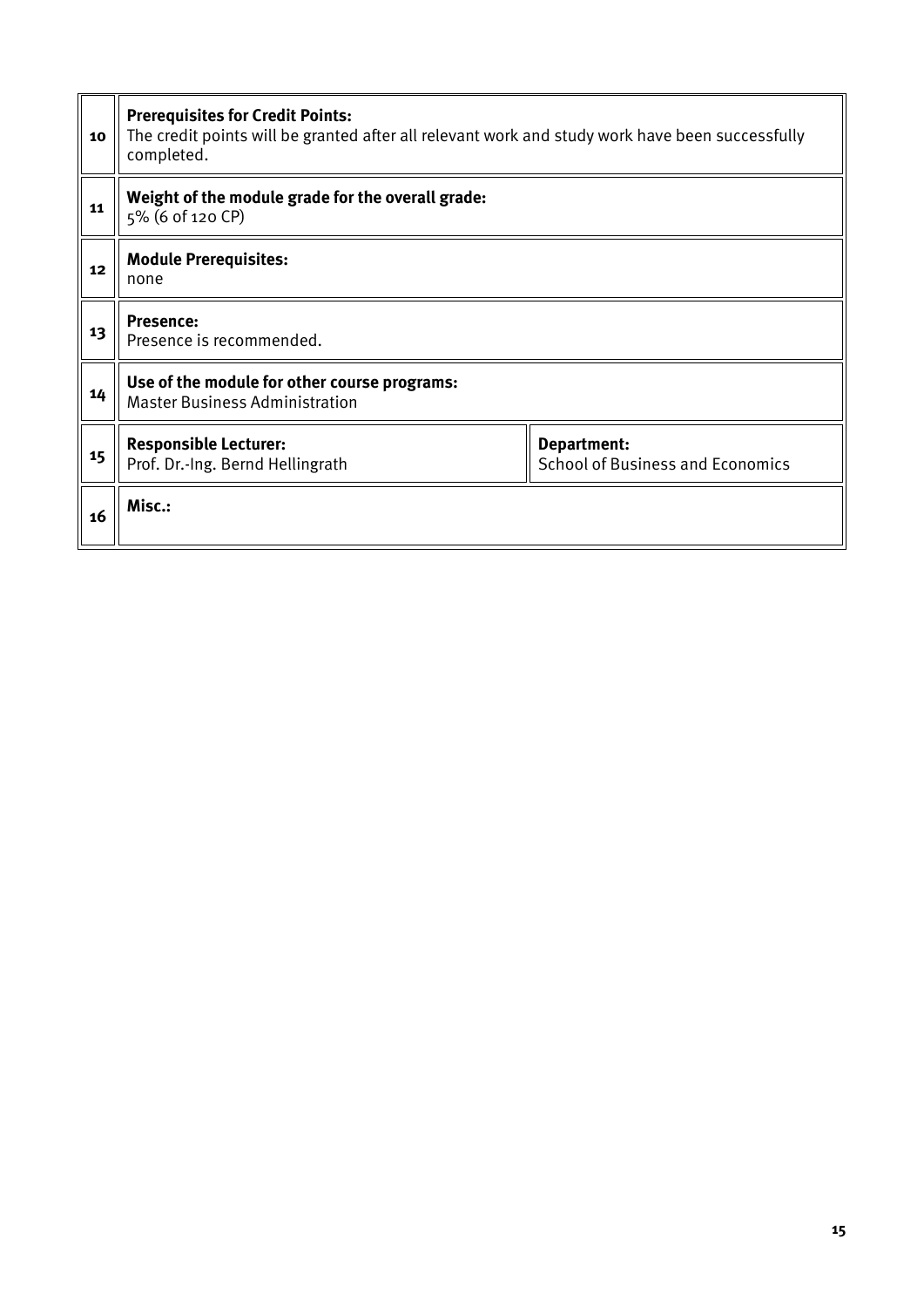| <b>Module Title english:</b> |                                                                                                                                                                                                                                                                                                                                                                              |                                             | TTUCC33 MANAGULENT. WUINTUW MANAGULENT | Process Management: Workflow Management                                                                                                                                                                                                                                                                                                                                              |                                                                                                                         |                |                      |                   |                          |
|------------------------------|------------------------------------------------------------------------------------------------------------------------------------------------------------------------------------------------------------------------------------------------------------------------------------------------------------------------------------------------------------------------------|---------------------------------------------|----------------------------------------|--------------------------------------------------------------------------------------------------------------------------------------------------------------------------------------------------------------------------------------------------------------------------------------------------------------------------------------------------------------------------------------|-------------------------------------------------------------------------------------------------------------------------|----------------|----------------------|-------------------|--------------------------|
|                              |                                                                                                                                                                                                                                                                                                                                                                              | <b>Course Program:</b>                      |                                        | Master Information Systems PO 2010/2014                                                                                                                                                                                                                                                                                                                                              |                                                                                                                         |                |                      |                   |                          |
| $\mathbf{1}$                 | Module No: PM3                                                                                                                                                                                                                                                                                                                                                               |                                             |                                        | <b>State: Elective</b>                                                                                                                                                                                                                                                                                                                                                               | Language of Instruction: English                                                                                        |                |                      |                   |                          |
| $\overline{2}$               | Turn: each summer<br>semester                                                                                                                                                                                                                                                                                                                                                |                                             |                                        | <b>Duration: 1 term</b>                                                                                                                                                                                                                                                                                                                                                              | Semester: 1 or 2                                                                                                        |                | CP: 6                | Workload (h): 180 |                          |
|                              |                                                                                                                                                                                                                                                                                                                                                                              | <b>Module Structure:</b>                    |                                        |                                                                                                                                                                                                                                                                                                                                                                                      |                                                                                                                         |                |                      |                   |                          |
| $\overline{\mathbf{3}}$      | <b>No</b>                                                                                                                                                                                                                                                                                                                                                                    | <b>Type</b>                                 | Course                                 |                                                                                                                                                                                                                                                                                                                                                                                      |                                                                                                                         | <b>CP</b>      | Presence (h +<br>CH) |                   | <b>Self-Study</b><br>(h) |
|                              | $\mathbf{1}$                                                                                                                                                                                                                                                                                                                                                                 | Course                                      |                                        | <b>Workflow Management</b>                                                                                                                                                                                                                                                                                                                                                           |                                                                                                                         | $\overline{c}$ | 30 h (2 CH)          |                   | 30                       |
|                              | $\overline{2}$                                                                                                                                                                                                                                                                                                                                                               | Exercise                                    |                                        | <b>Exercise on Workflow Management</b>                                                                                                                                                                                                                                                                                                                                               |                                                                                                                         | $\overline{4}$ | 30 h (2 CH)          |                   | 90                       |
| 4                            | PR3.<br><b>Themes</b>                                                                                                                                                                                                                                                                                                                                                        | <b>Main topics and learning objectives:</b> |                                        | <b>Background and relations to other courses:</b><br>This course links the business view on organizational business processes with the technical<br>implementation of these. It therefore provides means for implementing business requirements in<br>an organizational environment, as task related to topics in PM1, PM2, ISD1, ISD2, ISD3, PR1, and<br><b>Learning objectives</b> |                                                                                                                         |                |                      |                   |                          |
|                              |                                                                                                                                                                                                                                                                                                                                                                              | (1) Basics of Workflow<br>Management        |                                        | To be able to provide an overview of the entire process of workflow<br>implementation and to explain its relevance.                                                                                                                                                                                                                                                                  |                                                                                                                         |                |                      |                   |                          |
|                              |                                                                                                                                                                                                                                                                                                                                                                              | (2) Conceptual workflow<br>definition       |                                        |                                                                                                                                                                                                                                                                                                                                                                                      | To be able to understand and create workflow definitions.                                                               |                |                      |                   |                          |
|                              |                                                                                                                                                                                                                                                                                                                                                                              | (3) Technical workflow<br>implementation    |                                        |                                                                                                                                                                                                                                                                                                                                                                                      | To be able to understand and create workflow implementations,<br>and to explain the relations between $(2)$ and $(3)$ . |                |                      |                   |                          |
|                              | Systems                                                                                                                                                                                                                                                                                                                                                                      | (4) Workflow Management                     |                                        |                                                                                                                                                                                                                                                                                                                                                                                      | To be able to actually implement workflows with Workflow<br>Management Systems used in practice.                        |                |                      |                   |                          |
| 5                            | <b>Learning outcomes:</b><br>Academic:<br>The ability to manage business process redesign projects in organizations, an understanding of<br>the challenges faced in the course of such a project, and techniques to cope with them.<br>Soft skills:<br>The ability to organize small working groups independently and to give presentations in front of a<br>large audience. |                                             |                                        |                                                                                                                                                                                                                                                                                                                                                                                      |                                                                                                                         |                |                      |                   |                          |
| 6                            |                                                                                                                                                                                                                                                                                                                                                                              |                                             |                                        | Description of possible electives within the modules:<br>The module can be taken as part of the track Process Management or as an elective. Within the<br>electives a minimum of 2 seminars has to be taken.                                                                                                                                                                         |                                                                                                                         |                |                      |                   |                          |

### <span id="page-15-0"></span>Process Management: Workflow Management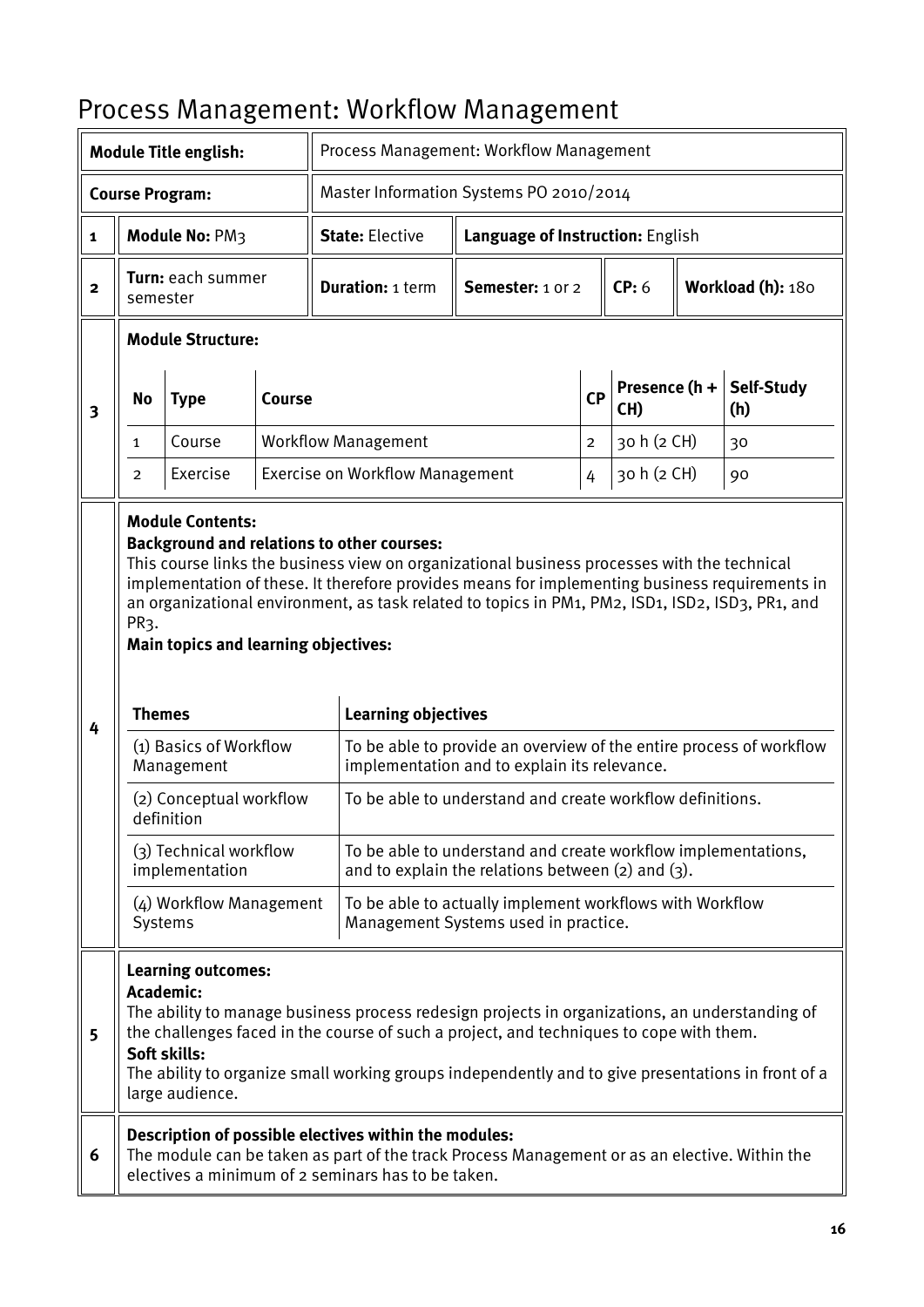| $\overline{7}$ | <b>Examination:</b> Examinations for every part of the module                                                                                            |                 |                 |                                   |  |  |  |  |
|----------------|----------------------------------------------------------------------------------------------------------------------------------------------------------|-----------------|-----------------|-----------------------------------|--|--|--|--|
|                | <b>Relevant Work:</b>                                                                                                                                    |                 |                 |                                   |  |  |  |  |
|                | <b>Number and Type; Connection to Course</b>                                                                                                             | <b>Duration</b> |                 | <b>Part of final</b><br>mark in % |  |  |  |  |
| 8              | <b>Final Written Exam</b>                                                                                                                                | 120 min.        |                 | 60%                               |  |  |  |  |
|                | Four presentations of intermediate results of an<br>accompanying case study, prepared in groups of 5 - 6<br>students                                     | min.            | Ca. 3x20+1x30   | 40 %                              |  |  |  |  |
|                | <b>Study Work:</b>                                                                                                                                       |                 |                 |                                   |  |  |  |  |
| 9              | <b>Number and Type; Connection to Course</b>                                                                                                             |                 | <b>Duration</b> |                                   |  |  |  |  |
|                | none                                                                                                                                                     |                 |                 |                                   |  |  |  |  |
| 10             | <b>Prerequisites for Credit Points:</b><br>The credit points will be granted after all relevant work and study work have been successfully<br>completed. |                 |                 |                                   |  |  |  |  |
| 11             | Weight of the module grade for the overall grade:<br>5% (6 of 120 CP)                                                                                    |                 |                 |                                   |  |  |  |  |
| 12             | <b>Module Prerequisites:</b><br>none                                                                                                                     |                 |                 |                                   |  |  |  |  |
| 13             | Presence:<br>Presence is recommended.                                                                                                                    |                 |                 |                                   |  |  |  |  |
| 14             | Use of the module for other course programs:<br><b>Master Business Administration</b>                                                                    |                 |                 |                                   |  |  |  |  |
| 15             | <b>Responsible Lecturer:</b><br>Department:<br>PD Dr. Patrick Delfmann, Dr. Armin Stein<br><b>School of Business and Economics</b>                       |                 |                 |                                   |  |  |  |  |
| 16             | Misc.:                                                                                                                                                   |                 |                 |                                   |  |  |  |  |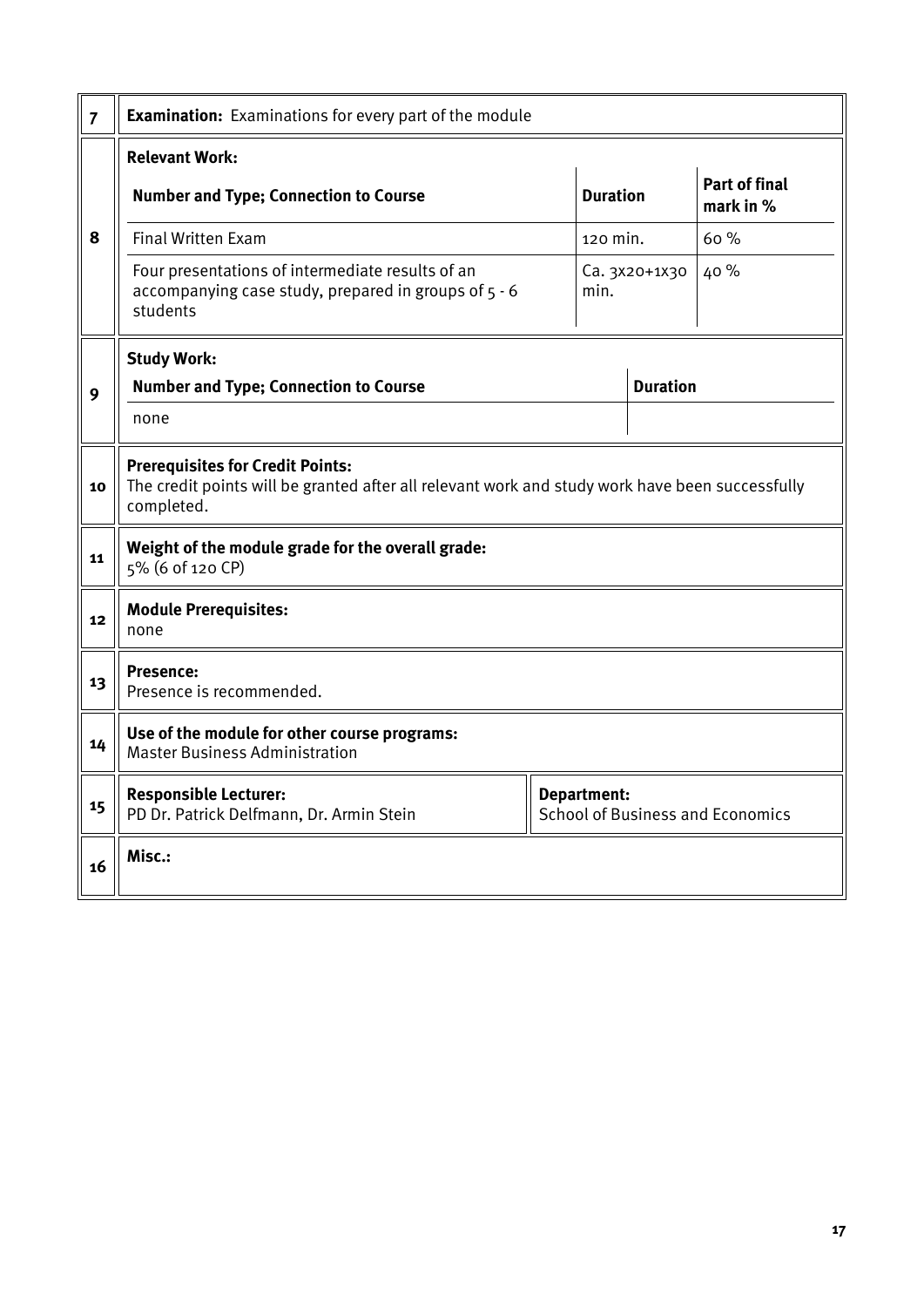|                        |                                                                                                                                                                                                                                                                                                                                                                                                                                                                                                                                                                                                                                                  |                                                                        |        | DUSIIICSS NCUVUINS. IIILCIUIKAIIILALIUIIAI JYSLCIIIS  |                                    |                                                                                                                                                                                                                                                                                                                                                                                                                                                                                                                                                                                                                                                                                                                                                                                                                                                                                                                                                                                                                                                                                                                                                                               |                |                        |                   |                   |
|------------------------|--------------------------------------------------------------------------------------------------------------------------------------------------------------------------------------------------------------------------------------------------------------------------------------------------------------------------------------------------------------------------------------------------------------------------------------------------------------------------------------------------------------------------------------------------------------------------------------------------------------------------------------------------|------------------------------------------------------------------------|--------|-------------------------------------------------------|------------------------------------|-------------------------------------------------------------------------------------------------------------------------------------------------------------------------------------------------------------------------------------------------------------------------------------------------------------------------------------------------------------------------------------------------------------------------------------------------------------------------------------------------------------------------------------------------------------------------------------------------------------------------------------------------------------------------------------------------------------------------------------------------------------------------------------------------------------------------------------------------------------------------------------------------------------------------------------------------------------------------------------------------------------------------------------------------------------------------------------------------------------------------------------------------------------------------------|----------------|------------------------|-------------------|-------------------|
|                        |                                                                                                                                                                                                                                                                                                                                                                                                                                                                                                                                                                                                                                                  | <b>Module Title english:</b>                                           |        | <b>Business Networks: Interorganizational Systems</b> |                                    |                                                                                                                                                                                                                                                                                                                                                                                                                                                                                                                                                                                                                                                                                                                                                                                                                                                                                                                                                                                                                                                                                                                                                                               |                |                        |                   |                   |
| <b>Course Program:</b> |                                                                                                                                                                                                                                                                                                                                                                                                                                                                                                                                                                                                                                                  |                                                                        |        | Master Information Systems PO 2010/2014               |                                    |                                                                                                                                                                                                                                                                                                                                                                                                                                                                                                                                                                                                                                                                                                                                                                                                                                                                                                                                                                                                                                                                                                                                                                               |                |                        |                   |                   |
| 1                      |                                                                                                                                                                                                                                                                                                                                                                                                                                                                                                                                                                                                                                                  | Module No: BN1                                                         |        |                                                       | <b>State: Elective</b>             | Language of Instruction: English                                                                                                                                                                                                                                                                                                                                                                                                                                                                                                                                                                                                                                                                                                                                                                                                                                                                                                                                                                                                                                                                                                                                              |                |                        |                   |                   |
| $\mathbf{2}$           | Turn: each winter<br>semester                                                                                                                                                                                                                                                                                                                                                                                                                                                                                                                                                                                                                    |                                                                        |        |                                                       | <b>Duration: 1 term</b>            | Semester: 1 or 2                                                                                                                                                                                                                                                                                                                                                                                                                                                                                                                                                                                                                                                                                                                                                                                                                                                                                                                                                                                                                                                                                                                                                              |                | CP: 6                  | Workload (h): 180 |                   |
|                        |                                                                                                                                                                                                                                                                                                                                                                                                                                                                                                                                                                                                                                                  | <b>Module Structure:</b>                                               |        |                                                       |                                    |                                                                                                                                                                                                                                                                                                                                                                                                                                                                                                                                                                                                                                                                                                                                                                                                                                                                                                                                                                                                                                                                                                                                                                               |                |                        |                   |                   |
| 3                      | <b>No</b>                                                                                                                                                                                                                                                                                                                                                                                                                                                                                                                                                                                                                                        | <b>Type</b>                                                            | Course |                                                       |                                    |                                                                                                                                                                                                                                                                                                                                                                                                                                                                                                                                                                                                                                                                                                                                                                                                                                                                                                                                                                                                                                                                                                                                                                               | CP             | Presence $(h +$<br>CH) |                   | Self-Study<br>(h) |
|                        | 1                                                                                                                                                                                                                                                                                                                                                                                                                                                                                                                                                                                                                                                | Course                                                                 |        |                                                       | <b>Interorganizational Systems</b> |                                                                                                                                                                                                                                                                                                                                                                                                                                                                                                                                                                                                                                                                                                                                                                                                                                                                                                                                                                                                                                                                                                                                                                               | 3              | 30 h (2 CH)            |                   | 45                |
|                        | $\overline{2}$                                                                                                                                                                                                                                                                                                                                                                                                                                                                                                                                                                                                                                   | Exercise                                                               |        |                                                       |                                    | Exercise on Interorganizational Systems                                                                                                                                                                                                                                                                                                                                                                                                                                                                                                                                                                                                                                                                                                                                                                                                                                                                                                                                                                                                                                                                                                                                       | $\mathfrak{Z}$ | 30 h (2 CH)            |                   | 75                |
| 4                      | <b>Themes</b>                                                                                                                                                                                                                                                                                                                                                                                                                                                                                                                                                                                                                                    | <b>Module Contents:</b><br><b>Main topics and learning objectives:</b> |        |                                                       | <b>Learning objectives</b>         | Networks have become ubiquitous forms of organizing in and between economy, public<br>administration and society at large. On the backdrop of this development this module introduces<br>interorganizational systems and networks in a business context, yet with linkages to public<br>administration (e.g. customs) and social networks. It aims to explore the contingencies and<br>strategies that lie behind the evolution and use of interorganizational information infrastructures<br>and applications (IOS). Further, students will examine the impact of IOS on distributed forms of<br>value generation such as electronic markets and various types of networks. Drawing on case<br>examples as well as theoretical concepts, a life cycle perspective of IOS management will be<br>introduced. The implications of IOS will be discussed from various perspectives such as industry<br>transformation, intermediation, strategic management, organization, information management<br>and IS development. This discussion will be informed by theories addressing networking issues<br>such as institutional economics, collective action or organization theory. |                |                        |                   |                   |
|                        | Transaction cost economics,<br>The students will acquire a repertoire of theories and concepts<br>strategic lenses on networks,<br>to study corporate networks and learn how to apply them to<br>organizational issues,<br>selected cases of networks in order to explain their design and<br>managerial perspectives,<br>evolution. They will understand contingencies of network<br>Networks in society<br>design and key dimensions of network management. This<br>enables them to contribute to theoretical and empirical<br>research as well as to create and shape practical socio-<br>technical systems based on well-founded principles. |                                                                        |        |                                                       |                                    |                                                                                                                                                                                                                                                                                                                                                                                                                                                                                                                                                                                                                                                                                                                                                                                                                                                                                                                                                                                                                                                                                                                                                                               |                |                        |                   |                   |
| 5                      | Academic:                                                                                                                                                                                                                                                                                                                                                                                                                                                                                                                                                                                                                                        | <b>Learning outcomes:</b><br>Soft skills:                              |        |                                                       |                                    | The course will provide students with analytical skills enabling them to explain the emergence of<br>networks. Students should be able to both identify specific network management tasks and<br>competences and apply prominent theories and frameworks to explain the impact of IOS.<br>In addition to providing students with the capabilities to deal with academic concepts and                                                                                                                                                                                                                                                                                                                                                                                                                                                                                                                                                                                                                                                                                                                                                                                          |                |                        |                   |                   |

# <span id="page-17-0"></span>Business Networks: Interorganizational Systems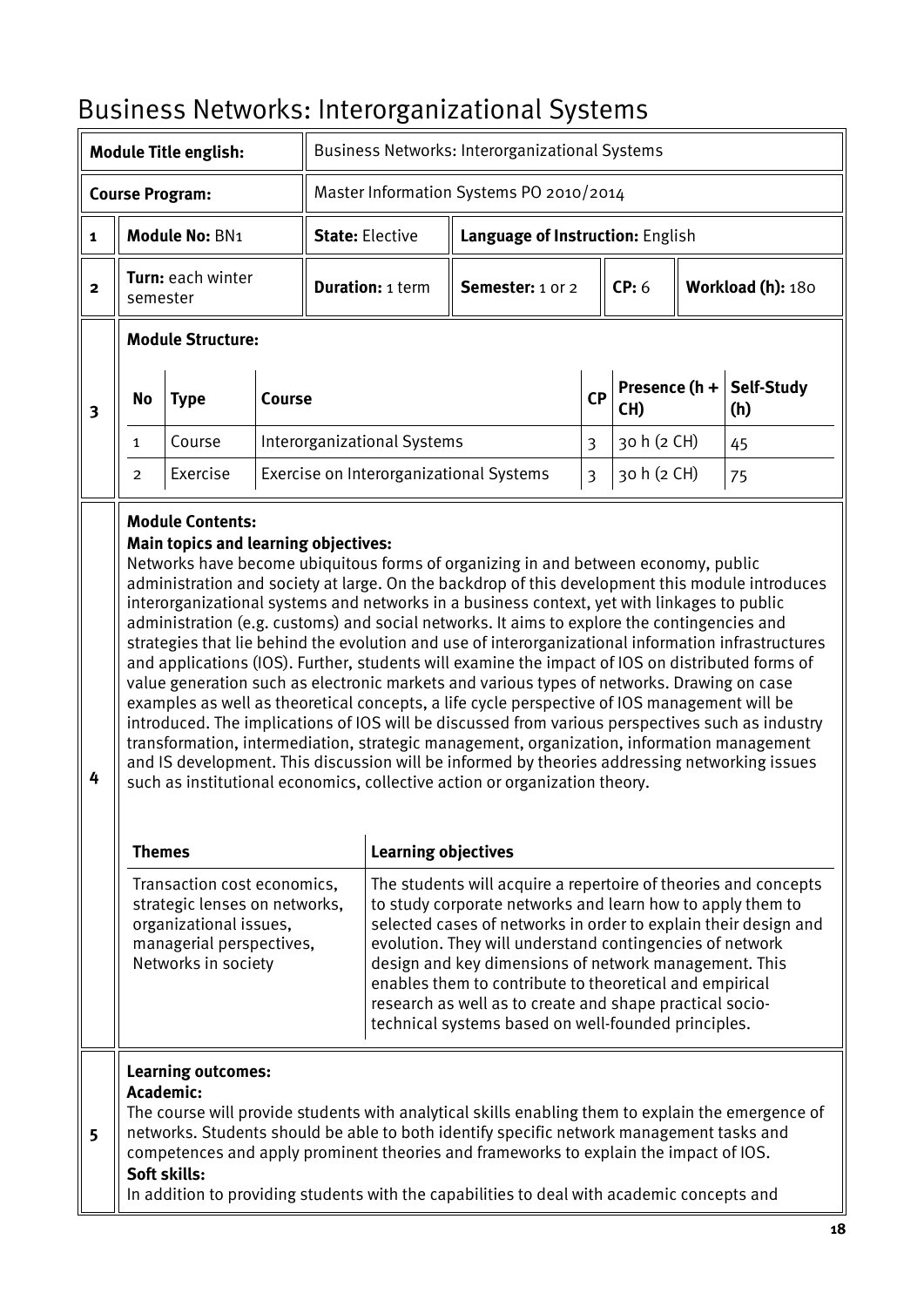|                | literature reflectively, the course helps to further the students' ability to take an active part in<br>discussions. This ability is based on a combination of reading, thinking, writing, discussing and<br>listening skills. Moreover, students will develop skills in applying these techniques to practical<br>problems, e.g. through problem based learning exercises. Course assignments will be organized<br>as group work, so that students can practice their collaboration skills and learn techniques for<br>efficient collaboration. |             |                   |  |                                         |  |  |
|----------------|--------------------------------------------------------------------------------------------------------------------------------------------------------------------------------------------------------------------------------------------------------------------------------------------------------------------------------------------------------------------------------------------------------------------------------------------------------------------------------------------------------------------------------------------------|-------------|-------------------|--|-----------------------------------------|--|--|
| 6              | Description of possible electives within the modules:<br>The module can be taken as part of the track Business Networks or as an elective. Within the<br>electives a minimum of 2 seminars has to be taken.                                                                                                                                                                                                                                                                                                                                      |             |                   |  |                                         |  |  |
| $\overline{7}$ | <b>Examination:</b> Examinations for every part of the module                                                                                                                                                                                                                                                                                                                                                                                                                                                                                    |             |                   |  |                                         |  |  |
|                | <b>Relevant Work:</b><br><b>Duration</b><br>Part of final mark in %<br><b>Number and Type; Connection to Course</b>                                                                                                                                                                                                                                                                                                                                                                                                                              |             |                   |  |                                         |  |  |
|                | <b>Final Written Exam</b>                                                                                                                                                                                                                                                                                                                                                                                                                                                                                                                        | 90 min.     |                   |  | 50 %                                    |  |  |
| 8              | Group Presentation (ca 3-5 students)                                                                                                                                                                                                                                                                                                                                                                                                                                                                                                             | Ca. 15 min. |                   |  | 10 %                                    |  |  |
|                | 2 written elaborations                                                                                                                                                                                                                                                                                                                                                                                                                                                                                                                           | Ca.5        | pages/elaboration |  | 20%                                     |  |  |
|                | 12 written comments on weekly reading<br>20%<br>ca. 0,5 page per<br>comment                                                                                                                                                                                                                                                                                                                                                                                                                                                                      |             |                   |  |                                         |  |  |
| 9              | <b>Study Work:</b><br><b>Duration</b><br><b>Number and Type; Connection to Course</b><br>none                                                                                                                                                                                                                                                                                                                                                                                                                                                    |             |                   |  |                                         |  |  |
| 10             | <b>Prerequisites for Credit Points:</b><br>The credit points will be granted after all relevant work and study work have been successfully<br>completed.                                                                                                                                                                                                                                                                                                                                                                                         |             |                   |  |                                         |  |  |
| 11             | Weight of the module grade for the overall grade:<br>5% (6 of 120 CP)                                                                                                                                                                                                                                                                                                                                                                                                                                                                            |             |                   |  |                                         |  |  |
| 12             | <b>Module Prerequisites:</b><br>none                                                                                                                                                                                                                                                                                                                                                                                                                                                                                                             |             |                   |  |                                         |  |  |
| 13             | Presence:<br>Presence is recommended.                                                                                                                                                                                                                                                                                                                                                                                                                                                                                                            |             |                   |  |                                         |  |  |
| 14             | Use of the module for other course programs:<br><b>Master Business Administration</b>                                                                                                                                                                                                                                                                                                                                                                                                                                                            |             |                   |  |                                         |  |  |
| 15             | <b>Responsible Lecturer:</b><br>Prof. Dr. Stefan Klein                                                                                                                                                                                                                                                                                                                                                                                                                                                                                           |             | Department:       |  | <b>School of Business and Economics</b> |  |  |
| 16             | Misc.:                                                                                                                                                                                                                                                                                                                                                                                                                                                                                                                                           |             |                   |  |                                         |  |  |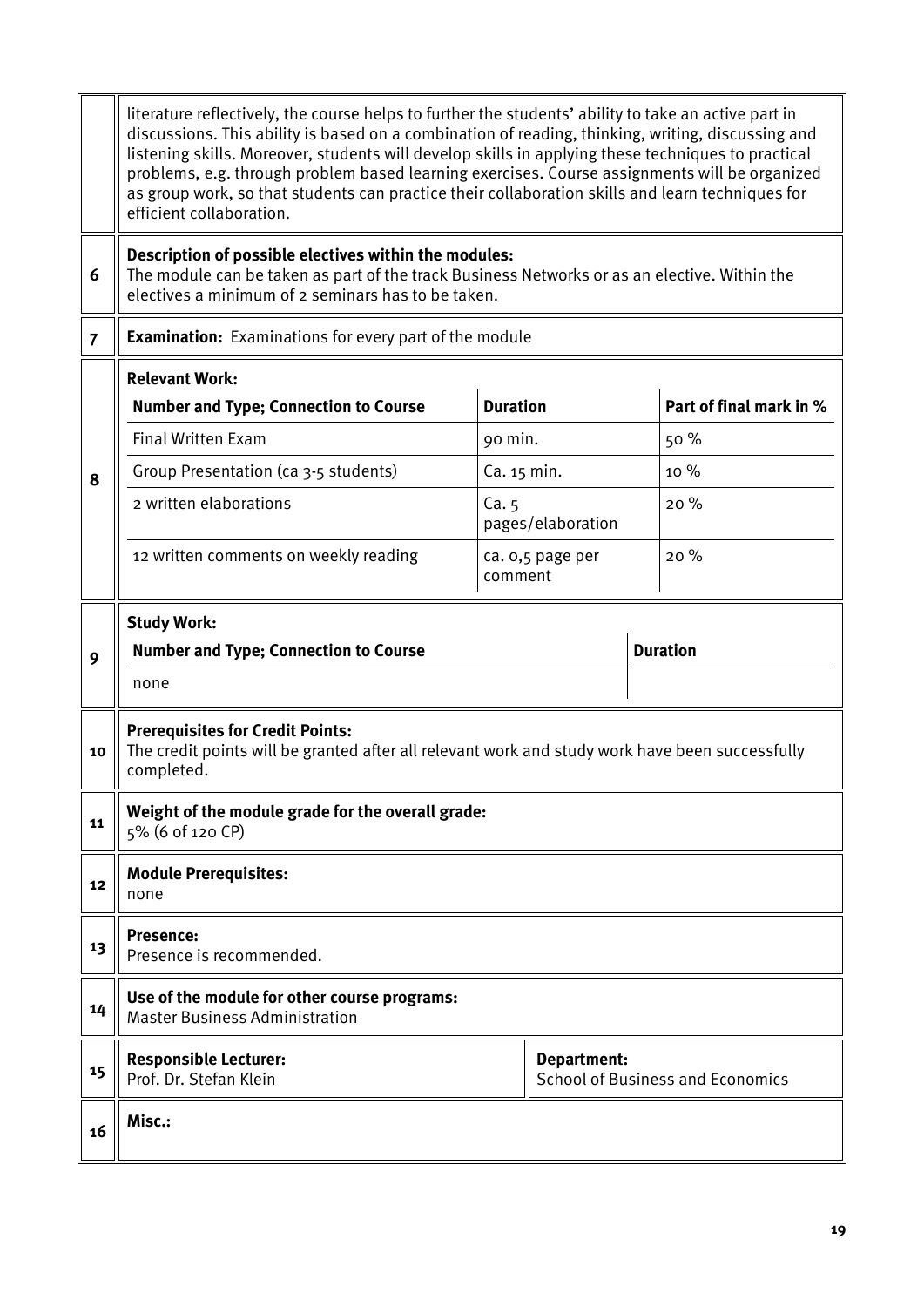|                         | <b>Module Title english:</b>                                                                                                                                                                                                                                                                                                                                                                                                                                                                                                                                                                                                                                                                                                                                                                                                                           |                                                                                |        | <b>Business Networks: Information Security</b>                                                                                                                                                                                                                                                                                                                                                                                                                                                                                                                                                            |                                         |                         |                      |                   |                   |
|-------------------------|--------------------------------------------------------------------------------------------------------------------------------------------------------------------------------------------------------------------------------------------------------------------------------------------------------------------------------------------------------------------------------------------------------------------------------------------------------------------------------------------------------------------------------------------------------------------------------------------------------------------------------------------------------------------------------------------------------------------------------------------------------------------------------------------------------------------------------------------------------|--------------------------------------------------------------------------------|--------|-----------------------------------------------------------------------------------------------------------------------------------------------------------------------------------------------------------------------------------------------------------------------------------------------------------------------------------------------------------------------------------------------------------------------------------------------------------------------------------------------------------------------------------------------------------------------------------------------------------|-----------------------------------------|-------------------------|----------------------|-------------------|-------------------|
|                         | <b>Course Program:</b>                                                                                                                                                                                                                                                                                                                                                                                                                                                                                                                                                                                                                                                                                                                                                                                                                                 |                                                                                |        |                                                                                                                                                                                                                                                                                                                                                                                                                                                                                                                                                                                                           | Master Information Systems PO 2010/2014 |                         |                      |                   |                   |
| $\mathbf{1}$            |                                                                                                                                                                                                                                                                                                                                                                                                                                                                                                                                                                                                                                                                                                                                                                                                                                                        | Module No: BN2                                                                 |        | <b>State: Elective</b>                                                                                                                                                                                                                                                                                                                                                                                                                                                                                                                                                                                    | Language of Instruction: English        |                         |                      |                   |                   |
| $\mathbf{2}$            | semester                                                                                                                                                                                                                                                                                                                                                                                                                                                                                                                                                                                                                                                                                                                                                                                                                                               | Turn: each summer                                                              |        | <b>Duration: 1 term</b>                                                                                                                                                                                                                                                                                                                                                                                                                                                                                                                                                                                   | Semester: 1 or 2                        |                         | CP: 6                | Workload (h): 180 |                   |
|                         |                                                                                                                                                                                                                                                                                                                                                                                                                                                                                                                                                                                                                                                                                                                                                                                                                                                        | <b>Module Structure:</b>                                                       |        |                                                                                                                                                                                                                                                                                                                                                                                                                                                                                                                                                                                                           |                                         |                         |                      |                   |                   |
| $\overline{\mathbf{3}}$ | <b>No</b>                                                                                                                                                                                                                                                                                                                                                                                                                                                                                                                                                                                                                                                                                                                                                                                                                                              | <b>Type</b>                                                                    | Course |                                                                                                                                                                                                                                                                                                                                                                                                                                                                                                                                                                                                           |                                         | <b>CP</b>               | Presence (h +<br>CH) |                   | Self-Study<br>(h) |
|                         | 1                                                                                                                                                                                                                                                                                                                                                                                                                                                                                                                                                                                                                                                                                                                                                                                                                                                      | Course                                                                         |        | <b>Information Security</b>                                                                                                                                                                                                                                                                                                                                                                                                                                                                                                                                                                               |                                         | $\overline{3}$          | 30 h (2 CH)          |                   | 60                |
|                         | 2                                                                                                                                                                                                                                                                                                                                                                                                                                                                                                                                                                                                                                                                                                                                                                                                                                                      | Exercise                                                                       |        | <b>Exercise on Information Security</b>                                                                                                                                                                                                                                                                                                                                                                                                                                                                                                                                                                   |                                         | $\overline{\mathbf{3}}$ | 30 h (2 CH)          |                   | 60                |
| 4                       |                                                                                                                                                                                                                                                                                                                                                                                                                                                                                                                                                                                                                                                                                                                                                                                                                                                        | <b>Main topics and learning objectives:</b><br>untrustworthy system operators. |        | This lecture covers the foundations of information security including the specification of<br>protection goals, adversary models, security mechanisms (e.g., identification, access control) and<br>cryptographic primitives to enforce protection goals in distributed systems (e.g., symmetric and<br>asymmetric encryption, integrity protection). Security mechanisms will be discussed both from<br>the perspective of a system operator, who protects a larger distributed system, as well as from the<br>end users' point of view, who may wish to use security technology to self-protect against |                                         |                         |                      |                   |                   |
|                         | <b>Learning objectives</b><br><b>Themes</b><br>Lecture: Theoretical Security, Practical<br>This course contributes to ensure that every<br>Security, Security Strategy, Privacy<br>graduate who potentially makes decisions with<br>Exercise: Primer on Information Theory,<br>security impact has sufficient knowledge to a)<br>identify security issues, b) communicate effectively<br>Primer on Coding Theory, Primer on<br>Number Theory, Primer on Computational<br>with security experts, c) keep aware of changing<br><b>Complexity, Block Cipher Operating</b><br>technological limits, d) evaluate security advises<br>Modes, exercises accompanying the<br>critically and comprehensively, e) oversee the<br>implementation of security measures, and f)<br>lecture<br>assume responsibility for their effects and potential<br>sideeffects. |                                                                                |        |                                                                                                                                                                                                                                                                                                                                                                                                                                                                                                                                                                                                           |                                         |                         |                      |                   |                   |
| 5                       | <b>Learning outcomes:</b><br>Academic:<br>a) identify security issues b) keep aware of changing technological limits c) evaluate security<br>advises critically and comprehensively d) oversee the implementation of security measures<br>Soft skills:<br>a) communicate effectively with security experts b) assume responsibility for their effects and<br>potential sideeffects                                                                                                                                                                                                                                                                                                                                                                                                                                                                     |                                                                                |        |                                                                                                                                                                                                                                                                                                                                                                                                                                                                                                                                                                                                           |                                         |                         |                      |                   |                   |

# <span id="page-19-0"></span>Business Networks: Information Security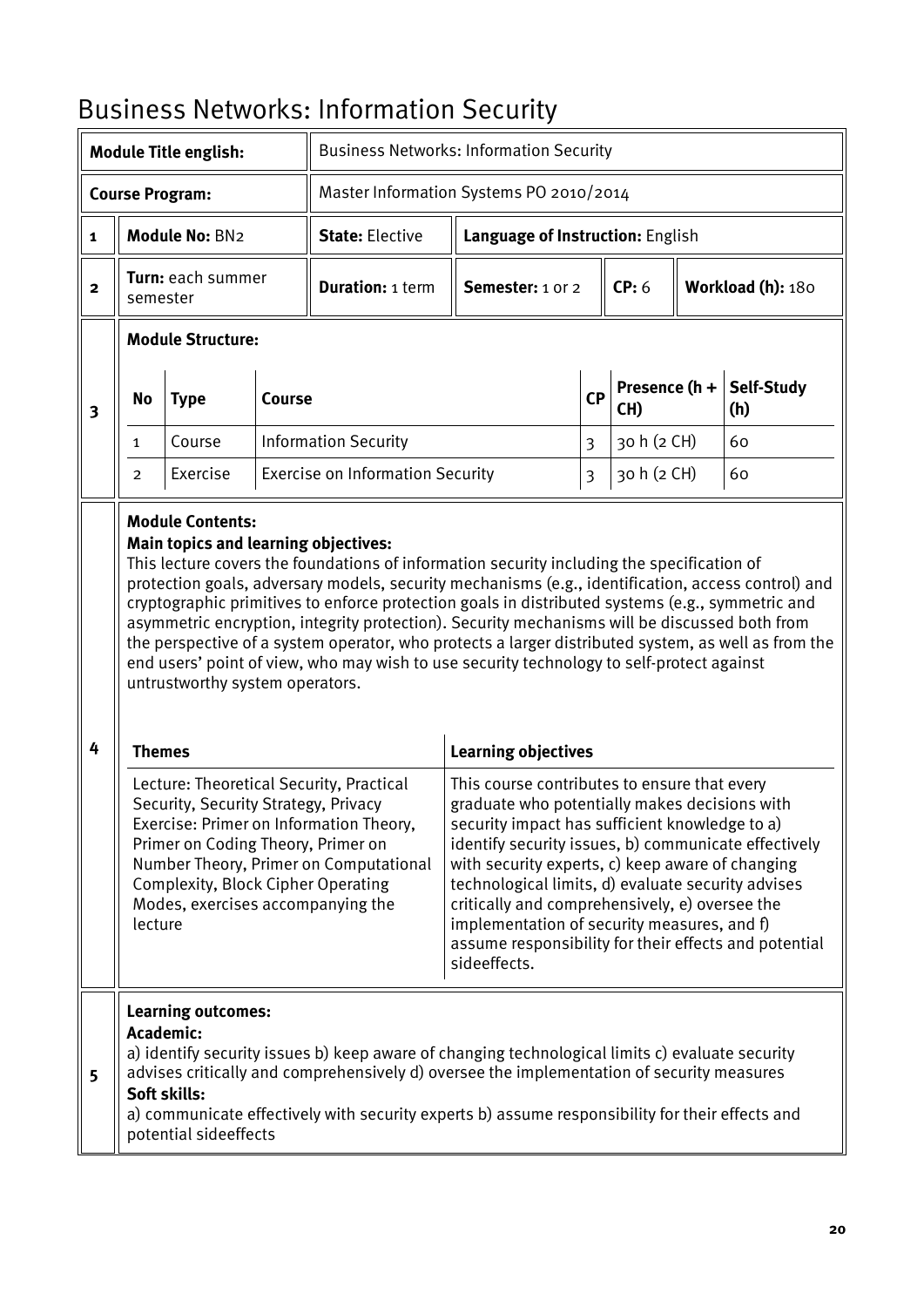| 6              | Description of possible electives within the modules:<br>The module can be taken as part of the track Business Networks or as an elective. Within the<br>electives a minimum of 2 seminars has to be taken.   |             |                                         |  |  |  |  |
|----------------|---------------------------------------------------------------------------------------------------------------------------------------------------------------------------------------------------------------|-------------|-----------------------------------------|--|--|--|--|
| $\overline{7}$ | <b>Examination:</b> Examinations for every part of the module                                                                                                                                                 |             |                                         |  |  |  |  |
| 8              | <b>Relevant Work:</b><br><b>Duration</b><br>Part of final mark in %<br><b>Number and Type; Connection to Course</b><br>Oral examination<br>80 %<br>Ca. 20 min.<br>One written exercise<br>20%<br>Ca. 10 pages |             |                                         |  |  |  |  |
| 9              | <b>Study Work:</b><br><b>Duration</b><br><b>Number and Type; Connection to Course</b><br>none                                                                                                                 |             |                                         |  |  |  |  |
| 10             | <b>Prerequisites for Credit Points:</b><br>The credit points will be granted after all relevant work and study work have been successfully<br>completed.                                                      |             |                                         |  |  |  |  |
| 11             | Weight of the module grade for the overall grade:<br>5% (6 of 120 CP)                                                                                                                                         |             |                                         |  |  |  |  |
| 12             | <b>Module Prerequisites:</b><br>none                                                                                                                                                                          |             |                                         |  |  |  |  |
| 13             | <b>Presence:</b><br>Presence is recommended.                                                                                                                                                                  |             |                                         |  |  |  |  |
| 14             | Use of the module for other course programs:<br><b>Master Business Administration</b>                                                                                                                         |             |                                         |  |  |  |  |
| 15             | <b>Responsible Lecturer:</b><br>Prof. Dr. Mathias Fischer                                                                                                                                                     | Department: | <b>School of Business and Economics</b> |  |  |  |  |
| 16             | Misc.:                                                                                                                                                                                                        |             |                                         |  |  |  |  |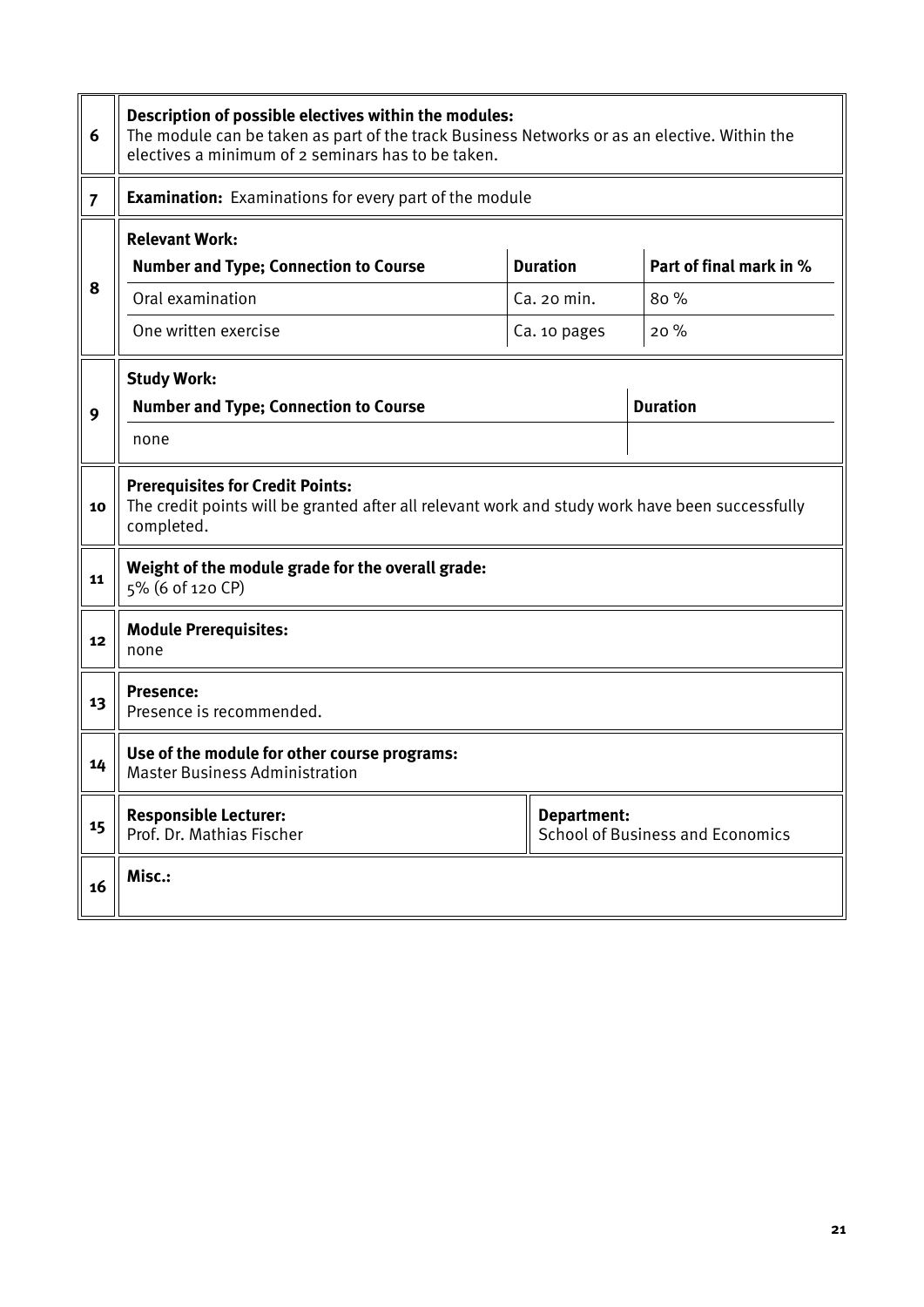| <b>Module Title english:</b> |                               | <b>Business Networks: Network Economics</b>               |        |                                                                                                                                                                                                                                                                                                                                                                                                                                                                                                                                                                                                                                                                                                                                                                                                                                                                                                                                                                                                                                                  |                                                                                                                                                                                                                                                                                                                                                                                                                                                                                  |    |                        |  |                                                                                                                                                                                                                                                              |  |
|------------------------------|-------------------------------|-----------------------------------------------------------|--------|--------------------------------------------------------------------------------------------------------------------------------------------------------------------------------------------------------------------------------------------------------------------------------------------------------------------------------------------------------------------------------------------------------------------------------------------------------------------------------------------------------------------------------------------------------------------------------------------------------------------------------------------------------------------------------------------------------------------------------------------------------------------------------------------------------------------------------------------------------------------------------------------------------------------------------------------------------------------------------------------------------------------------------------------------|----------------------------------------------------------------------------------------------------------------------------------------------------------------------------------------------------------------------------------------------------------------------------------------------------------------------------------------------------------------------------------------------------------------------------------------------------------------------------------|----|------------------------|--|--------------------------------------------------------------------------------------------------------------------------------------------------------------------------------------------------------------------------------------------------------------|--|
| <b>Course Program:</b>       |                               |                                                           |        | Master Information Systems PO 2010/2014                                                                                                                                                                                                                                                                                                                                                                                                                                                                                                                                                                                                                                                                                                                                                                                                                                                                                                                                                                                                          |                                                                                                                                                                                                                                                                                                                                                                                                                                                                                  |    |                        |  |                                                                                                                                                                                                                                                              |  |
| $\mathbf{1}$                 |                               | Module No: BN3                                            |        | <b>State: Elective</b>                                                                                                                                                                                                                                                                                                                                                                                                                                                                                                                                                                                                                                                                                                                                                                                                                                                                                                                                                                                                                           | Language of Instruction: English                                                                                                                                                                                                                                                                                                                                                                                                                                                 |    |                        |  |                                                                                                                                                                                                                                                              |  |
| $\mathbf{2}$                 | Turn: each summer<br>semester |                                                           |        | <b>Duration: 1 term</b>                                                                                                                                                                                                                                                                                                                                                                                                                                                                                                                                                                                                                                                                                                                                                                                                                                                                                                                                                                                                                          | Semester: 1 or 2                                                                                                                                                                                                                                                                                                                                                                                                                                                                 |    | CP: 6                  |  | Workload (h): 180                                                                                                                                                                                                                                            |  |
|                              |                               | <b>Module Structure:</b>                                  |        |                                                                                                                                                                                                                                                                                                                                                                                                                                                                                                                                                                                                                                                                                                                                                                                                                                                                                                                                                                                                                                                  |                                                                                                                                                                                                                                                                                                                                                                                                                                                                                  |    |                        |  |                                                                                                                                                                                                                                                              |  |
| 3                            | No                            | <b>Type</b>                                               | Course |                                                                                                                                                                                                                                                                                                                                                                                                                                                                                                                                                                                                                                                                                                                                                                                                                                                                                                                                                                                                                                                  |                                                                                                                                                                                                                                                                                                                                                                                                                                                                                  | CP | Presence $(h +$<br>CH) |  | Self-Study<br>(h)                                                                                                                                                                                                                                            |  |
|                              | 1                             | Course                                                    |        | <b>Network Economics</b>                                                                                                                                                                                                                                                                                                                                                                                                                                                                                                                                                                                                                                                                                                                                                                                                                                                                                                                                                                                                                         |                                                                                                                                                                                                                                                                                                                                                                                                                                                                                  | 3  | 30 h (2 CH)            |  | 60                                                                                                                                                                                                                                                           |  |
|                              | 2                             | Exercise                                                  |        | <b>Exercise on Network Economics</b>                                                                                                                                                                                                                                                                                                                                                                                                                                                                                                                                                                                                                                                                                                                                                                                                                                                                                                                                                                                                             |                                                                                                                                                                                                                                                                                                                                                                                                                                                                                  | 3  | 30 h (2 CH)            |  | 60                                                                                                                                                                                                                                                           |  |
|                              |                               | economics.<br><b>Main topics and learning objectives:</b> |        | <b>Background and relations to other courses:</b><br>There is intentional overlap with the module BN Interorganizational Systems, which complements<br>this course by taking a qualitative-holistic approach to questions in the scope of network<br>This course provides an introduction to network economics. It teaches technical and formal<br>economics skills tailored to students of Information Systems. Emphasis is put on simple models<br>lending themselves to rigorous solutions. Participants immerse in the notion that network graphs<br>form the social and economic fabric of an information society, and grasp the emergent properties<br>of design choices in the Internet technology. They learn by many practical examples to appreciate<br>the power of networks as well as ways to control it. Successful graduates are equipped with<br>essential skills that qualify them for assuming responsibility in strategy teams of network<br>industries (including startups), policy-making bodies, or research institutions. |                                                                                                                                                                                                                                                                                                                                                                                                                                                                                  |    |                        |  |                                                                                                                                                                                                                                                              |  |
| 4                            | <b>Themes</b>                 |                                                           |        |                                                                                                                                                                                                                                                                                                                                                                                                                                                                                                                                                                                                                                                                                                                                                                                                                                                                                                                                                                                                                                                  | <b>Learning objectives</b>                                                                                                                                                                                                                                                                                                                                                                                                                                                       |    |                        |  |                                                                                                                                                                                                                                                              |  |
|                              |                               |                                                           |        | History and foundations of network economics,<br>agents, incentives, externalities, network<br>structures, topologies, and dynamics, primers<br>on game and graph theory, patterns and<br>strategies of behaviour in networks (, games,<br>random graphs, degree distributions; non-<br>cooperative network games, congestion, risk<br>propagation; network formation, dynamics,<br>standards, adoption; network management<br>and regulation, pricing, strategic partnerships,<br>competition; analysis tools, including<br>computational aspects, approximation,<br>software tools, simulation, visualization;<br>Internet protocols as practical examples                                                                                                                                                                                                                                                                                                                                                                                     | get a deep understanding of the role of<br>network topology as a distinctive factor that<br>as analytical tools to analyze and explain<br>phenomena arising in networks.<br>c) They can apply their knowledge to study<br>new real-world problems with the lens of<br>network economics. This enables them to<br>d) contribute to theoretical and empirical<br>research as well as to<br>create and shape practical socio-technical<br>systems based on well-founded principles. |    |                        |  | a) Students learn to "think in networks". They<br>defines the properties of complex social and<br>technical systems. They get used to the ideas<br>of emergence, feedback loops and equilibria.<br>b) They dispose of models to describe as well<br>e)<br>f) |  |

# <span id="page-21-0"></span>Business Networks: Network Economics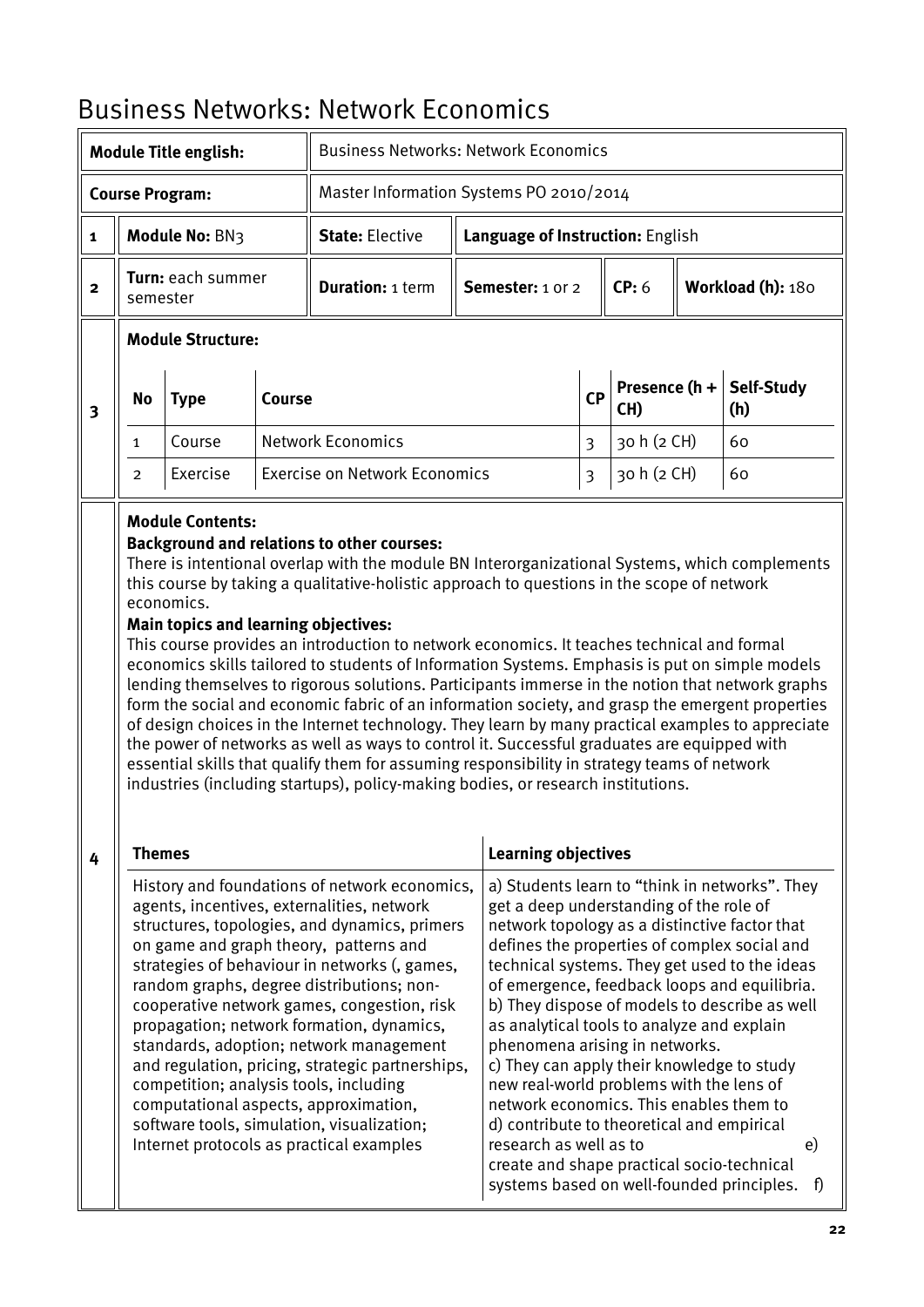|                |                                                                                                                                                                                                                                                                                                                                                                                                                                                                                                                                                                                                                                                                                                                                                                                                                                                                                                          |                             |      | Awareness of the limitations of formal models,<br>taught by examples of failure, prevents blind<br>reliance and encourages responsible action. |  |  |  |
|----------------|----------------------------------------------------------------------------------------------------------------------------------------------------------------------------------------------------------------------------------------------------------------------------------------------------------------------------------------------------------------------------------------------------------------------------------------------------------------------------------------------------------------------------------------------------------------------------------------------------------------------------------------------------------------------------------------------------------------------------------------------------------------------------------------------------------------------------------------------------------------------------------------------------------|-----------------------------|------|------------------------------------------------------------------------------------------------------------------------------------------------|--|--|--|
| 5              | <b>Learning outcomes:</b><br>Academic:<br>a) They dispose of models to describe as well as analytical tools to analyze and explain<br>phenomena arising in networks b) Contribute to theoretical and empirical research c) Create and<br>shape practical socio-technical systems based on well-founded principles.<br>Soft skills:<br>a) Students learn to "think in networks". They get a deep understanding of the role of network<br>topology as a distinctive factor that defines the properties of complex social and technical<br>systems. They get used to the ideas of emergence, feedback loops and equilibria b) They can<br>apply their knowledge in unprecedented ways to study new real-world problems with the lens of<br>network economics c) Awareness of the limitations of formal models, taught by examples of<br>failure, prevents blind reliance and encourages responsible action. |                             |      |                                                                                                                                                |  |  |  |
| 6              | Description of possible electives within the modules:<br>The module can be taken as part of the track Business Networks or as an elective. Within the<br>electives a minimum of 2 seminars has to be taken.                                                                                                                                                                                                                                                                                                                                                                                                                                                                                                                                                                                                                                                                                              |                             |      |                                                                                                                                                |  |  |  |
| $\overline{7}$ | <b>Examination:</b> Examinations for every part of the module                                                                                                                                                                                                                                                                                                                                                                                                                                                                                                                                                                                                                                                                                                                                                                                                                                            |                             |      |                                                                                                                                                |  |  |  |
|                | <b>Relevant Work:</b><br><b>Duration</b><br>Part of final mark in %<br><b>Number and Type; Connection to Course</b>                                                                                                                                                                                                                                                                                                                                                                                                                                                                                                                                                                                                                                                                                                                                                                                      |                             |      |                                                                                                                                                |  |  |  |
|                | <b>Final Written Exam</b>                                                                                                                                                                                                                                                                                                                                                                                                                                                                                                                                                                                                                                                                                                                                                                                                                                                                                | 90 min.                     |      | 50 %                                                                                                                                           |  |  |  |
| 8              | Group Presentation (ca 3-5 students)                                                                                                                                                                                                                                                                                                                                                                                                                                                                                                                                                                                                                                                                                                                                                                                                                                                                     | Ca. 15 min.                 | 10 % |                                                                                                                                                |  |  |  |
|                | Written report                                                                                                                                                                                                                                                                                                                                                                                                                                                                                                                                                                                                                                                                                                                                                                                                                                                                                           | Ca.5<br>pages/elaboration   |      | 20%                                                                                                                                            |  |  |  |
|                | 12 written comments on weekly reading                                                                                                                                                                                                                                                                                                                                                                                                                                                                                                                                                                                                                                                                                                                                                                                                                                                                    | ca. 0,5 page per<br>comment |      | 20%                                                                                                                                            |  |  |  |
|                | <b>Study Work:</b>                                                                                                                                                                                                                                                                                                                                                                                                                                                                                                                                                                                                                                                                                                                                                                                                                                                                                       |                             |      |                                                                                                                                                |  |  |  |
| 9              | <b>Number and Type; Connection to Course</b>                                                                                                                                                                                                                                                                                                                                                                                                                                                                                                                                                                                                                                                                                                                                                                                                                                                             |                             |      | <b>Duration</b>                                                                                                                                |  |  |  |
|                | none                                                                                                                                                                                                                                                                                                                                                                                                                                                                                                                                                                                                                                                                                                                                                                                                                                                                                                     |                             |      |                                                                                                                                                |  |  |  |
| 10             | <b>Prerequisites for Credit Points:</b><br>The credit points will be granted after all relevant work and study work have been successfully<br>completed.                                                                                                                                                                                                                                                                                                                                                                                                                                                                                                                                                                                                                                                                                                                                                 |                             |      |                                                                                                                                                |  |  |  |
| 11             | Weight of the module grade for the overall grade:<br>5% (6 of 120 CP)                                                                                                                                                                                                                                                                                                                                                                                                                                                                                                                                                                                                                                                                                                                                                                                                                                    |                             |      |                                                                                                                                                |  |  |  |
| 12             | <b>Module Prerequisites:</b><br>none                                                                                                                                                                                                                                                                                                                                                                                                                                                                                                                                                                                                                                                                                                                                                                                                                                                                     |                             |      |                                                                                                                                                |  |  |  |
| 13             | <b>Presence:</b><br>Presence is recommended.                                                                                                                                                                                                                                                                                                                                                                                                                                                                                                                                                                                                                                                                                                                                                                                                                                                             |                             |      |                                                                                                                                                |  |  |  |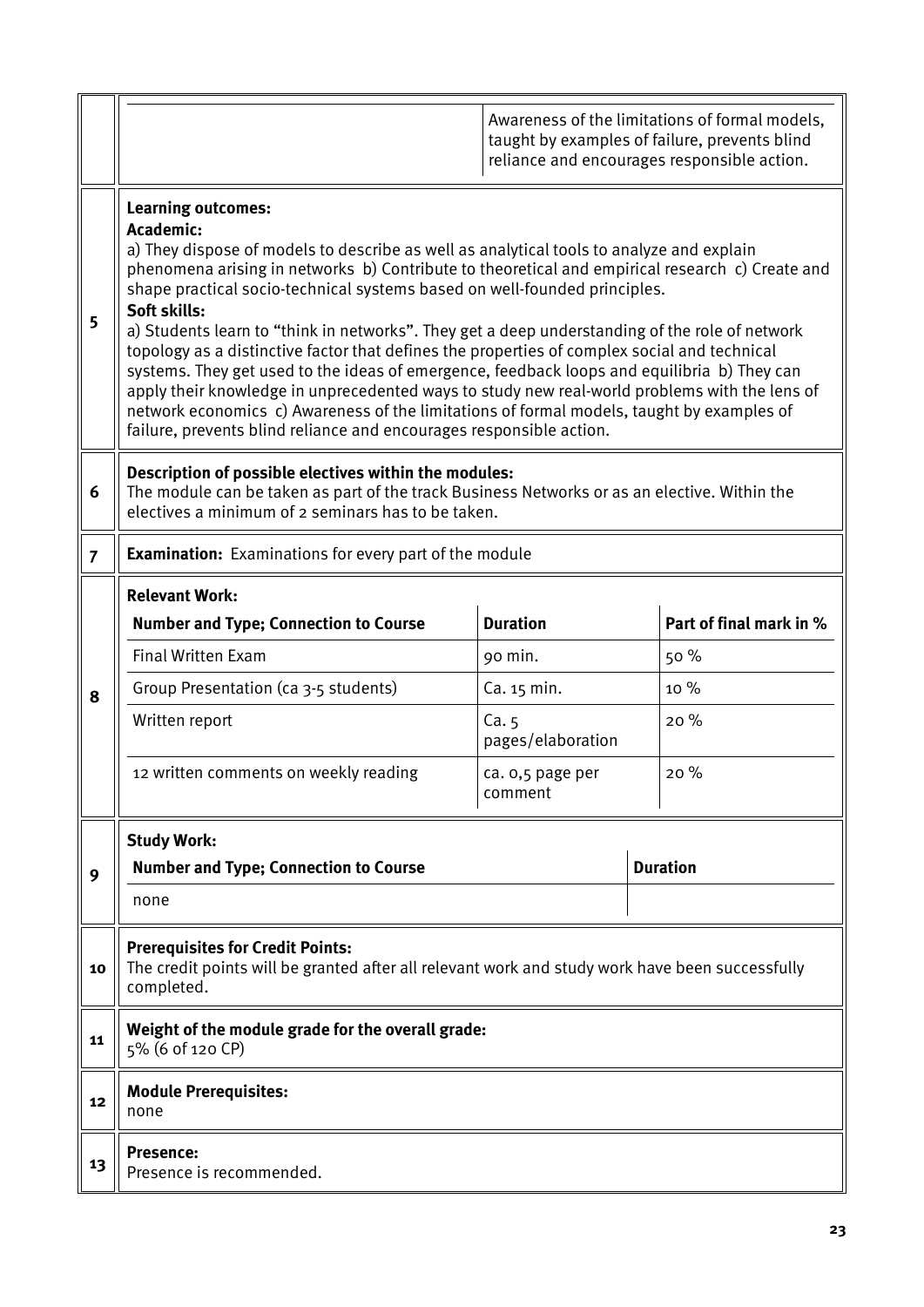| -14 | Use of the module for other course programs:<br><b>Master Business Administration</b>                            |  |  |  |  |  |  |  |
|-----|------------------------------------------------------------------------------------------------------------------|--|--|--|--|--|--|--|
| 15  | <b>Responsible Lecturer:</b><br>Department:<br><b>School of Business and Economics</b><br>Prof. Dr. Stefan Klein |  |  |  |  |  |  |  |
| -16 | Misc.:                                                                                                           |  |  |  |  |  |  |  |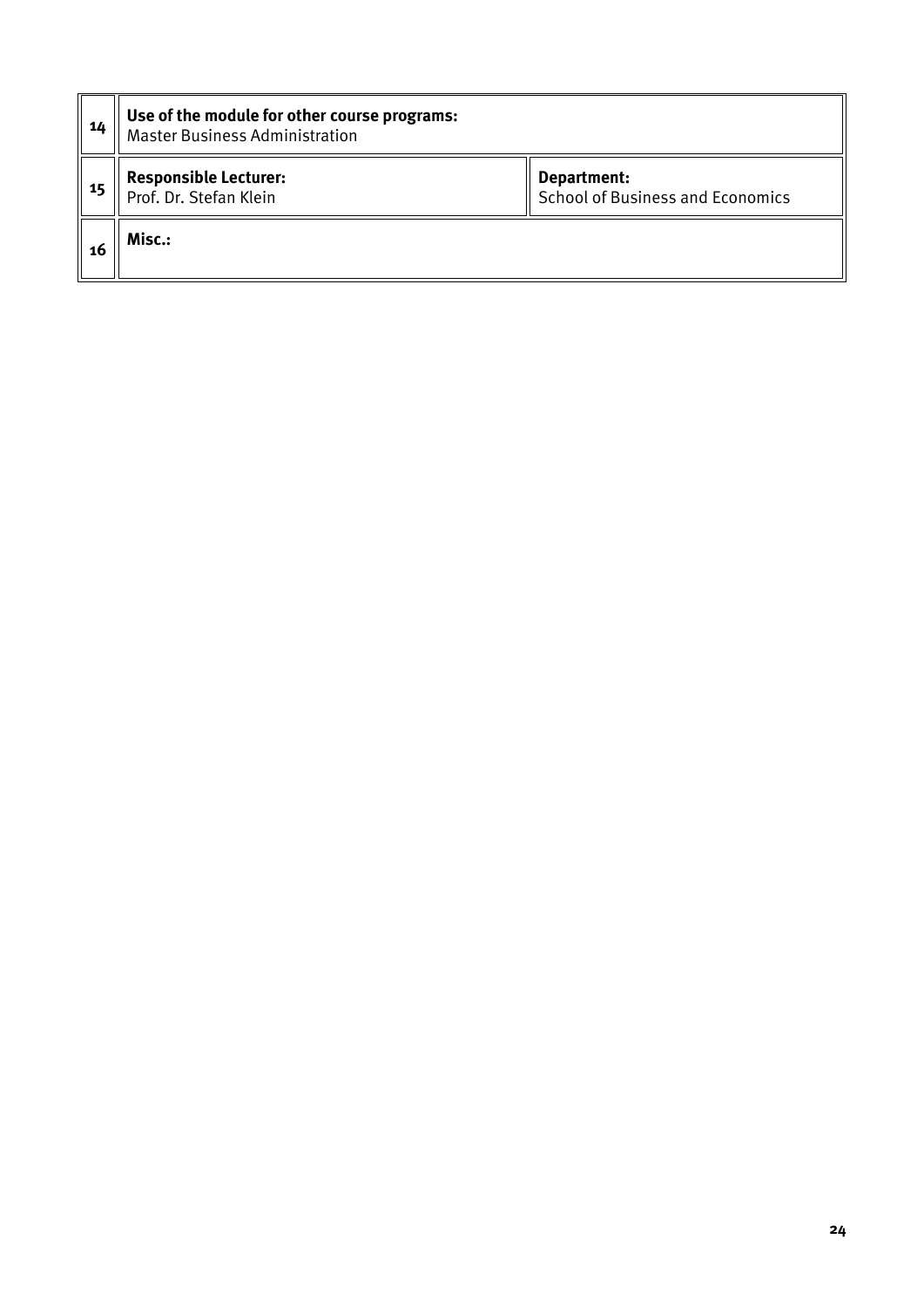# <span id="page-24-0"></span>Business Intelligence: Management Information Systems and Data Warehousing

| <b>Module Title english:</b> |                                                                                                                                                                                                                                                                                                                                                                                                                                                                                                                                                                                                                                                                                                                                                                                                                                                                                                                                                                                                                                                                                                                                                                                                                                                                                                                                                                                                                                                                                                                                                            | Business Intelligence: Management Information Systems and Data<br>Warehousing |               |                                                                            |                                                                                                                                          |                |         |             |                                                                |  |
|------------------------------|------------------------------------------------------------------------------------------------------------------------------------------------------------------------------------------------------------------------------------------------------------------------------------------------------------------------------------------------------------------------------------------------------------------------------------------------------------------------------------------------------------------------------------------------------------------------------------------------------------------------------------------------------------------------------------------------------------------------------------------------------------------------------------------------------------------------------------------------------------------------------------------------------------------------------------------------------------------------------------------------------------------------------------------------------------------------------------------------------------------------------------------------------------------------------------------------------------------------------------------------------------------------------------------------------------------------------------------------------------------------------------------------------------------------------------------------------------------------------------------------------------------------------------------------------------|-------------------------------------------------------------------------------|---------------|----------------------------------------------------------------------------|------------------------------------------------------------------------------------------------------------------------------------------|----------------|---------|-------------|----------------------------------------------------------------|--|
|                              |                                                                                                                                                                                                                                                                                                                                                                                                                                                                                                                                                                                                                                                                                                                                                                                                                                                                                                                                                                                                                                                                                                                                                                                                                                                                                                                                                                                                                                                                                                                                                            | <b>Course Program:</b>                                                        |               | Master Information Systems PO 2010/2014                                    |                                                                                                                                          |                |         |             |                                                                |  |
| $\mathbf{1}$                 |                                                                                                                                                                                                                                                                                                                                                                                                                                                                                                                                                                                                                                                                                                                                                                                                                                                                                                                                                                                                                                                                                                                                                                                                                                                                                                                                                                                                                                                                                                                                                            | Module No: Bl1                                                                |               | <b>State: Elective</b>                                                     | Language of Instruction: English                                                                                                         |                |         |             |                                                                |  |
| $\overline{\mathbf{2}}$      | semester                                                                                                                                                                                                                                                                                                                                                                                                                                                                                                                                                                                                                                                                                                                                                                                                                                                                                                                                                                                                                                                                                                                                                                                                                                                                                                                                                                                                                                                                                                                                                   | <b>Turn:</b> each winter                                                      |               | <b>Duration: 1 term</b>                                                    | Semester: 1 or 2                                                                                                                         | CP: 6          |         |             | Workload (h): 180                                              |  |
|                              | <b>Module Structure:</b>                                                                                                                                                                                                                                                                                                                                                                                                                                                                                                                                                                                                                                                                                                                                                                                                                                                                                                                                                                                                                                                                                                                                                                                                                                                                                                                                                                                                                                                                                                                                   |                                                                               |               |                                                                            |                                                                                                                                          |                |         |             |                                                                |  |
|                              | No                                                                                                                                                                                                                                                                                                                                                                                                                                                                                                                                                                                                                                                                                                                                                                                                                                                                                                                                                                                                                                                                                                                                                                                                                                                                                                                                                                                                                                                                                                                                                         | <b>Type</b>                                                                   | <b>Course</b> |                                                                            |                                                                                                                                          |                | $+$ CH) | Presence (h | Self-Study<br>(h)                                              |  |
| $\overline{\mathbf{3}}$      | $\mathbf{1}$                                                                                                                                                                                                                                                                                                                                                                                                                                                                                                                                                                                                                                                                                                                                                                                                                                                                                                                                                                                                                                                                                                                                                                                                                                                                                                                                                                                                                                                                                                                                               | Course                                                                        | Warehousing   | Management Information Systems and Data                                    |                                                                                                                                          | $\overline{3}$ |         | 30 h (2 CH) | 60                                                             |  |
|                              | $\overline{2}$                                                                                                                                                                                                                                                                                                                                                                                                                                                                                                                                                                                                                                                                                                                                                                                                                                                                                                                                                                                                                                                                                                                                                                                                                                                                                                                                                                                                                                                                                                                                             | Exercise                                                                      |               | <b>Exercises on Management Information Systems</b><br>and Data Warehousing |                                                                                                                                          | 3              |         | 30 h (2 CH) | 60                                                             |  |
| 4                            | <b>Module Contents:</b><br><b>Background and relations to other courses:</b><br>Business Intelligence (BI) refers to a variety of methods and techniques for the analysis of<br>business data such as data warehousing (DWH), reporting, Online Analytical Processing (OLAP),<br>and data mining. This course addresses the methodical design and implementation of data<br>warehouse systems in support of management's decision making, particularly via appropriate<br>use of multidimensional schema design, ETL, and OLAP techniques. All relevant concepts are<br>demonstrated from both a theoretical and a practical perspective. In this course, traditional<br>lectures are complemented by student presentations that provide additional content. In addition,<br>exercises and case studies provide ample opportunities to perform the various development<br>phases in realistic and practical settings.<br><b>Main topics and learning objectives:</b><br>Students will be able to explain the problems, issues, solutions, techniques, tools, and<br>applications relating to BI and DWH. They will be able not only to design and implement ETL<br>processes and OLAP solutions but also to discuss differences among OLAP design approaches<br>and to evaluate the quality of multidimensional schemata.<br><b>Learning objectives</b><br><b>Themes</b><br>To define architectures and use cases of data warehousing and<br>Data Warehousing<br>Fundamentals<br>management information systems and to assess their roles for<br>companies |                                                                               |               |                                                                            |                                                                                                                                          |                |         |             | To compare differences between OLTP and OLAP; to contrast OLAP |  |
|                              |                                                                                                                                                                                                                                                                                                                                                                                                                                                                                                                                                                                                                                                                                                                                                                                                                                                                                                                                                                                                                                                                                                                                                                                                                                                                                                                                                                                                                                                                                                                                                            | Optimization<br><b>ETL Design</b>                                             |               | processes                                                                  | workloads and demonstrate appropriate OLAP optimization techniques<br>To compare different ETL processes and tools; to design simple ETL |                |         |             |                                                                |  |
|                              |                                                                                                                                                                                                                                                                                                                                                                                                                                                                                                                                                                                                                                                                                                                                                                                                                                                                                                                                                                                                                                                                                                                                                                                                                                                                                                                                                                                                                                                                                                                                                            |                                                                               |               |                                                                            |                                                                                                                                          |                |         |             |                                                                |  |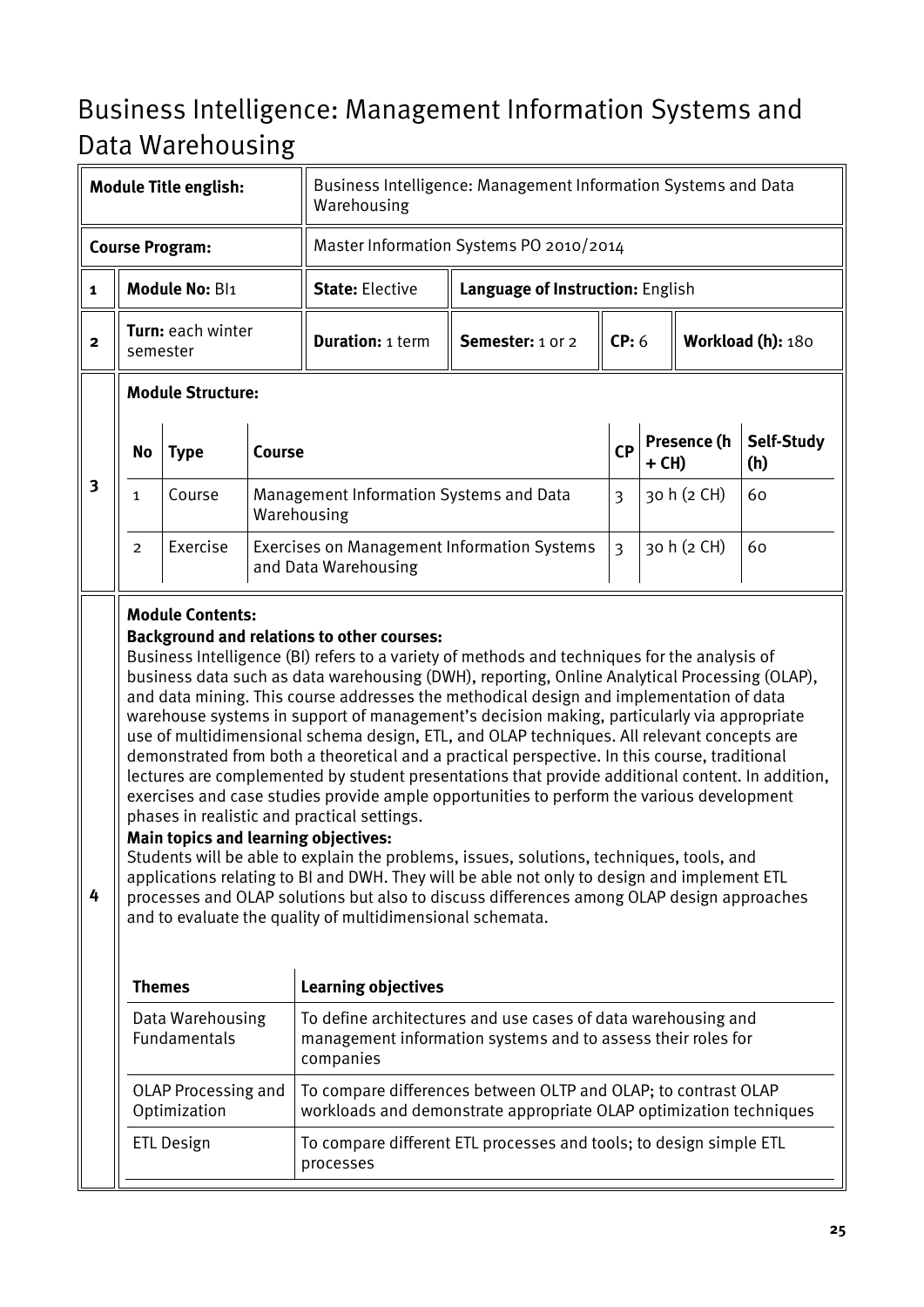|                | <b>OLAP Modeling</b>                                                                                                                                                                                            |                 | To describe the role of functional dependencies for the identification of<br>multidimensional structures; to design multidimensional structures                                                          |                 |                            |  |  |  |  |
|----------------|-----------------------------------------------------------------------------------------------------------------------------------------------------------------------------------------------------------------|-----------------|----------------------------------------------------------------------------------------------------------------------------------------------------------------------------------------------------------|-----------------|----------------------------|--|--|--|--|
|                | <b>OLAP Modeling</b><br>Approaches                                                                                                                                                                              |                 | To assess different OLAP modeling approaches; to demonstrate<br>conceptual modeling of scenarios according to an appropriate approach                                                                    |                 |                            |  |  |  |  |
|                | <b>OLAP</b><br>Implementation                                                                                                                                                                                   |                 | To describe the architecture and functionality of OLAP systems; to<br>implement reports with a standard BI platform according to a case study                                                            |                 |                            |  |  |  |  |
|                | <b>Modern Architectures</b>                                                                                                                                                                                     |                 | To characterize modern architectures addressing hardware trends<br>(multi/many core, in-memory), novel data requirements (big data,<br>streaming data), and increased user expectations (situational BI) |                 |                            |  |  |  |  |
|                | <b>Project Management</b>                                                                                                                                                                                       | implementation. | To compare different approaches to engage in an MIS/DWH project; to<br>evaluate different BI strategies in organizations and understand their                                                            |                 |                            |  |  |  |  |
| 5              | <b>Learning outcomes:</b><br>Academic:<br>To understand and to be able to apply the addressed topics<br>Soft skills:<br>To manage and to organize group work regarding given tasks and presentations            |                 |                                                                                                                                                                                                          |                 |                            |  |  |  |  |
| 6              | Description of possible electives within the modules:<br>The module can be taken as part of the track Business Intelligence or as an elective. Within the<br>electives a minimum of 2 seminars has to be taken. |                 |                                                                                                                                                                                                          |                 |                            |  |  |  |  |
| $\overline{7}$ | <b>Examination:</b> Examinations for every part of the module                                                                                                                                                   |                 |                                                                                                                                                                                                          |                 |                            |  |  |  |  |
|                | <b>Relevant Work:</b>                                                                                                                                                                                           |                 |                                                                                                                                                                                                          |                 |                            |  |  |  |  |
|                | <b>Number and Type; Connection to Course</b>                                                                                                                                                                    |                 | <b>Duration</b>                                                                                                                                                                                          |                 | Part of final mark in<br>% |  |  |  |  |
| 8              | <b>Final Written Exam</b>                                                                                                                                                                                       |                 | 120 min.                                                                                                                                                                                                 |                 | 60%                        |  |  |  |  |
|                | 4 Exercises, case study with presentation                                                                                                                                                                       |                 | Each 10 pages + 20 min.<br>presentation                                                                                                                                                                  | 40%             |                            |  |  |  |  |
|                | <b>Study Work:</b>                                                                                                                                                                                              |                 |                                                                                                                                                                                                          |                 |                            |  |  |  |  |
| 9              | <b>Number and Type; Connection to Course</b>                                                                                                                                                                    |                 |                                                                                                                                                                                                          | <b>Duration</b> |                            |  |  |  |  |
|                | none                                                                                                                                                                                                            |                 |                                                                                                                                                                                                          |                 |                            |  |  |  |  |
| 10             | <b>Prerequisites for Credit Points:</b><br>completed.                                                                                                                                                           |                 | The credit points will be granted after all relevant work and study work have been successfully                                                                                                          |                 |                            |  |  |  |  |
|                | Weight of the module grade for the overall grade:<br>5% (6 of 120 CP)                                                                                                                                           |                 |                                                                                                                                                                                                          |                 |                            |  |  |  |  |
| 11             |                                                                                                                                                                                                                 |                 |                                                                                                                                                                                                          |                 |                            |  |  |  |  |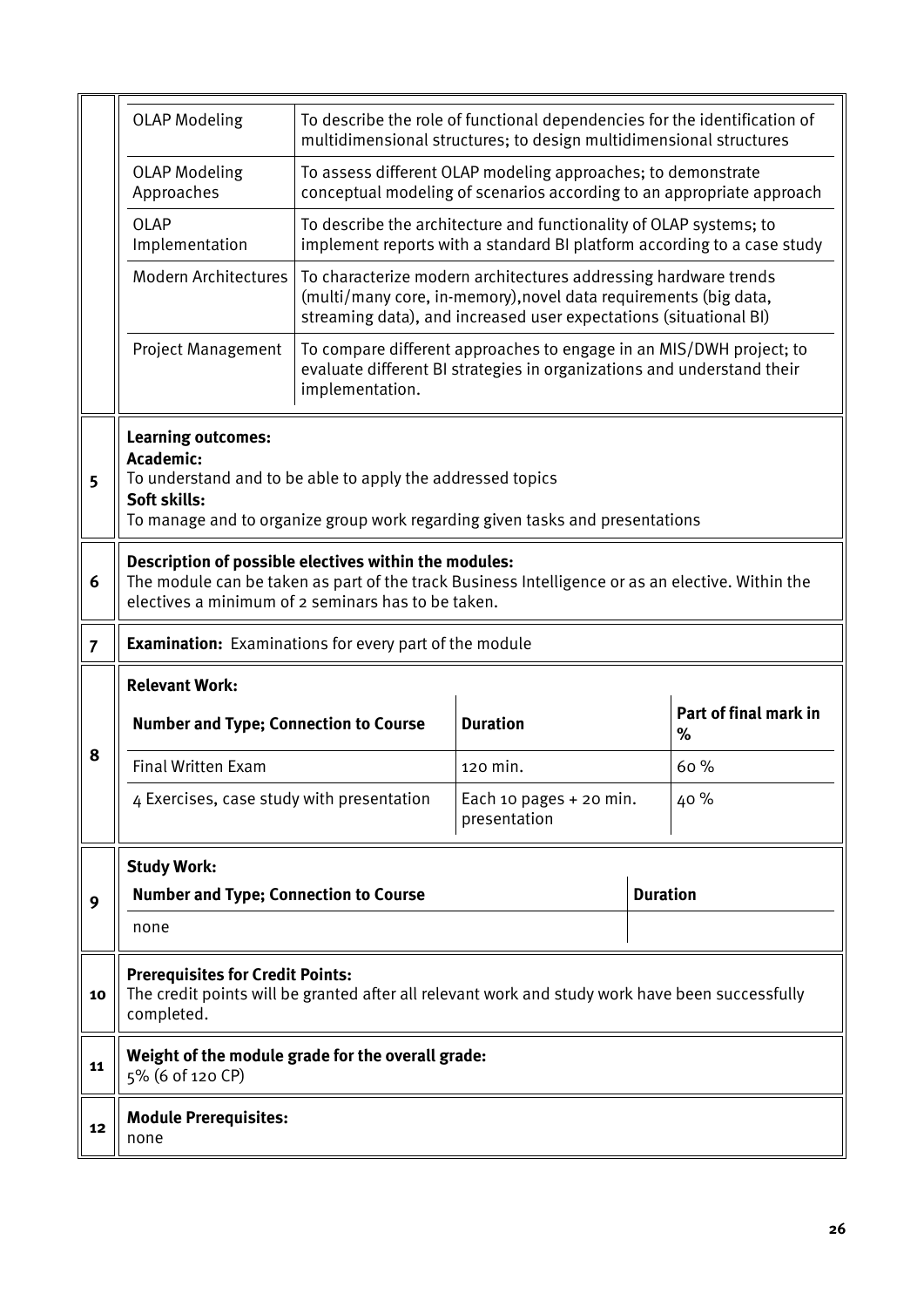| 13 | <b>Presence:</b><br>Presence is recommended.                                                           |                                                        |  |  |  |  |  |
|----|--------------------------------------------------------------------------------------------------------|--------------------------------------------------------|--|--|--|--|--|
| 14 | Use of the module for other course programs:<br><b>Master Business Administration</b>                  |                                                        |  |  |  |  |  |
| 15 | <b>Responsible Lecturer:</b><br>Prof. Dr. Dr. h.c. Dr. h.c. Jörg Becker, Prof. Dr. Gottfried<br>Vossen | Department:<br><b>School of Business and Economics</b> |  |  |  |  |  |
| 16 | Misc.:                                                                                                 |                                                        |  |  |  |  |  |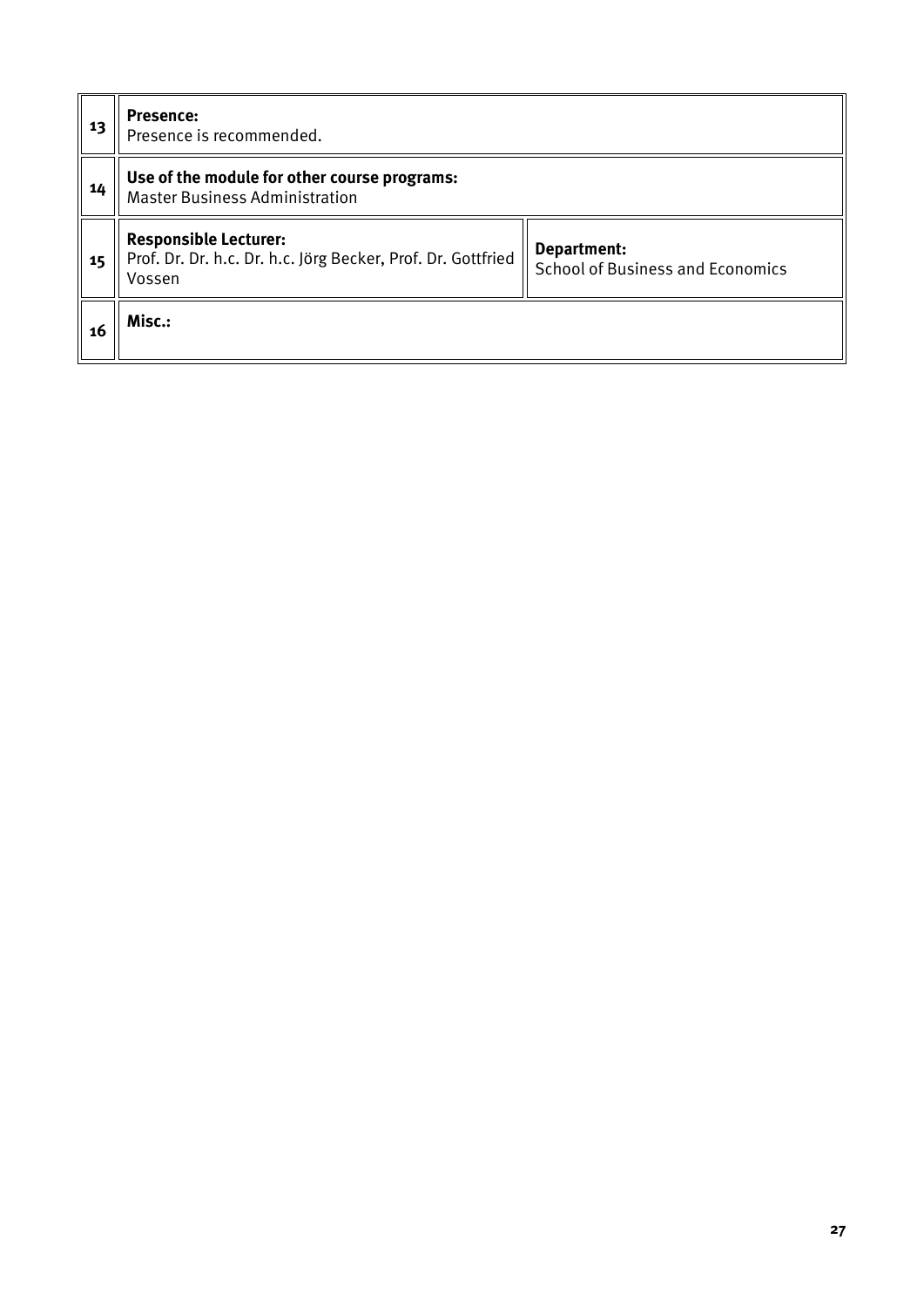# <span id="page-27-0"></span>Business Intelligence: Data Analytics - I

|                | <b>Module Title english:</b>                                                                                                                                                                                                                                                                                                                                                                 |                                                                                                                                                           |               | Business Intelligence: Data Analytics - I                                                                                                                                                                                                                                                                                                                                                                                                                                                                                                                                                                                  |                                                                         |                         |                      |  |                   |
|----------------|----------------------------------------------------------------------------------------------------------------------------------------------------------------------------------------------------------------------------------------------------------------------------------------------------------------------------------------------------------------------------------------------|-----------------------------------------------------------------------------------------------------------------------------------------------------------|---------------|----------------------------------------------------------------------------------------------------------------------------------------------------------------------------------------------------------------------------------------------------------------------------------------------------------------------------------------------------------------------------------------------------------------------------------------------------------------------------------------------------------------------------------------------------------------------------------------------------------------------------|-------------------------------------------------------------------------|-------------------------|----------------------|--|-------------------|
|                |                                                                                                                                                                                                                                                                                                                                                                                              | <b>Course Program:</b>                                                                                                                                    |               | Master Information Systems PO 2010/2014                                                                                                                                                                                                                                                                                                                                                                                                                                                                                                                                                                                    |                                                                         |                         |                      |  |                   |
| 1              |                                                                                                                                                                                                                                                                                                                                                                                              | Module No: Bl2                                                                                                                                            |               | <b>State: Elective</b>                                                                                                                                                                                                                                                                                                                                                                                                                                                                                                                                                                                                     | Language of Instruction: English                                        |                         |                      |  |                   |
| $\mathbf{2}$   | Turn: each winter<br>semester                                                                                                                                                                                                                                                                                                                                                                |                                                                                                                                                           |               | <b>Duration: 1 term</b>                                                                                                                                                                                                                                                                                                                                                                                                                                                                                                                                                                                                    | Semester: 1 or 2                                                        |                         | CP: 6                |  | Workload (h): 180 |
|                |                                                                                                                                                                                                                                                                                                                                                                                              | <b>Module Structure:</b>                                                                                                                                  |               |                                                                                                                                                                                                                                                                                                                                                                                                                                                                                                                                                                                                                            |                                                                         |                         |                      |  |                   |
| 3              | <b>No</b>                                                                                                                                                                                                                                                                                                                                                                                    | <b>Type</b>                                                                                                                                               | <b>Course</b> |                                                                                                                                                                                                                                                                                                                                                                                                                                                                                                                                                                                                                            |                                                                         | CP                      | Presence (h +<br>CH) |  | Self-Study<br>(h) |
|                | 1                                                                                                                                                                                                                                                                                                                                                                                            | Course                                                                                                                                                    |               | Data Analytics I                                                                                                                                                                                                                                                                                                                                                                                                                                                                                                                                                                                                           |                                                                         | $\overline{3}$          | 30 h (2 CH)          |  | 60                |
|                | $\overline{2}$                                                                                                                                                                                                                                                                                                                                                                               | Exercise                                                                                                                                                  |               | Exercise on Data Analytics - I                                                                                                                                                                                                                                                                                                                                                                                                                                                                                                                                                                                             |                                                                         | $\overline{\mathbf{3}}$ | 30 h (2 CH)          |  | 60                |
| 4              | <b>Themes</b>                                                                                                                                                                                                                                                                                                                                                                                | <b>Module Contents:</b><br>Main topics and learning objectives:<br>into the lecture and a tutorial.<br>Data Preprocessing<br><b>Unsupervised Learning</b> |               | <b>Background and relations to other courses:</b><br>The track "Business Intelligence" ideally complemented by electives from marketing and by a<br>seminar, offers a way to start a career in database management and the like. The students are<br>supposed to be familiar with the basic concepts from probability theory and statistics.<br>The lecture focusses on multivariate statistical methods in the context of data mining. The main<br>topic is unsupervised learning. Practical exercises using the statistical Software R are integrated<br><b>Learning objectives</b><br>checks for multivariate normality | Data quality a-priori to quantitative analysis, i.e. outlier detection, |                         |                      |  |                   |
| 5              | Clustering, Principal Components, Multidimensional Scaling<br><b>Learning outcomes:</b><br><b>Academic:</b><br>The student is supposed to have an understanding of state of the art techniques in multivariate<br>data analysis as well as the ability to choose and implement an appropriate technique for a given<br>practical task.<br>Soft skills:<br>Team work, presentation techniques |                                                                                                                                                           |               |                                                                                                                                                                                                                                                                                                                                                                                                                                                                                                                                                                                                                            |                                                                         |                         |                      |  |                   |
| 6              |                                                                                                                                                                                                                                                                                                                                                                                              |                                                                                                                                                           |               | Description of possible electives within the modules:<br>The module can be taken as part of the track Business Intelligence or as an elective. Within the<br>electives a minimum of 2 seminars has to be taken.                                                                                                                                                                                                                                                                                                                                                                                                            |                                                                         |                         |                      |  |                   |
| $\overline{7}$ |                                                                                                                                                                                                                                                                                                                                                                                              |                                                                                                                                                           |               | <b>Examination:</b> Examinations for every part of the module                                                                                                                                                                                                                                                                                                                                                                                                                                                                                                                                                              |                                                                         |                         |                      |  |                   |
| 8              |                                                                                                                                                                                                                                                                                                                                                                                              | <b>Relevant Work:</b>                                                                                                                                     |               |                                                                                                                                                                                                                                                                                                                                                                                                                                                                                                                                                                                                                            |                                                                         |                         |                      |  |                   |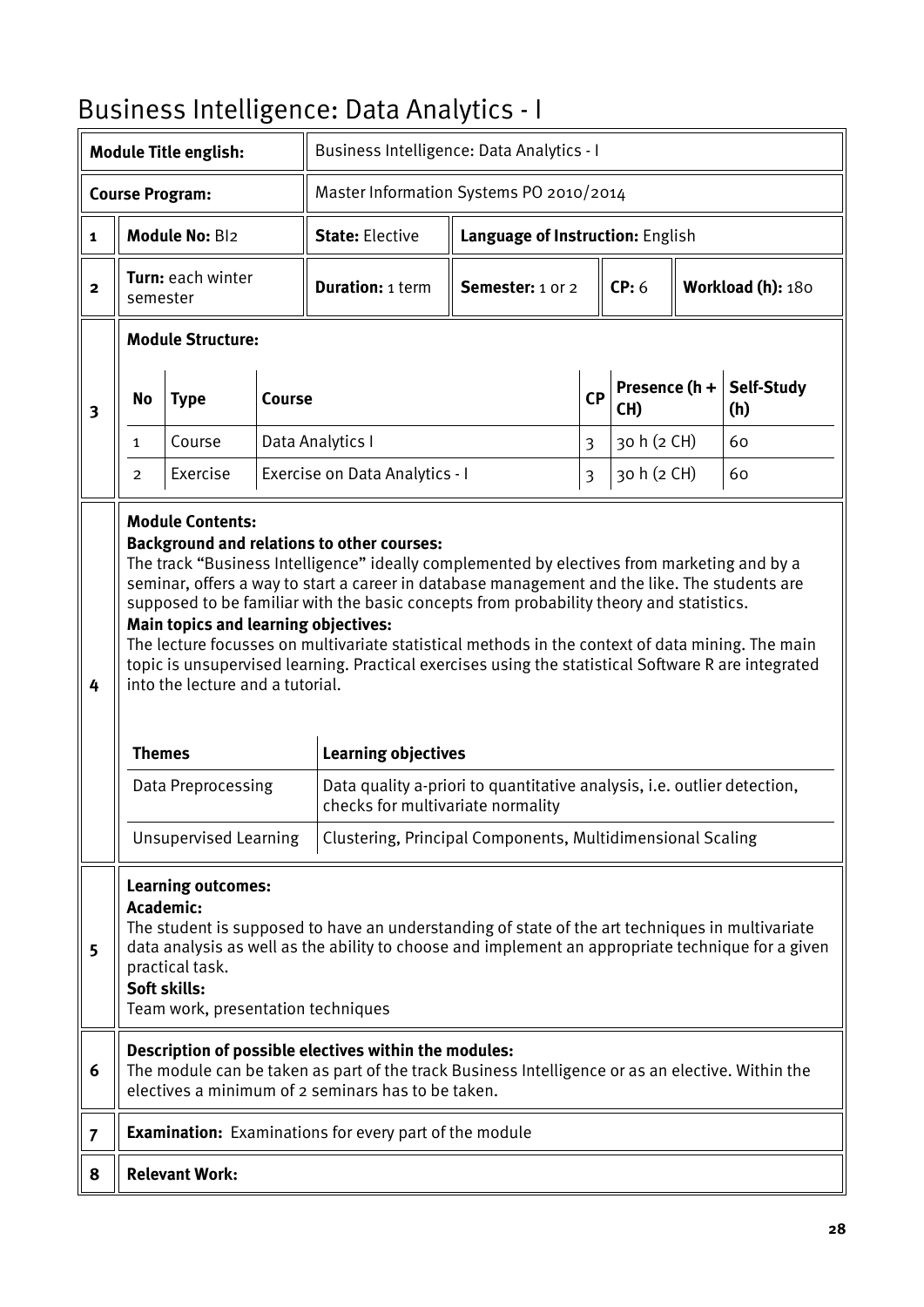|    | <b>Number and Type; Connection to Course</b>                                                                                                             | <b>Duration</b>      |                          |  | <b>Part of final mark</b><br>in $%$ |  |  |  |
|----|----------------------------------------------------------------------------------------------------------------------------------------------------------|----------------------|--------------------------|--|-------------------------------------|--|--|--|
|    | <b>Final Written Exam</b>                                                                                                                                | 120 min.             |                          |  | 60%                                 |  |  |  |
|    | Case study with R software, presentation                                                                                                                 | Report: ca 15 pages, | presentation: ca 40 min. |  | 40 %                                |  |  |  |
|    | <b>Study Work:</b>                                                                                                                                       |                      |                          |  |                                     |  |  |  |
| 9  | <b>Number and Type; Connection to Course</b>                                                                                                             |                      | <b>Duration</b>          |  |                                     |  |  |  |
|    | none                                                                                                                                                     |                      |                          |  |                                     |  |  |  |
| 10 | <b>Prerequisites for Credit Points:</b><br>The credit points will be granted after all relevant work and study work have been successfully<br>completed. |                      |                          |  |                                     |  |  |  |
| 11 | Weight of the module grade for the overall grade:<br>5% (6 of 120 CP)                                                                                    |                      |                          |  |                                     |  |  |  |
| 12 | <b>Module Prerequisites:</b><br>none                                                                                                                     |                      |                          |  |                                     |  |  |  |
| 13 | <b>Presence:</b><br>Presence is recommended.                                                                                                             |                      |                          |  |                                     |  |  |  |
| 14 | Use of the module for other course programs:<br><b>Master Business Administration</b>                                                                    |                      |                          |  |                                     |  |  |  |
| 15 | <b>Responsible Lecturer:</b><br><b>Department:</b><br>Prof. Dr. Heike Trautmann<br><b>School of Business and Economics</b>                               |                      |                          |  |                                     |  |  |  |
| 16 | Misc.:                                                                                                                                                   |                      |                          |  |                                     |  |  |  |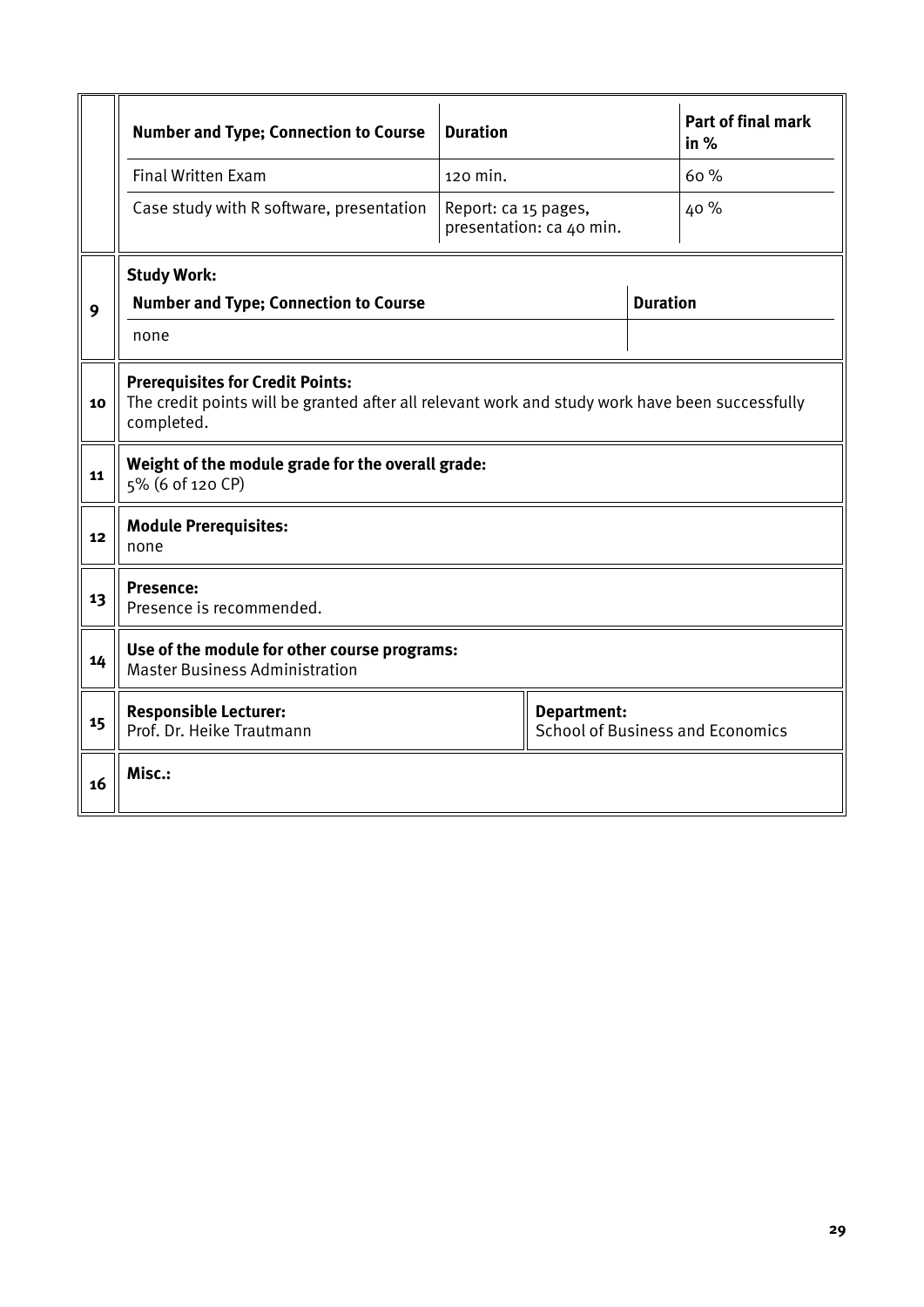# <span id="page-29-0"></span>Business Intelligence: Data Analytics - II

| <b>Module Title english:</b> |                                                                                                                                                                                                                                                                                                                         |                                                                                                                                                           | Business Intelligence: Data Analytics - II |                                                                                                                                                                                                                                                                                                                                                                                                                                                                                                                                                                                                               |                                                                                                                             |                                  |                      |  |                   |  |
|------------------------------|-------------------------------------------------------------------------------------------------------------------------------------------------------------------------------------------------------------------------------------------------------------------------------------------------------------------------|-----------------------------------------------------------------------------------------------------------------------------------------------------------|--------------------------------------------|---------------------------------------------------------------------------------------------------------------------------------------------------------------------------------------------------------------------------------------------------------------------------------------------------------------------------------------------------------------------------------------------------------------------------------------------------------------------------------------------------------------------------------------------------------------------------------------------------------------|-----------------------------------------------------------------------------------------------------------------------------|----------------------------------|----------------------|--|-------------------|--|
|                              |                                                                                                                                                                                                                                                                                                                         | <b>Course Program:</b>                                                                                                                                    |                                            | Master Information Systems PO 2010/2014                                                                                                                                                                                                                                                                                                                                                                                                                                                                                                                                                                       |                                                                                                                             |                                  |                      |  |                   |  |
| 1                            |                                                                                                                                                                                                                                                                                                                         | Module No: BI3                                                                                                                                            |                                            | <b>State: Elective</b>                                                                                                                                                                                                                                                                                                                                                                                                                                                                                                                                                                                        |                                                                                                                             | Language of Instruction: English |                      |  |                   |  |
| $\mathbf{2}$                 | <b>Turn:</b> each summer<br>semester                                                                                                                                                                                                                                                                                    |                                                                                                                                                           |                                            | <b>Duration: 1 term</b>                                                                                                                                                                                                                                                                                                                                                                                                                                                                                                                                                                                       | Semester: 1 or 2                                                                                                            |                                  | CP: 6                |  | Workload (h): 180 |  |
|                              |                                                                                                                                                                                                                                                                                                                         | <b>Module Structure:</b>                                                                                                                                  |                                            |                                                                                                                                                                                                                                                                                                                                                                                                                                                                                                                                                                                                               |                                                                                                                             |                                  |                      |  |                   |  |
| $\overline{\mathbf{3}}$      | <b>No</b>                                                                                                                                                                                                                                                                                                               | <b>Type</b>                                                                                                                                               | <b>Course</b>                              |                                                                                                                                                                                                                                                                                                                                                                                                                                                                                                                                                                                                               |                                                                                                                             | CP                               | Presence (h +<br>CH) |  | Self-Study<br>(h) |  |
|                              | $\mathbf{1}$                                                                                                                                                                                                                                                                                                            | Course                                                                                                                                                    |                                            | Data Analytics - II                                                                                                                                                                                                                                                                                                                                                                                                                                                                                                                                                                                           |                                                                                                                             | $\overline{3}$                   | 30 h (2 CH)          |  | 60                |  |
|                              | $\overline{2}$                                                                                                                                                                                                                                                                                                          | Exercise                                                                                                                                                  |                                            | Exercise on Data Analytics - II                                                                                                                                                                                                                                                                                                                                                                                                                                                                                                                                                                               |                                                                                                                             | $\overline{\mathbf{3}}$          | 30 h (2 CH)          |  | 60                |  |
| 4                            | <b>Themes</b>                                                                                                                                                                                                                                                                                                           | <b>Module Contents:</b><br>Main topics and learning objectives:<br>the lecture and a tutorial.<br><b>Data Preprocessing</b><br><b>Supervised Learning</b> |                                            | <b>Background and relations to other courses:</b><br>The track "Business Intelligence" ideally complemented by electives from marketing and by a<br>seminar, offers a way to start a career in database management and the like. The students are<br>supposed to be familiar with the basic concepts from probability theory and statistics.<br>The lecture focusses on multivariate statistical methods in the context of data mining. The main<br>topic is supervised learning. Practical exercises using the statistical Software R are integrated into<br><b>Learning objectives</b><br>of missing values | Data quality a-priori to quantitative analysis, specifically treatment<br>Selected regression and classification approaches |                                  |                      |  |                   |  |
| 5                            | <b>Learning outcomes:</b><br>Academic:<br>The student is supposed to have an understanding of state of the art techniques in multivariate<br>data analysis as well as the ability to choose and implement an appropriate technique for a given<br>practical task.<br>Soft skills:<br>Team work, presentation techniques |                                                                                                                                                           |                                            |                                                                                                                                                                                                                                                                                                                                                                                                                                                                                                                                                                                                               |                                                                                                                             |                                  |                      |  |                   |  |
| 6                            | Description of possible electives within the modules:<br>The module can be taken as part of the track Business Intelligence or as an elective. Within the<br>electives a minimum of 2 seminars has to be taken.                                                                                                         |                                                                                                                                                           |                                            |                                                                                                                                                                                                                                                                                                                                                                                                                                                                                                                                                                                                               |                                                                                                                             |                                  |                      |  |                   |  |
| $\overline{7}$               |                                                                                                                                                                                                                                                                                                                         |                                                                                                                                                           |                                            | <b>Examination:</b> Examinations for every part of the module                                                                                                                                                                                                                                                                                                                                                                                                                                                                                                                                                 |                                                                                                                             |                                  |                      |  |                   |  |
| 8                            |                                                                                                                                                                                                                                                                                                                         | <b>Relevant Work:</b>                                                                                                                                     |                                            |                                                                                                                                                                                                                                                                                                                                                                                                                                                                                                                                                                                                               |                                                                                                                             |                                  |                      |  |                   |  |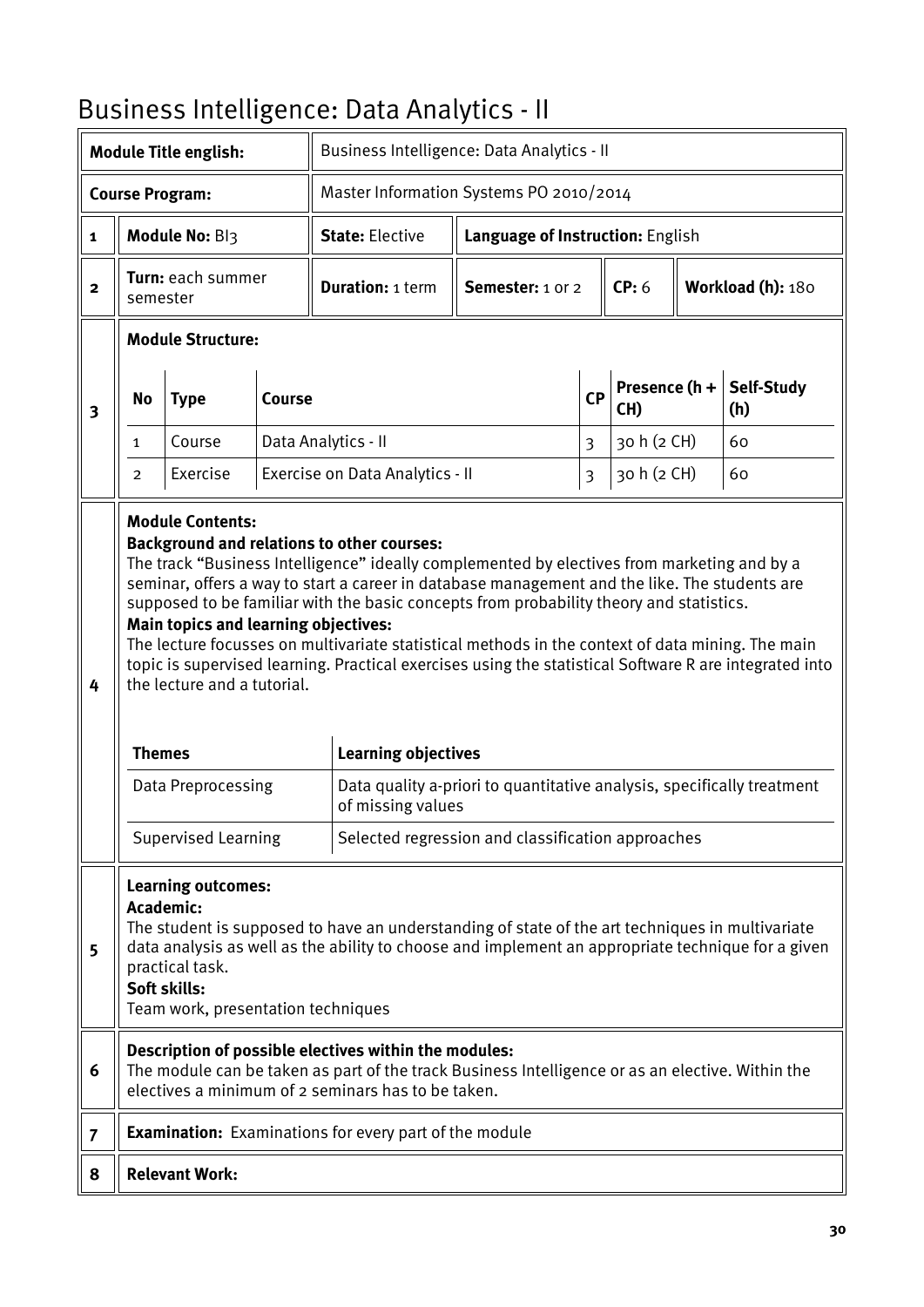|    | <b>Number and Type; Connection to Course</b>                                                                                                             | <b>Duration</b> |  | <b>Part of final mark</b><br>in % |  |  |  |
|----|----------------------------------------------------------------------------------------------------------------------------------------------------------|-----------------|--|-----------------------------------|--|--|--|
|    | <b>Final Written Exam</b>                                                                                                                                | 120 min.        |  | 60%                               |  |  |  |
|    | Case study with R software, presentation                                                                                                                 | 40 %            |  |                                   |  |  |  |
|    | <b>Study Work:</b>                                                                                                                                       |                 |  |                                   |  |  |  |
| 9  | <b>Number and Type; Connection to Course</b>                                                                                                             | <b>Duration</b> |  |                                   |  |  |  |
|    | none                                                                                                                                                     |                 |  |                                   |  |  |  |
| 10 | <b>Prerequisites for Credit Points:</b><br>The credit points will be granted after all relevant work and study work have been successfully<br>completed. |                 |  |                                   |  |  |  |
| 11 | Weight of the module grade for the overall grade:<br>5% (6 of 120 CP)                                                                                    |                 |  |                                   |  |  |  |
| 12 | <b>Module Prerequisites:</b><br>none                                                                                                                     |                 |  |                                   |  |  |  |
| 13 | <b>Presence:</b><br>Presence is recommended.                                                                                                             |                 |  |                                   |  |  |  |
| 14 | Use of the module for other course programs:<br><b>Master Business Administration</b>                                                                    |                 |  |                                   |  |  |  |
| 15 | <b>Responsible Lecturer:</b><br><b>Department:</b><br>Prof. Dr. Heike Trautmann<br><b>School of Business and Economics</b>                               |                 |  |                                   |  |  |  |
| 16 | Misc.:                                                                                                                                                   |                 |  |                                   |  |  |  |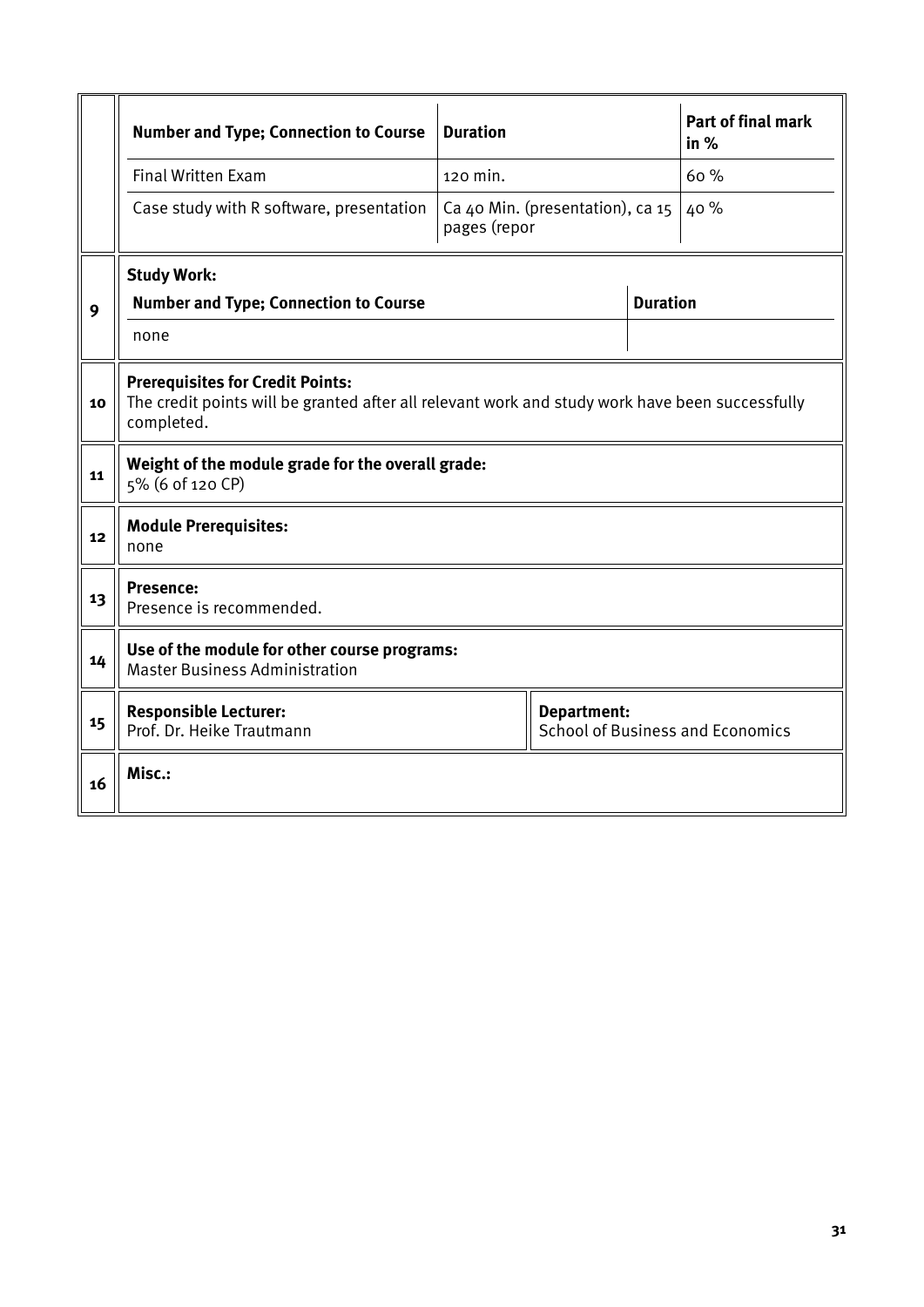## <span id="page-31-0"></span>Information Systems Development: Logic Specification and Programming

|                         | <b>Module Title english:</b>  |                                                                    | Information Systems Development: Logic Specification and<br>Programming |                                                                                                                                                                                                                                                                                                         |                                  |                         |                      |  |                   |  |  |
|-------------------------|-------------------------------|--------------------------------------------------------------------|-------------------------------------------------------------------------|---------------------------------------------------------------------------------------------------------------------------------------------------------------------------------------------------------------------------------------------------------------------------------------------------------|----------------------------------|-------------------------|----------------------|--|-------------------|--|--|
|                         |                               | <b>Course Program:</b>                                             |                                                                         | Master Information Systems PO 2010/2014                                                                                                                                                                                                                                                                 |                                  |                         |                      |  |                   |  |  |
| $\mathbf{1}$            |                               | Module No: ISD1                                                    |                                                                         | <b>State: Elective</b>                                                                                                                                                                                                                                                                                  | Language of Instruction: English |                         |                      |  |                   |  |  |
| $\mathbf{2}$            | Turn: each winter<br>semester |                                                                    |                                                                         | <b>Duration: 1 term</b>                                                                                                                                                                                                                                                                                 | Semester: 1 or 2                 |                         | CP: 6                |  | Workload (h): 180 |  |  |
|                         |                               | <b>Module Structure:</b>                                           |                                                                         |                                                                                                                                                                                                                                                                                                         |                                  |                         |                      |  |                   |  |  |
| $\overline{\mathbf{3}}$ | <b>No</b>                     | <b>Type</b>                                                        | <b>Course</b>                                                           |                                                                                                                                                                                                                                                                                                         |                                  | <b>CP</b>               | Presence (h<br>+ CH) |  | Self-Study<br>(h) |  |  |
|                         | 1                             | Course                                                             |                                                                         | Logic Specification and Programming                                                                                                                                                                                                                                                                     |                                  | 3                       | 30 h (2 CH)          |  | 45                |  |  |
|                         | $\overline{2}$                | Exercise                                                           |                                                                         | Exercise on Logic Specification and<br>Programming                                                                                                                                                                                                                                                      |                                  | $\overline{\mathbf{3}}$ | 30 h (2 CH)          |  | 75                |  |  |
|                         | <b>Themes</b>                 | <b>Main topics and learning objectives:</b><br>biweekly exercises. |                                                                         | development as taught in the bachelor program. Depending on the subject of the intended master<br>thesis, the taught material can be helpful.<br>The course consists of lectures providing the theoretical background and of accompanying<br><b>Learning objectives</b>                                 |                                  |                         |                      |  |                   |  |  |
|                         | Logics                        |                                                                    |                                                                         | Expressing the relationships between real-world entities in logic. Knowing<br>how to transform a logic specification into an executable Prolog program.                                                                                                                                                 |                                  |                         |                      |  |                   |  |  |
| 4                       | Prolog                        |                                                                    |                                                                         | Knowing the features of the logic programming language Prolog, such as<br>Horn-rules, unification, SLD-resolution, backtracking, negation, and cut.<br>Being able to program in Prolog.                                                                                                                 |                                  |                         |                      |  |                   |  |  |
|                         |                               | <b>Constraint Solving</b>                                          |                                                                         | Expressing real-world relationships as constraints over a suitable domain.<br>Knowing how to solve such constraints using a constraint solver from<br>Prolog.                                                                                                                                           |                                  |                         |                      |  |                   |  |  |
|                         |                               | <b>Business Rules</b><br>Management<br>Systems                     |                                                                         | Knowing how to express volatile business logic by rules. Including these<br>rules into a business rules management system (BRMS) such as Drools.<br>Knowing how the BRMS evaluates the rules. Integrating a BRMS into an<br>information system.                                                         |                                  |                         |                      |  |                   |  |  |
|                         |                               | <b>Temporal Logics</b><br>and Model<br>Checking                    |                                                                         | Expressing temporal relationships by temporal logics such as CTL and LTL.<br>Knowing how to automatically check information systems for compliance<br>with a temporal specification. Being able to apply a model checker such as<br>Java PathFinder to guarantee the correctness of e.g. Java programs. |                                  |                         |                      |  |                   |  |  |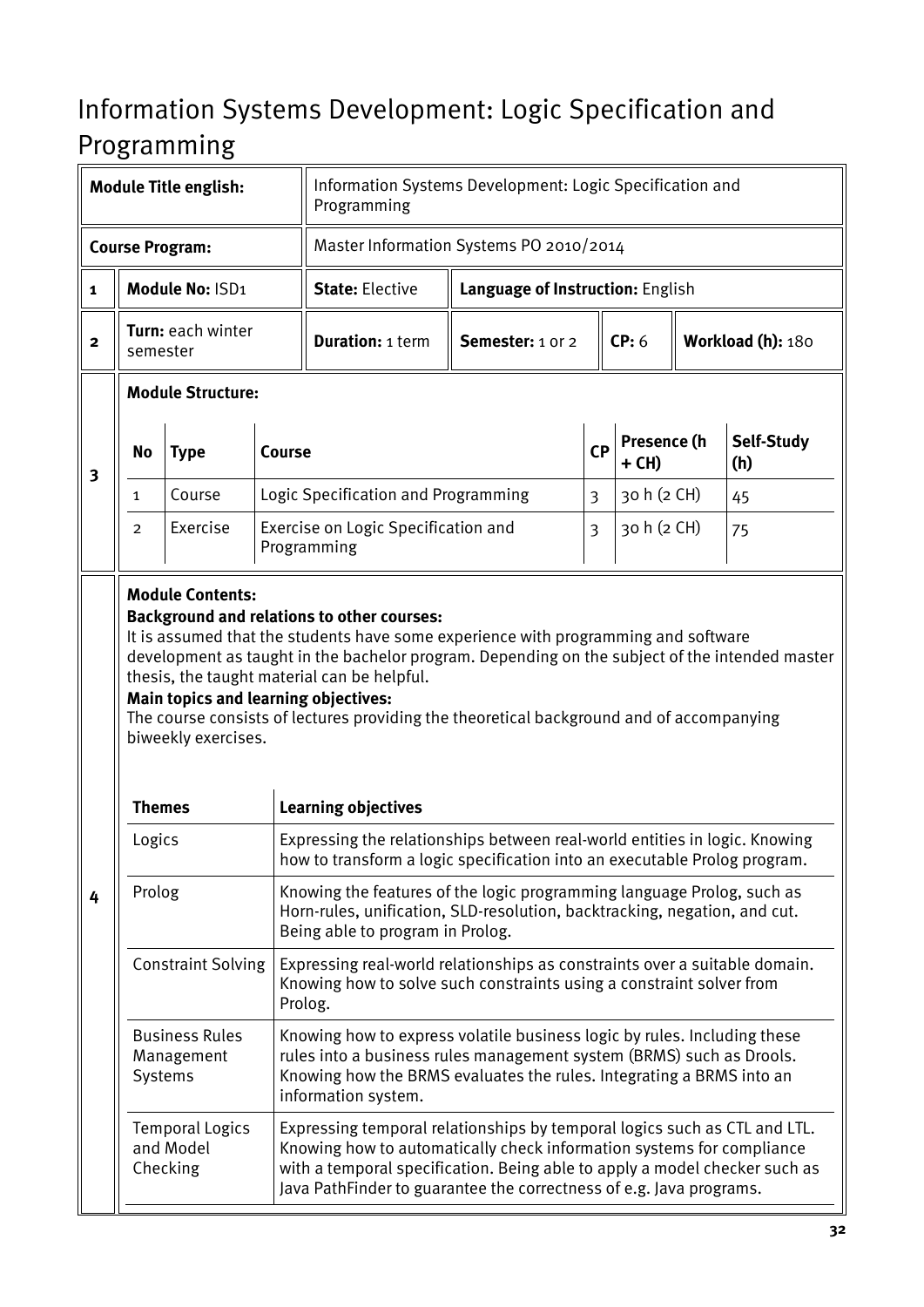|                | Datalog and<br>Knowing the syntax and semantics of the logic programming language<br>Deductive<br>Datalog. Being able to query deductive databases.<br><b>Databases</b>                                                                                                                                                                                                                                |                                                                                                 |                 |                               |                                   |                                         |  |  |  |  |
|----------------|--------------------------------------------------------------------------------------------------------------------------------------------------------------------------------------------------------------------------------------------------------------------------------------------------------------------------------------------------------------------------------------------------------|-------------------------------------------------------------------------------------------------|-----------------|-------------------------------|-----------------------------------|-----------------------------------------|--|--|--|--|
| 5              | <b>Learning outcomes:</b><br>Academic:<br>The students learn to specify complex real-world relationships using logic and to transform such a<br>specification into an executable logic program possibly including constraints or to handle it using<br>model checking.<br>Soft skills:<br>The exercises are solved in teams of 3-5 students. Hence, the students get some experience with<br>teamwork. |                                                                                                 |                 |                               |                                   |                                         |  |  |  |  |
| 6              | Description of possible electives within the modules:<br>The module can be taken as part of the track Information Systems Development or as an elective.<br>Within the electives a minimum of 2 seminars has to be taken.                                                                                                                                                                              |                                                                                                 |                 |                               |                                   |                                         |  |  |  |  |
| $\overline{7}$ | <b>Examination:</b> Examinations for every part of the module                                                                                                                                                                                                                                                                                                                                          |                                                                                                 |                 |                               |                                   |                                         |  |  |  |  |
|                | <b>Relevant Work:</b><br>Number and Type; Connection to Course   Duration                                                                                                                                                                                                                                                                                                                              |                                                                                                 |                 |                               | <b>Part of final mark</b><br>in % |                                         |  |  |  |  |
| 8              | Final written exam                                                                                                                                                                                                                                                                                                                                                                                     |                                                                                                 | 120 min.        |                               |                                   | 70 %                                    |  |  |  |  |
|                | 6 exercises solved in groups of ca. 5<br>students                                                                                                                                                                                                                                                                                                                                                      |                                                                                                 | code lines/page | Ca 15 pages/exercise - Ca. 45 |                                   | 30%                                     |  |  |  |  |
| 9              | <b>Study Work:</b><br>none                                                                                                                                                                                                                                                                                                                                                                             | <b>Number and Type; Connection to Course</b>                                                    |                 |                               | <b>Duration</b>                   |                                         |  |  |  |  |
| 10             | <b>Prerequisites for Credit Points:</b><br>completed.                                                                                                                                                                                                                                                                                                                                                  | The credit points will be granted after all relevant work and study work have been successfully |                 |                               |                                   |                                         |  |  |  |  |
| 11             | 5% (6 of 120 CP)                                                                                                                                                                                                                                                                                                                                                                                       | Weight of the module grade for the overall grade:                                               |                 |                               |                                   |                                         |  |  |  |  |
| 12             | <b>Module Prerequisites:</b><br>none                                                                                                                                                                                                                                                                                                                                                                   |                                                                                                 |                 |                               |                                   |                                         |  |  |  |  |
| 13             | <b>Presence:</b><br>Presence is recommended.                                                                                                                                                                                                                                                                                                                                                           |                                                                                                 |                 |                               |                                   |                                         |  |  |  |  |
| 14             | <b>Master Business Administration</b>                                                                                                                                                                                                                                                                                                                                                                  | Use of the module for other course programs:                                                    |                 |                               |                                   |                                         |  |  |  |  |
| 15             | <b>Responsible Lecturer:</b><br>Prof. Dr. Herbert Kuchen                                                                                                                                                                                                                                                                                                                                               |                                                                                                 |                 | Department:                   |                                   | <b>School of Business and Economics</b> |  |  |  |  |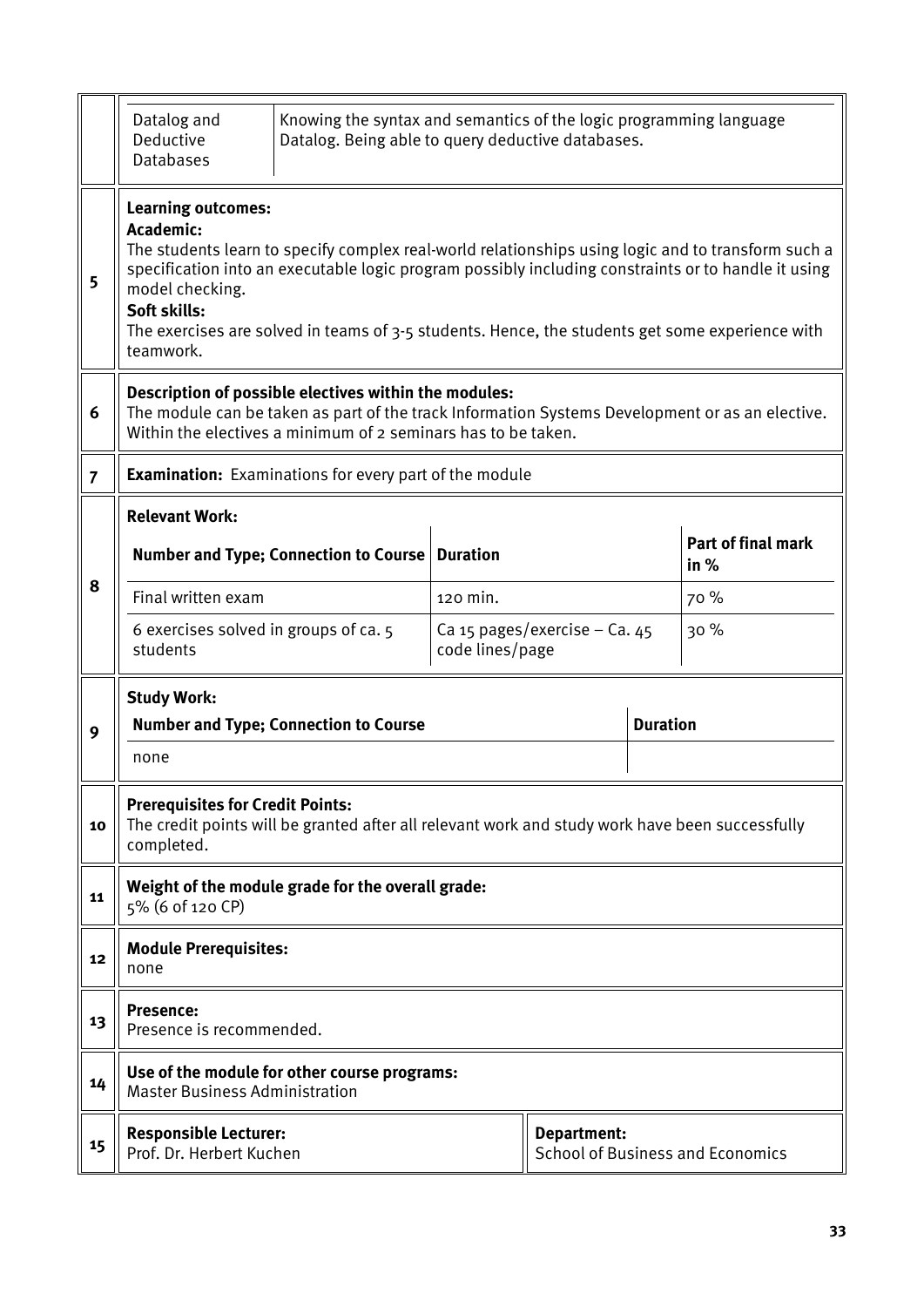| - 1<br>10 | Misc.: |
|-----------|--------|
|           |        |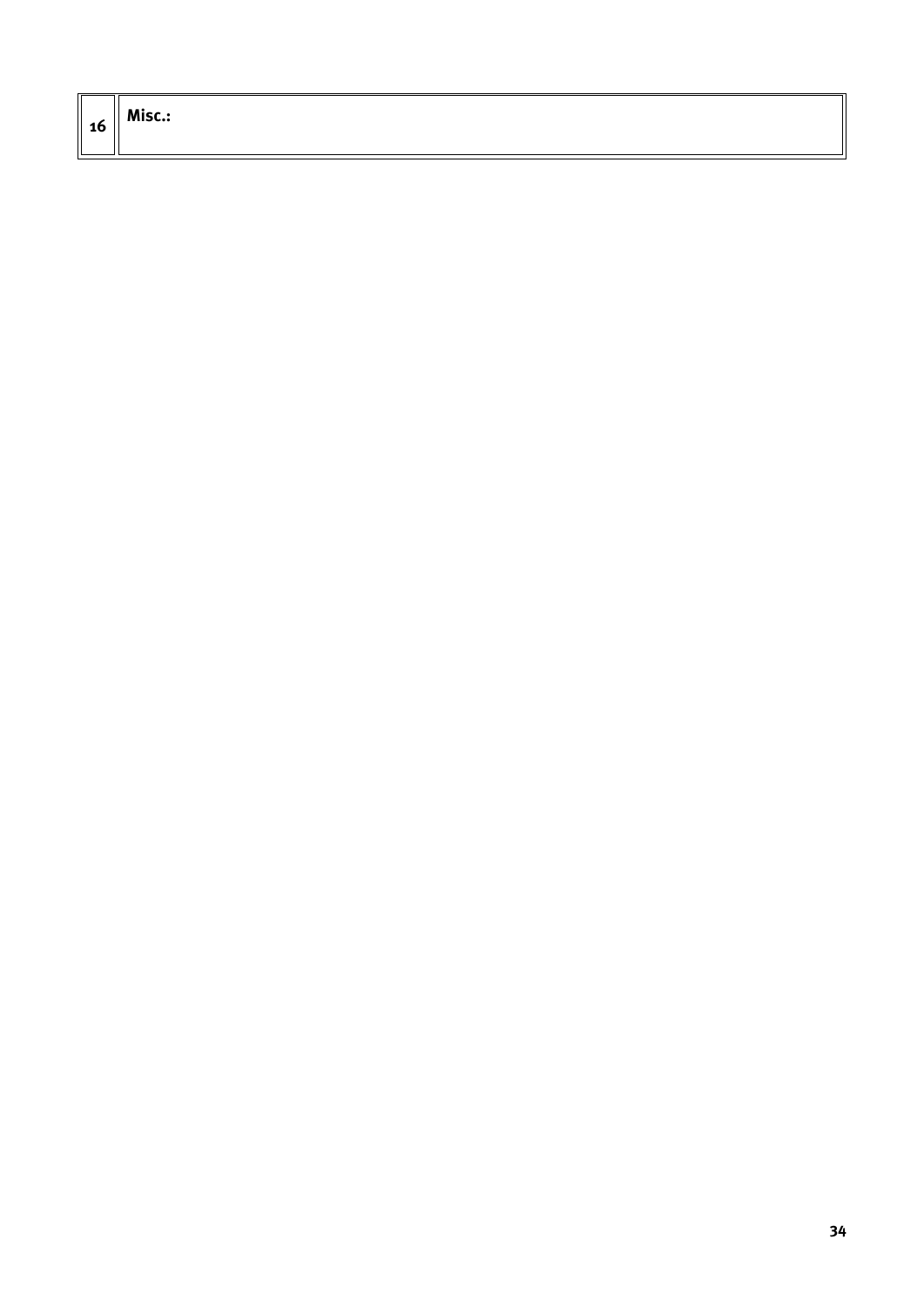# <span id="page-34-0"></span>Information Systems Development: Data Integration

|                         | <b>Module Title english:</b> |                                                                                                  |               |                         |                                                                                                                         | Information Systems Development: Data Integration                                                                                                                                                                                                                                                                                                                                                                                                                                                                                                                                                                                                                                                                                                                                                                                                                                                                                                                                                                                                                                                     |           |                      |  |                   |
|-------------------------|------------------------------|--------------------------------------------------------------------------------------------------|---------------|-------------------------|-------------------------------------------------------------------------------------------------------------------------|-------------------------------------------------------------------------------------------------------------------------------------------------------------------------------------------------------------------------------------------------------------------------------------------------------------------------------------------------------------------------------------------------------------------------------------------------------------------------------------------------------------------------------------------------------------------------------------------------------------------------------------------------------------------------------------------------------------------------------------------------------------------------------------------------------------------------------------------------------------------------------------------------------------------------------------------------------------------------------------------------------------------------------------------------------------------------------------------------------|-----------|----------------------|--|-------------------|
|                         |                              | <b>Course Program:</b>                                                                           |               |                         |                                                                                                                         | Master Information Systems PO 2010/2014                                                                                                                                                                                                                                                                                                                                                                                                                                                                                                                                                                                                                                                                                                                                                                                                                                                                                                                                                                                                                                                               |           |                      |  |                   |
| $\mathbf{1}$            |                              | Module No: ISD2                                                                                  |               | <b>State: Elective</b>  |                                                                                                                         | Language of Instruction: English                                                                                                                                                                                                                                                                                                                                                                                                                                                                                                                                                                                                                                                                                                                                                                                                                                                                                                                                                                                                                                                                      |           |                      |  |                   |
| $\overline{2}$          | semester                     | Turn: each winter                                                                                |               | <b>Duration: 1 term</b> |                                                                                                                         | Semester: 1 or 2                                                                                                                                                                                                                                                                                                                                                                                                                                                                                                                                                                                                                                                                                                                                                                                                                                                                                                                                                                                                                                                                                      |           | CP: 6                |  | Workload (h): 180 |
|                         |                              | <b>Module Structure:</b>                                                                         |               |                         |                                                                                                                         |                                                                                                                                                                                                                                                                                                                                                                                                                                                                                                                                                                                                                                                                                                                                                                                                                                                                                                                                                                                                                                                                                                       |           |                      |  |                   |
| $\overline{\mathbf{3}}$ | <b>No</b>                    | <b>Type</b>                                                                                      | <b>Course</b> |                         |                                                                                                                         |                                                                                                                                                                                                                                                                                                                                                                                                                                                                                                                                                                                                                                                                                                                                                                                                                                                                                                                                                                                                                                                                                                       | <b>CP</b> | Presence (h +<br>CH) |  | Self-Study<br>(h) |
|                         | 1                            | Course                                                                                           |               | Data Integration        |                                                                                                                         |                                                                                                                                                                                                                                                                                                                                                                                                                                                                                                                                                                                                                                                                                                                                                                                                                                                                                                                                                                                                                                                                                                       | 3         | 30 h (2 CH)          |  | 60                |
|                         | $\overline{2}$               | Exercise                                                                                         |               |                         | Exercise on Data Integration                                                                                            |                                                                                                                                                                                                                                                                                                                                                                                                                                                                                                                                                                                                                                                                                                                                                                                                                                                                                                                                                                                                                                                                                                       | 3         | 30 h (2 CH)          |  | 60                |
| 4                       | settings.                    | <b>Background and relations to other courses:</b><br><b>Main topics and learning objectives:</b> |               |                         |                                                                                                                         | Data Integration is a core requirement for diverse information system development tasks, ranging<br>from Web search and mash-ups to data warehousing and business intelligence. In this course, a<br>collection of tools and techniques is presented that can be applied in modern data integration<br>tasks; these range from view construction and query processing in heterogeneous distributed<br>databases to schema mapping and matching, Web services and mash-up APIs. In this course,<br>lectures are complemented by student presentations that provide additional content. In addition,<br>exercises provide ample opportunities to apply the various techniques in realistic and practical<br>Students will become able to explain the problems, issues, solutions, techniques, and tools<br>relating to data integration. They will be able not only to locate and present relevant sources and<br>research in the area, but also to apply data integration techniques in practical scenarios.<br>Moreover, they will be familiarized with the current research literature in the field. |           |                      |  |                   |
|                         | <b>Themes</b>                |                                                                                                  |               |                         |                                                                                                                         | <b>Learning objectives</b>                                                                                                                                                                                                                                                                                                                                                                                                                                                                                                                                                                                                                                                                                                                                                                                                                                                                                                                                                                                                                                                                            |           |                      |  |                   |
|                         |                              | Introduction, Background,<br>Architectures                                                       |               |                         | To familiarize the audience with the problems, issues,<br>solutions, techniques, and tools relating to data integration |                                                                                                                                                                                                                                                                                                                                                                                                                                                                                                                                                                                                                                                                                                                                                                                                                                                                                                                                                                                                                                                                                                       |           |                      |  |                   |
|                         |                              | <b>Distributed Query Processing</b><br>and Optimization                                          |               |                         |                                                                                                                         | To become able to apply classical optimization techniques in<br>distributed scenarios                                                                                                                                                                                                                                                                                                                                                                                                                                                                                                                                                                                                                                                                                                                                                                                                                                                                                                                                                                                                                 |           |                      |  |                   |
|                         |                              | Web Crawling, Search Engines,<br>and Recommendation                                              |               |                         |                                                                                                                         | To discuss and apply integration on the Web as the currently<br>most dominating integration application                                                                                                                                                                                                                                                                                                                                                                                                                                                                                                                                                                                                                                                                                                                                                                                                                                                                                                                                                                                               |           |                      |  |                   |
|                         |                              | MapReduce                                                                                        |               |                         | To discuss and apply tools for massive data integration and<br>analysis                                                 |                                                                                                                                                                                                                                                                                                                                                                                                                                                                                                                                                                                                                                                                                                                                                                                                                                                                                                                                                                                                                                                                                                       |           |                      |  |                   |
|                         |                              | Mash-up creation                                                                                 |               |                         |                                                                                                                         | To get hands-on experience in a data integration task                                                                                                                                                                                                                                                                                                                                                                                                                                                                                                                                                                                                                                                                                                                                                                                                                                                                                                                                                                                                                                                 |           |                      |  |                   |
|                         |                              | Data cleansing, data fusion,<br>data quality                                                     |               |                         |                                                                                                                         | To learn about basic activities in data integration                                                                                                                                                                                                                                                                                                                                                                                                                                                                                                                                                                                                                                                                                                                                                                                                                                                                                                                                                                                                                                                   |           |                      |  |                   |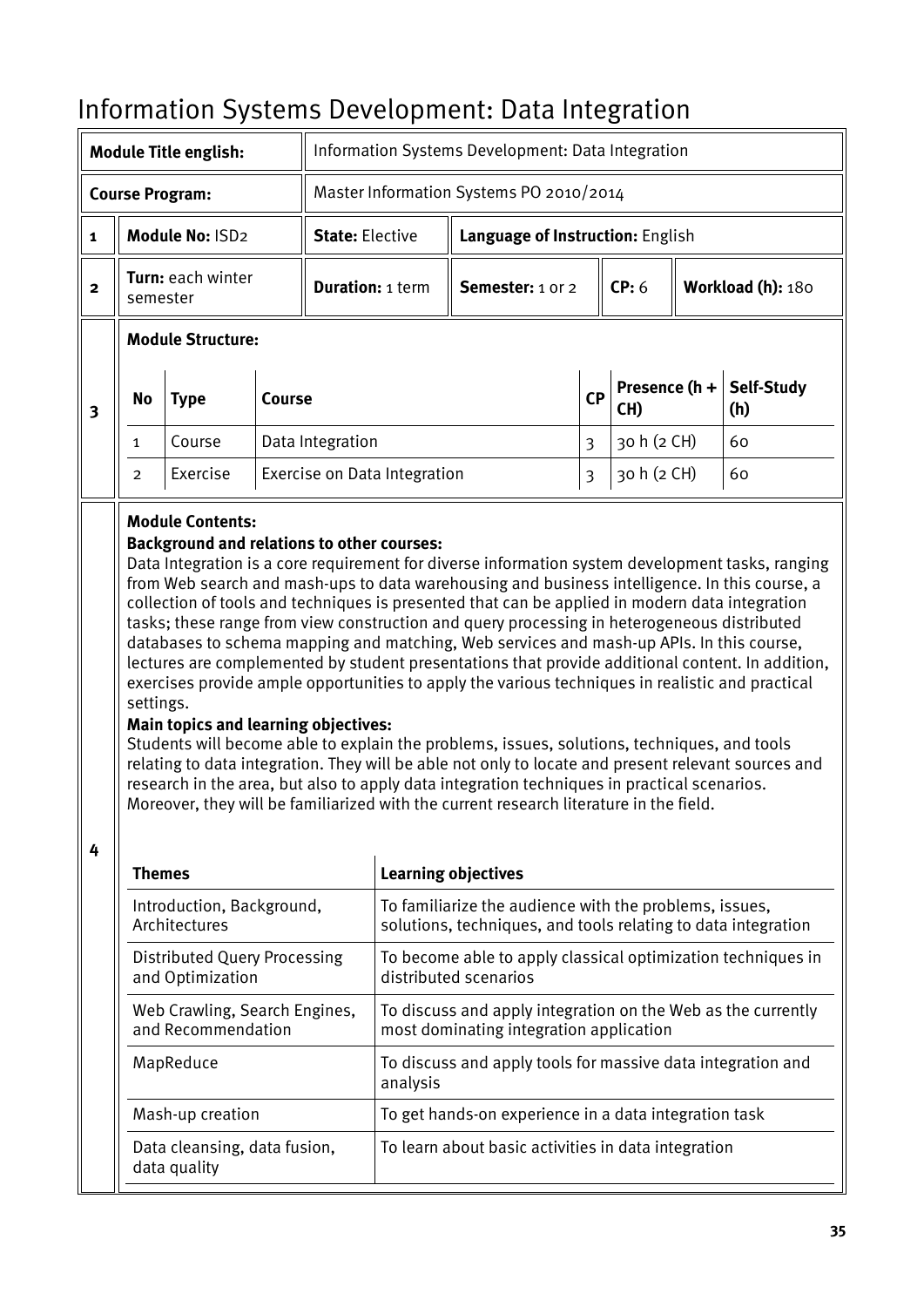|                       | Schema matching, schema<br>mapping                                                                                                                                                                                                                                                                                                                                                                                                                                                                                                                                                                                                          |             | To appreciate formal issues arising when data schemas are<br>present or given                                                |                                   |  |  |  |  |
|-----------------------|---------------------------------------------------------------------------------------------------------------------------------------------------------------------------------------------------------------------------------------------------------------------------------------------------------------------------------------------------------------------------------------------------------------------------------------------------------------------------------------------------------------------------------------------------------------------------------------------------------------------------------------------|-------------|------------------------------------------------------------------------------------------------------------------------------|-----------------------------------|--|--|--|--|
|                       | GaV/LaV Modeling                                                                                                                                                                                                                                                                                                                                                                                                                                                                                                                                                                                                                            | integration | To recognize the importance of traditional database topics (in<br>this case relational algebra) in the novel context of data |                                   |  |  |  |  |
| 5                     | <b>Learning outcomes:</b><br>Academic:<br>In the oral presentation, the student should demonstrate the ability • to select, engage with,<br>assess, and apply pieces of literature, $\bullet$ to build a concise, yet coherent argument, and $\bullet$ to<br>identify open issues. In the written examination, the student should demonstrate the ability • to<br>integrate and apply several concepts, • to apply the concepts to a data integration scenario.<br>Soft skills:<br>All assignments are group assignment. Hence the student should demonstrate the ability • to<br>productively work in groups, • to coordinate with a peer. |             |                                                                                                                              |                                   |  |  |  |  |
| 6                     | Description of possible electives within the modules:<br>The module can be taken as part of the track Information Systems Development or as an elective.<br>Within the electives a minimum of 2 seminars has to be taken.                                                                                                                                                                                                                                                                                                                                                                                                                   |             |                                                                                                                              |                                   |  |  |  |  |
| $\overline{7}$        | <b>Examination:</b> Examinations for every part of the module                                                                                                                                                                                                                                                                                                                                                                                                                                                                                                                                                                               |             |                                                                                                                              |                                   |  |  |  |  |
| <b>Relevant Work:</b> |                                                                                                                                                                                                                                                                                                                                                                                                                                                                                                                                                                                                                                             |             |                                                                                                                              |                                   |  |  |  |  |
|                       | Number and Type; Connection to Course   Duration                                                                                                                                                                                                                                                                                                                                                                                                                                                                                                                                                                                            |             |                                                                                                                              | <b>Part of final mark</b><br>in % |  |  |  |  |
| 8                     | Final written exam                                                                                                                                                                                                                                                                                                                                                                                                                                                                                                                                                                                                                          |             | 120 min.                                                                                                                     | 60%                               |  |  |  |  |
|                       | Case study accompanied by 5 exercises,<br>presentation                                                                                                                                                                                                                                                                                                                                                                                                                                                                                                                                                                                      |             | Ca 8 pages/exercise + ca 20<br>min/presentation                                                                              | 40 %                              |  |  |  |  |
| 9                     | <b>Study Work:</b><br><b>Number and Type; Connection to Course</b><br>none                                                                                                                                                                                                                                                                                                                                                                                                                                                                                                                                                                  |             |                                                                                                                              | <b>Duration</b>                   |  |  |  |  |
| 10                    | <b>Prerequisites for Credit Points:</b><br>The credit points will be granted after all relevant work and study work have been successfully<br>completed.                                                                                                                                                                                                                                                                                                                                                                                                                                                                                    |             |                                                                                                                              |                                   |  |  |  |  |
| 11                    | Weight of the module grade for the overall grade:<br>5% (6 of 120 CP)                                                                                                                                                                                                                                                                                                                                                                                                                                                                                                                                                                       |             |                                                                                                                              |                                   |  |  |  |  |
| 12                    | <b>Module Prerequisites:</b><br>Basic database knowledge                                                                                                                                                                                                                                                                                                                                                                                                                                                                                                                                                                                    |             |                                                                                                                              |                                   |  |  |  |  |
| 13                    | <b>Presence:</b><br>Presence is recommended.                                                                                                                                                                                                                                                                                                                                                                                                                                                                                                                                                                                                |             |                                                                                                                              |                                   |  |  |  |  |
| 14                    | Use of the module for other course programs:<br><b>Master Business Administration</b>                                                                                                                                                                                                                                                                                                                                                                                                                                                                                                                                                       |             |                                                                                                                              |                                   |  |  |  |  |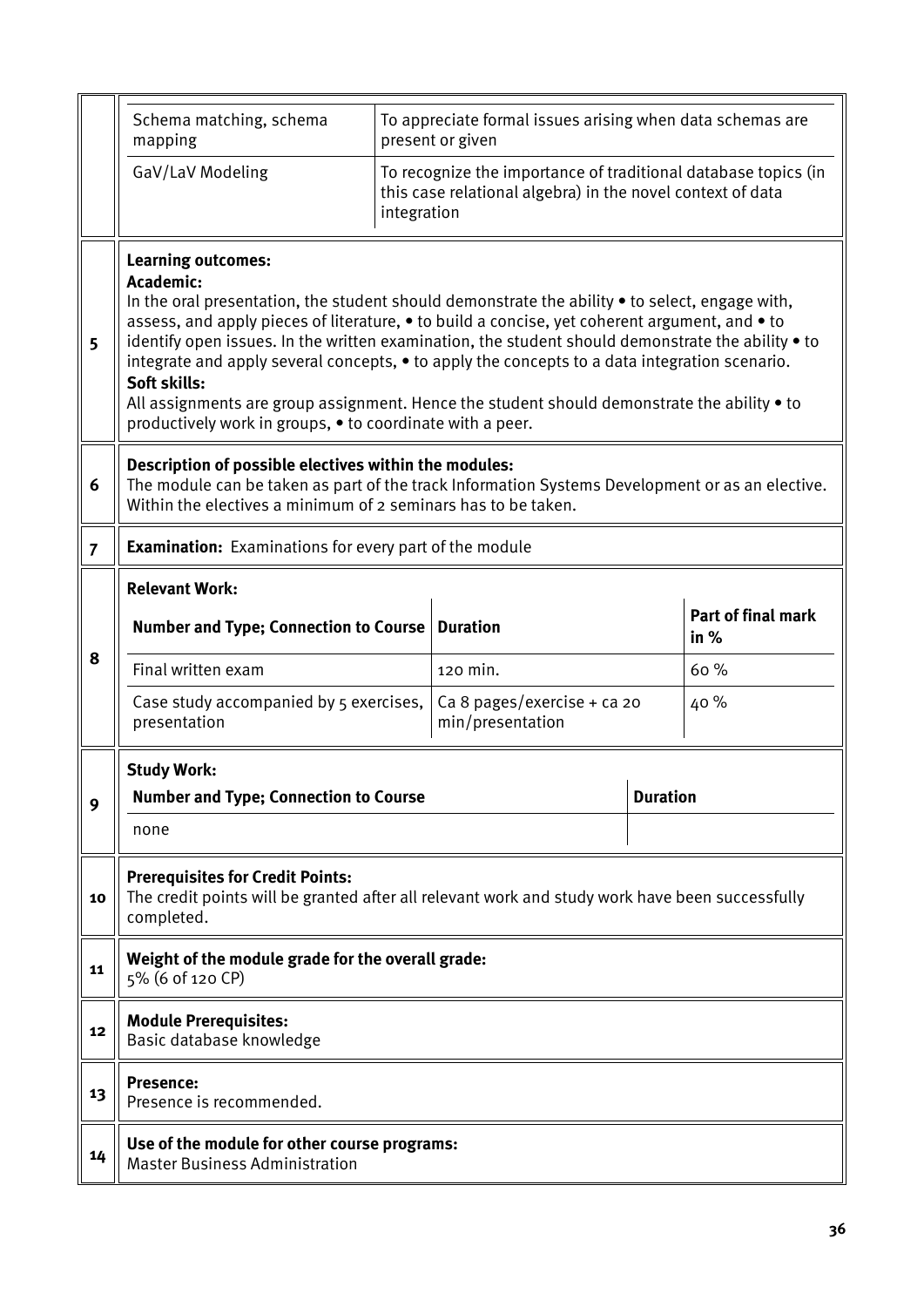| -15 | <b>Responsible Lecturer:</b><br>Prof. Dr. Gottfried Vossen | Department:<br>School of Business and Economics |
|-----|------------------------------------------------------------|-------------------------------------------------|
| 16  | Misc.:                                                     |                                                 |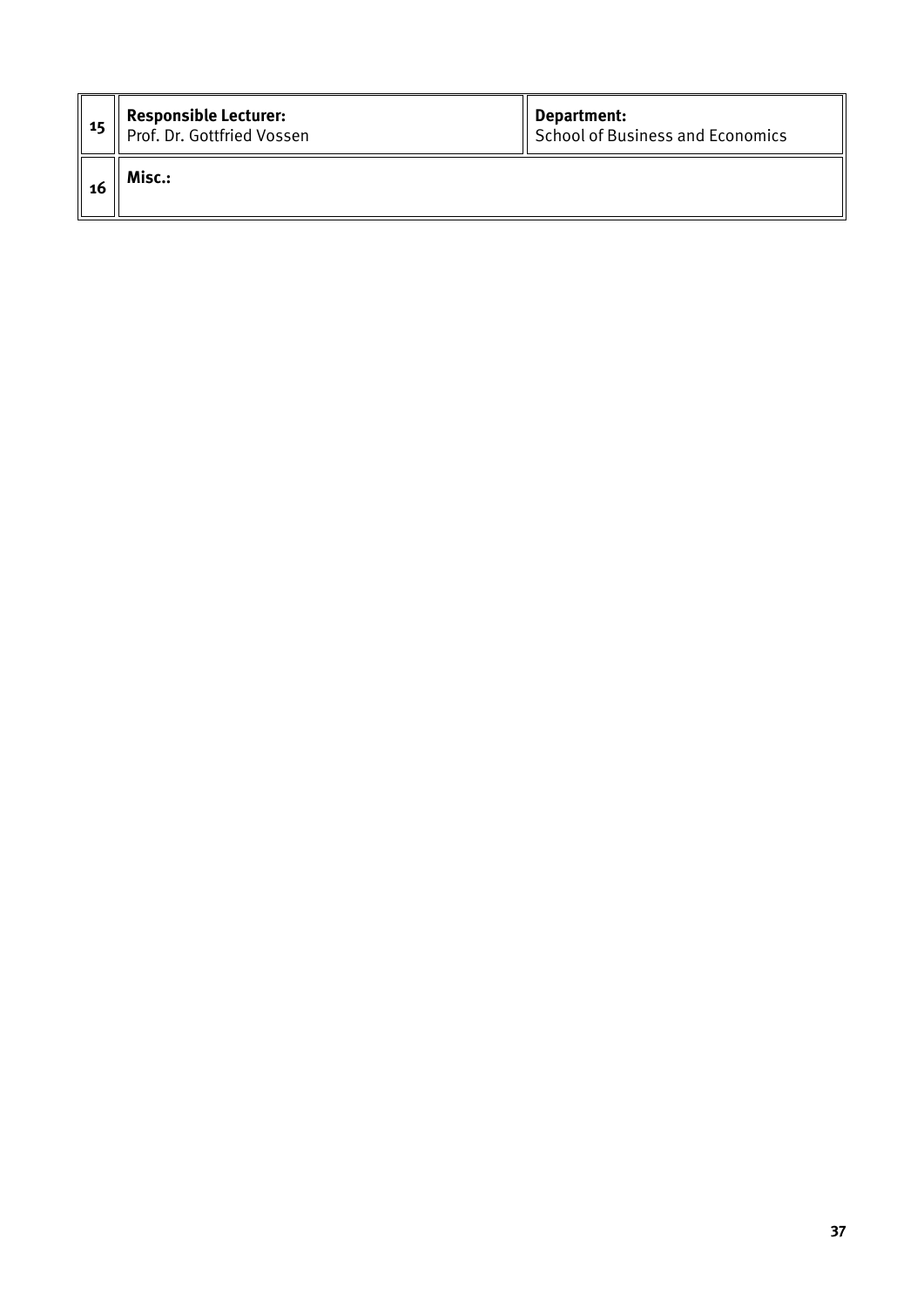## <span id="page-37-0"></span>Information Systems Development: Advanced Concepts in Software Engineering

|                |                               | <b>Module Title english:</b>                                   |             | Information Systems Development: Advanced Concepts in Software<br>Engineering                                                                                                                                                                                                                                                                                                                                                                                                                                                                                          |                                                                   |                                                                                                                                    |                      |  |                   |  |
|----------------|-------------------------------|----------------------------------------------------------------|-------------|------------------------------------------------------------------------------------------------------------------------------------------------------------------------------------------------------------------------------------------------------------------------------------------------------------------------------------------------------------------------------------------------------------------------------------------------------------------------------------------------------------------------------------------------------------------------|-------------------------------------------------------------------|------------------------------------------------------------------------------------------------------------------------------------|----------------------|--|-------------------|--|
|                |                               | <b>Course Program:</b>                                         |             | Master Information Systems PO 2010/2014                                                                                                                                                                                                                                                                                                                                                                                                                                                                                                                                |                                                                   |                                                                                                                                    |                      |  |                   |  |
| $\mathbf{1}$   |                               | Module No: ISD3                                                |             | <b>State: Elective</b>                                                                                                                                                                                                                                                                                                                                                                                                                                                                                                                                                 | Language of Instruction: English                                  |                                                                                                                                    |                      |  |                   |  |
| $\overline{2}$ | Turn: each summer<br>semester |                                                                |             | <b>Duration: 1 term</b>                                                                                                                                                                                                                                                                                                                                                                                                                                                                                                                                                | <b>Semester:</b> 1 or 2                                           |                                                                                                                                    | CP: 6                |  | Workload (h): 180 |  |
|                | <b>Module Structure:</b>      |                                                                |             |                                                                                                                                                                                                                                                                                                                                                                                                                                                                                                                                                                        |                                                                   |                                                                                                                                    |                      |  |                   |  |
| 3              | No                            | <b>Type</b>                                                    | Course      |                                                                                                                                                                                                                                                                                                                                                                                                                                                                                                                                                                        |                                                                   | <b>CP</b>                                                                                                                          | Presence (h<br>+ CH) |  | Self-Study<br>(h) |  |
|                | 1                             | Course                                                         |             | Advanced Concepts in Software Engineering                                                                                                                                                                                                                                                                                                                                                                                                                                                                                                                              |                                                                   | 3                                                                                                                                  | 30 h (2 CH)          |  | 45                |  |
|                | 2                             | Exercise                                                       | Engineering | Exercise on Advanced Concepts in Software                                                                                                                                                                                                                                                                                                                                                                                                                                                                                                                              |                                                                   | 3                                                                                                                                  | 30 h (2 CH)          |  | 75                |  |
|                |                               | Main topics and learning objectives:                           |             | It is assumed that the students have some experience with programming and software<br>development as they are taught in the bachelor program. The learned concepts and techniques<br>are (often) helpful in the master thesis.<br>The course consists of lectures providing the theoretical background of topical software-<br>engineering concepts such as enterprise application integration and model-driven software<br>development. Moreover, it consists of 5 assignments where these concepts are applied to<br>develop and connect example information system. |                                                                   |                                                                                                                                    |                      |  |                   |  |
|                | <b>Themes</b>                 |                                                                |             | <b>Learning objectives</b>                                                                                                                                                                                                                                                                                                                                                                                                                                                                                                                                             |                                                                   |                                                                                                                                    |                      |  |                   |  |
| 4              |                               | <b>Enterprise Application</b><br>Integration (EAI)<br>concepts |             | Knowing and being able to evaluate typical EAI topologies and<br>possible integration layers. Knowing corresponding communication<br>paradigms.                                                                                                                                                                                                                                                                                                                                                                                                                        |                                                                   |                                                                                                                                    |                      |  |                   |  |
|                |                               | Web applications and<br>Middleware                             |             | Knowing typical concepts and frameworks for the development of<br>enterprise applications. Being able to use these frameworks for<br>developing enterprise applications with e.g. Java.                                                                                                                                                                                                                                                                                                                                                                                |                                                                   |                                                                                                                                    |                      |  |                   |  |
|                |                               | <b>Web Services</b>                                            |             | service technologies.                                                                                                                                                                                                                                                                                                                                                                                                                                                                                                                                                  | Being able to connect existing enterprise applications using web- |                                                                                                                                    |                      |  |                   |  |
|                |                               | Message-oriented<br>Middleware                                 |             | Being able to connect enterprise applications using message-<br>oriented middleware.                                                                                                                                                                                                                                                                                                                                                                                                                                                                                   |                                                                   |                                                                                                                                    |                      |  |                   |  |
|                |                               | Model-Driven Software<br>Development (MDSD)                    |             | metameta-modeling.                                                                                                                                                                                                                                                                                                                                                                                                                                                                                                                                                     |                                                                   | Understanding the main concepts of MDSD such as automatically<br>transforming a model to e.g. executable code as well as meta- and |                      |  |                   |  |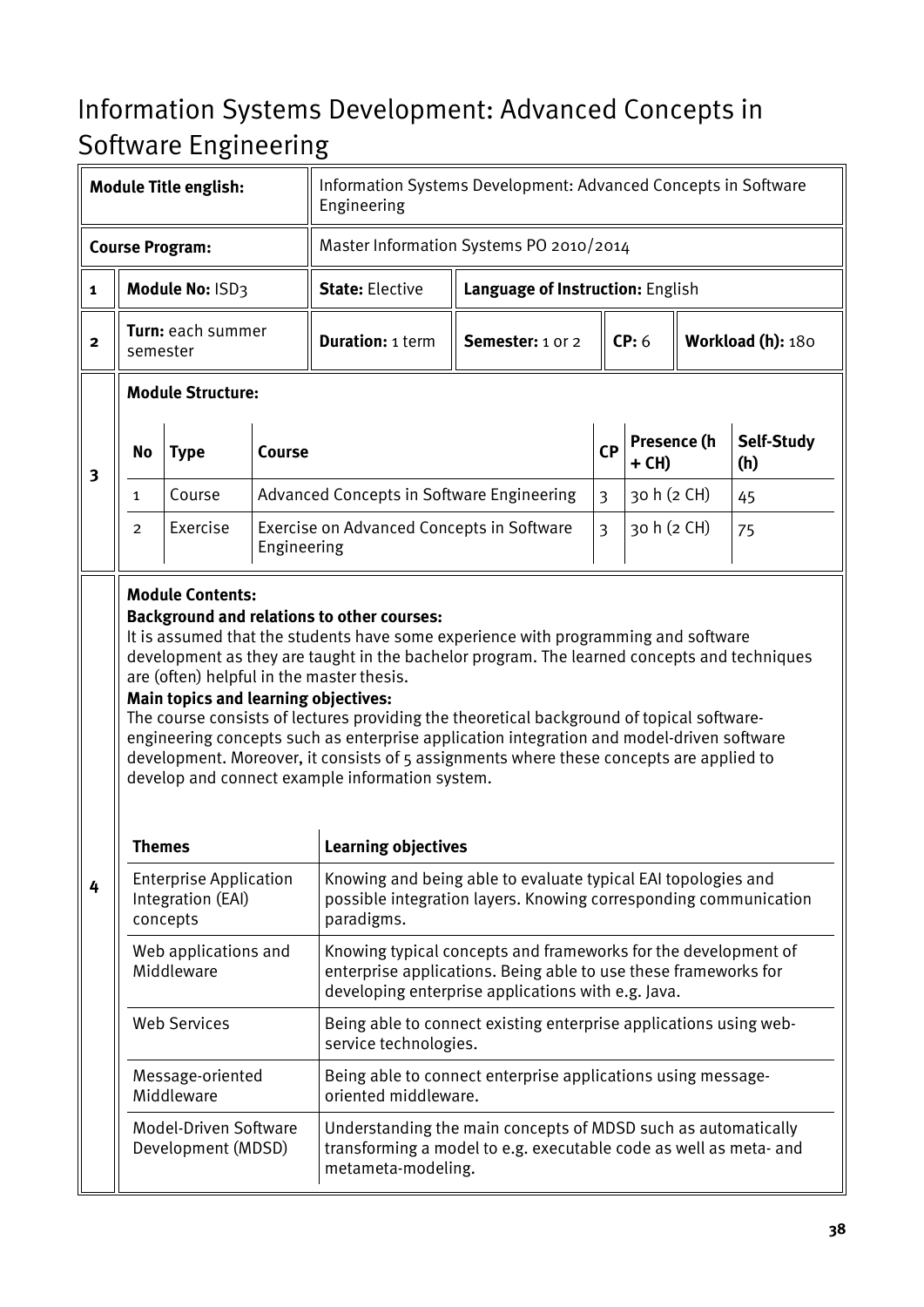| 5              | <b>Learning outcomes:</b><br>Academic:<br>The students learn to know and apply current integration technologies for software systems<br>within a company and across collaborating enterprises. Moreover, they learn how to increase the<br>productivity of software development by automatically transforming abstract models to desired<br>artifacts such as executable code.<br>Soft skills:<br>The exercises are solved in teams of about 5 students. Thus, the students are trained to<br>collaborate in teams. |                               |             |  |                                         |  |  |
|----------------|---------------------------------------------------------------------------------------------------------------------------------------------------------------------------------------------------------------------------------------------------------------------------------------------------------------------------------------------------------------------------------------------------------------------------------------------------------------------------------------------------------------------|-------------------------------|-------------|--|-----------------------------------------|--|--|
| 6              | Description of possible electives within the modules:<br>The module can be taken as part of the track Information Systems Development or as an elective.<br>Within the electives a minimum of 2 seminars has to be taken.                                                                                                                                                                                                                                                                                           |                               |             |  |                                         |  |  |
| $\overline{7}$ | <b>Examination:</b> Examinations for every part of the module                                                                                                                                                                                                                                                                                                                                                                                                                                                       |                               |             |  |                                         |  |  |
|                | <b>Relevant Work:</b><br><b>Number and Type; Connection to Course</b>                                                                                                                                                                                                                                                                                                                                                                                                                                               | <b>Duration</b>               |             |  | Part of final mark<br>in $%$            |  |  |
| 8              | Final written exam<br>120 min.                                                                                                                                                                                                                                                                                                                                                                                                                                                                                      |                               |             |  | 70 %                                    |  |  |
|                | 4 Software artifacts in groups of ca 5<br>students                                                                                                                                                                                                                                                                                                                                                                                                                                                                  | Ca 20 pages/artifact, 45 code | 30%         |  |                                         |  |  |
|                | <b>Study Work:</b>                                                                                                                                                                                                                                                                                                                                                                                                                                                                                                  |                               |             |  |                                         |  |  |
| 9              | <b>Number and Type; Connection to Course</b>                                                                                                                                                                                                                                                                                                                                                                                                                                                                        | <b>Duration</b>               |             |  |                                         |  |  |
|                | none                                                                                                                                                                                                                                                                                                                                                                                                                                                                                                                |                               |             |  |                                         |  |  |
| 10             | <b>Prerequisites for Credit Points:</b><br>The credit points will be granted after all relevant work and study work have been successfully<br>completed.                                                                                                                                                                                                                                                                                                                                                            |                               |             |  |                                         |  |  |
| 11             | Weight of the module grade for the overall grade:<br>5% (6 of 120 CP)                                                                                                                                                                                                                                                                                                                                                                                                                                               |                               |             |  |                                         |  |  |
| 12             | <b>Module Prerequisites:</b><br>none                                                                                                                                                                                                                                                                                                                                                                                                                                                                                |                               |             |  |                                         |  |  |
| 13             | <b>Presence:</b><br>Presence is recommended.                                                                                                                                                                                                                                                                                                                                                                                                                                                                        |                               |             |  |                                         |  |  |
| 14             | Use of the module for other course programs:<br><b>Master Business Administration</b>                                                                                                                                                                                                                                                                                                                                                                                                                               |                               |             |  |                                         |  |  |
| 15             | <b>Responsible Lecturer:</b><br>Prof. Dr. Herbert Kuchen                                                                                                                                                                                                                                                                                                                                                                                                                                                            |                               | Department: |  | <b>School of Business and Economics</b> |  |  |
| 16             | Misc.:                                                                                                                                                                                                                                                                                                                                                                                                                                                                                                              |                               |             |  |                                         |  |  |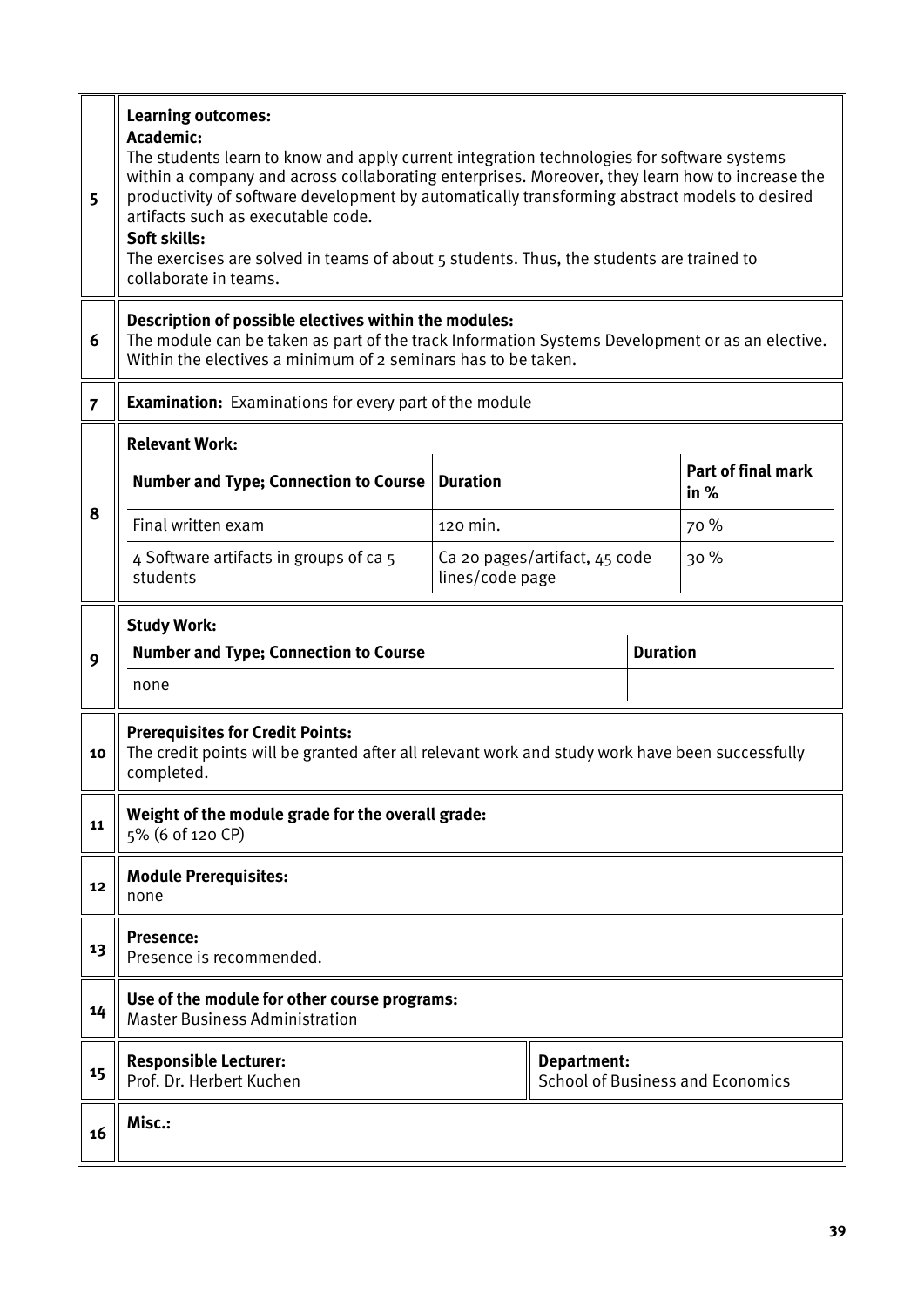# <span id="page-39-0"></span>Logistics, Production and Retail: Supply Chain Management

| <b>Module Title english:</b> |                                                                                                                                                                                                                                                                                                                                                                                                                                                                                                                                                                                                                                                                                                                                                                                                                                                                                                                                                                                                                                                                                                                                                                                                                                                                                                                                                                                                                                                                                                                                                                                                                                                                                                                                                                                                                                     |                                                          |        | Logistics, Production and Retail: Supply Chain Management                                                                                                                            |                                  |                         |                      |  |                   |  |
|------------------------------|-------------------------------------------------------------------------------------------------------------------------------------------------------------------------------------------------------------------------------------------------------------------------------------------------------------------------------------------------------------------------------------------------------------------------------------------------------------------------------------------------------------------------------------------------------------------------------------------------------------------------------------------------------------------------------------------------------------------------------------------------------------------------------------------------------------------------------------------------------------------------------------------------------------------------------------------------------------------------------------------------------------------------------------------------------------------------------------------------------------------------------------------------------------------------------------------------------------------------------------------------------------------------------------------------------------------------------------------------------------------------------------------------------------------------------------------------------------------------------------------------------------------------------------------------------------------------------------------------------------------------------------------------------------------------------------------------------------------------------------------------------------------------------------------------------------------------------------|----------------------------------------------------------|--------|--------------------------------------------------------------------------------------------------------------------------------------------------------------------------------------|----------------------------------|-------------------------|----------------------|--|-------------------|--|
|                              |                                                                                                                                                                                                                                                                                                                                                                                                                                                                                                                                                                                                                                                                                                                                                                                                                                                                                                                                                                                                                                                                                                                                                                                                                                                                                                                                                                                                                                                                                                                                                                                                                                                                                                                                                                                                                                     | <b>Course Program:</b>                                   |        | Master Information Systems PO 2010/2014                                                                                                                                              |                                  |                         |                      |  |                   |  |
| $\mathbf{1}$                 |                                                                                                                                                                                                                                                                                                                                                                                                                                                                                                                                                                                                                                                                                                                                                                                                                                                                                                                                                                                                                                                                                                                                                                                                                                                                                                                                                                                                                                                                                                                                                                                                                                                                                                                                                                                                                                     | Module No: LPR1                                          |        | <b>State: Elective</b>                                                                                                                                                               | Language of Instruction: English |                         |                      |  |                   |  |
| $\mathbf{2}$                 | semester                                                                                                                                                                                                                                                                                                                                                                                                                                                                                                                                                                                                                                                                                                                                                                                                                                                                                                                                                                                                                                                                                                                                                                                                                                                                                                                                                                                                                                                                                                                                                                                                                                                                                                                                                                                                                            | Turn: each winter                                        |        | <b>Duration: 1 term</b>                                                                                                                                                              | Semester: 1 or 2                 |                         | CP: 6                |  | Workload (h): 180 |  |
|                              |                                                                                                                                                                                                                                                                                                                                                                                                                                                                                                                                                                                                                                                                                                                                                                                                                                                                                                                                                                                                                                                                                                                                                                                                                                                                                                                                                                                                                                                                                                                                                                                                                                                                                                                                                                                                                                     | <b>Module Structure:</b>                                 |        |                                                                                                                                                                                      |                                  |                         |                      |  |                   |  |
| $\overline{\mathbf{3}}$      | No                                                                                                                                                                                                                                                                                                                                                                                                                                                                                                                                                                                                                                                                                                                                                                                                                                                                                                                                                                                                                                                                                                                                                                                                                                                                                                                                                                                                                                                                                                                                                                                                                                                                                                                                                                                                                                  | <b>Type</b>                                              | Course |                                                                                                                                                                                      |                                  | <b>CP</b>               | Presence (h +<br>CH) |  | Self-Study<br>(h) |  |
|                              | $\mathbf{1}$                                                                                                                                                                                                                                                                                                                                                                                                                                                                                                                                                                                                                                                                                                                                                                                                                                                                                                                                                                                                                                                                                                                                                                                                                                                                                                                                                                                                                                                                                                                                                                                                                                                                                                                                                                                                                        | Course                                                   |        | <b>Supply Chain Management</b>                                                                                                                                                       |                                  | $\overline{3}$          | 30 h (2 CH)          |  | 60                |  |
|                              | $\overline{2}$                                                                                                                                                                                                                                                                                                                                                                                                                                                                                                                                                                                                                                                                                                                                                                                                                                                                                                                                                                                                                                                                                                                                                                                                                                                                                                                                                                                                                                                                                                                                                                                                                                                                                                                                                                                                                      | Exercise                                                 |        | <b>Exercise on Supply Chain Management</b>                                                                                                                                           |                                  | $\overline{\mathbf{3}}$ | 30 h (2 CH)          |  | 60                |  |
| 4                            | <b>Module Contents:</b><br><b>Background and relations to other courses:</b><br>Supply chains focus onto value creation networks of often legally independent companies that<br>are tightly connected via different linkages or flows (e.g. material, information and financial<br>flows). The course "Supply Chain Management (SCM)" elaborates those linkages across<br>companies and specifically addresses issues of supply chain design, planning, coordination and<br>optimization. Collaborative process concepts integrating the different business activities of the<br>companies in the supply chain are investigated in detail. For each lectured topic related IT-<br>Systems are introduced and their application in Supply Chain Management is discussed.<br>Furthermore, the different modes of usage and architectures of Information Systems in Supply<br>Chain Management are examined. Case studies carried out with the help of SCM tools currently<br>used in practice underline the practical aspects of the contents taught.<br><b>Main topics and learning objectives:</b><br>The production and retail module studies companies in the context of the intra- and inter-<br>organizational processes of all acting companies in a supply chain. The Supply Chain<br>Management course encompasses topics like the principle tasks of designing, planning, and<br>executing a supply chain under the usage of different modelling approaches and related<br>information systems. It complements the other industry-driven courses of the module (Production<br>Planning and Control, Retail) by introducing general Supply Chain concepts interlinking the<br>activities of retail and production. The adaption of these concepts to specific industry sectors is<br>part of the other courses of the track. |                                                          |        |                                                                                                                                                                                      |                                  |                         |                      |  |                   |  |
|                              | <b>Themes</b>                                                                                                                                                                                                                                                                                                                                                                                                                                                                                                                                                                                                                                                                                                                                                                                                                                                                                                                                                                                                                                                                                                                                                                                                                                                                                                                                                                                                                                                                                                                                                                                                                                                                                                                                                                                                                       |                                                          |        | <b>Learning objectives</b>                                                                                                                                                           |                                  |                         |                      |  |                   |  |
|                              |                                                                                                                                                                                                                                                                                                                                                                                                                                                                                                                                                                                                                                                                                                                                                                                                                                                                                                                                                                                                                                                                                                                                                                                                                                                                                                                                                                                                                                                                                                                                                                                                                                                                                                                                                                                                                                     | <b>Basic Principles of</b><br>Supply Chain<br>Management |        | To learn about basic terms, ideas, challenges and targets of Supply<br>Chain Management.                                                                                             |                                  |                         |                      |  |                   |  |
|                              |                                                                                                                                                                                                                                                                                                                                                                                                                                                                                                                                                                                                                                                                                                                                                                                                                                                                                                                                                                                                                                                                                                                                                                                                                                                                                                                                                                                                                                                                                                                                                                                                                                                                                                                                                                                                                                     | <b>Supply Chain</b><br>Modeling                          |        | To learn about the basic elements to be modeled in a supply chain. To<br>understand the intention and objectives of modeling supply chains and<br>to be able to create such a model. |                                  |                         |                      |  |                   |  |
|                              |                                                                                                                                                                                                                                                                                                                                                                                                                                                                                                                                                                                                                                                                                                                                                                                                                                                                                                                                                                                                                                                                                                                                                                                                                                                                                                                                                                                                                                                                                                                                                                                                                                                                                                                                                                                                                                     | <b>Supply Chain Design</b>                               |        | To learn about the relevant influencing factors for supply chain design<br>decisions and to understand design options and principles.                                                |                                  |                         |                      |  |                   |  |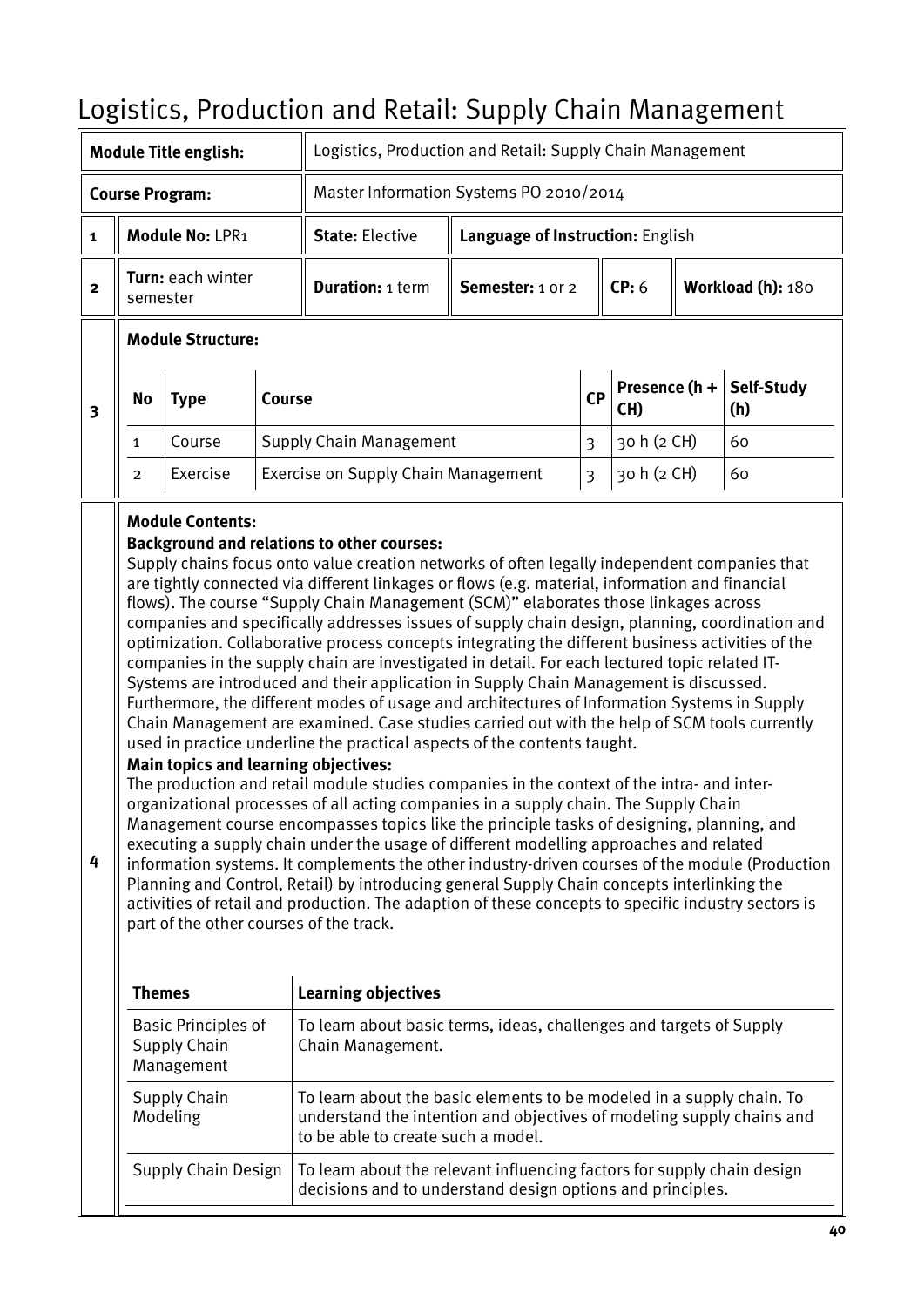|                | Supply Chain<br>Planning                                                                                                                                                                                                                                                                                                                                                                                                                                                                                                                                                                                                                                                                                                                                                                                                                                                                                                                                                                                                                                                                                            |                                                                                                                                                              | To understand the core tasks of supply chain planning and the methods<br>being used for demand planning, network planning, supply planning,<br>production planning and distribution planning as well as the objectives<br>and key indicators of order promising. |  |                            |  |  |  |  |  |
|----------------|---------------------------------------------------------------------------------------------------------------------------------------------------------------------------------------------------------------------------------------------------------------------------------------------------------------------------------------------------------------------------------------------------------------------------------------------------------------------------------------------------------------------------------------------------------------------------------------------------------------------------------------------------------------------------------------------------------------------------------------------------------------------------------------------------------------------------------------------------------------------------------------------------------------------------------------------------------------------------------------------------------------------------------------------------------------------------------------------------------------------|--------------------------------------------------------------------------------------------------------------------------------------------------------------|------------------------------------------------------------------------------------------------------------------------------------------------------------------------------------------------------------------------------------------------------------------|--|----------------------------|--|--|--|--|--|
|                | Supply Chain<br>Execution                                                                                                                                                                                                                                                                                                                                                                                                                                                                                                                                                                                                                                                                                                                                                                                                                                                                                                                                                                                                                                                                                           | To learn about the scope of supply chain execution. To get a basic<br>understanding of the basic concepts and functions of Supply Chain Event<br>Management. |                                                                                                                                                                                                                                                                  |  |                            |  |  |  |  |  |
|                | IT-Systems in Supply<br>Chain Management                                                                                                                                                                                                                                                                                                                                                                                                                                                                                                                                                                                                                                                                                                                                                                                                                                                                                                                                                                                                                                                                            | To get an idea of features and characteristics of different SCM software<br>systems.                                                                         |                                                                                                                                                                                                                                                                  |  |                            |  |  |  |  |  |
| 5              | <b>Learning outcomes:</b><br>Academic:<br>The course's major academic outcome is a broad and profound understanding of supply chains'<br>challenges, targets, and related concepts for managing supply chain activities. Furthermore, a<br>profound knowledge in actual methods and concepts of supply chain design, modeling, planning,<br>and optimization should be obtained.<br>Soft skills:<br>Students are encouraged to prepare the contents of the lecture and exercise and to perform<br>follow-up work in teams. This is supported by a Learnweb discussion forum that is guided by the<br>chair. Case studies that accompany the lecture especially in Supply Chain Design and Planning<br>provide the opportunity for students to get acquainted to selected SCM tools and to apply them in<br>a realistic scenario. The case studies are organized as group work and thus promote the students'<br>ability to cooperate in teams. The intermediary results are presented regularly by the groups in<br>front of the complete audience. This enhances the students' presentation and discussion skills. |                                                                                                                                                              |                                                                                                                                                                                                                                                                  |  |                            |  |  |  |  |  |
| 6              | Description of possible electives within the modules:<br>The module can be taken as part of the track Logistics, Production and Retail or as an elective.<br>Within the electives a minimum of 2 seminars has to be taken.                                                                                                                                                                                                                                                                                                                                                                                                                                                                                                                                                                                                                                                                                                                                                                                                                                                                                          |                                                                                                                                                              |                                                                                                                                                                                                                                                                  |  |                            |  |  |  |  |  |
| $\overline{7}$ |                                                                                                                                                                                                                                                                                                                                                                                                                                                                                                                                                                                                                                                                                                                                                                                                                                                                                                                                                                                                                                                                                                                     | <b>Examination:</b> Examinations for every part of the module                                                                                                |                                                                                                                                                                                                                                                                  |  |                            |  |  |  |  |  |
|                | <b>Relevant Work:</b>                                                                                                                                                                                                                                                                                                                                                                                                                                                                                                                                                                                                                                                                                                                                                                                                                                                                                                                                                                                                                                                                                               |                                                                                                                                                              |                                                                                                                                                                                                                                                                  |  |                            |  |  |  |  |  |
|                | <b>Number and Type; Connection to Course</b>                                                                                                                                                                                                                                                                                                                                                                                                                                                                                                                                                                                                                                                                                                                                                                                                                                                                                                                                                                                                                                                                        |                                                                                                                                                              | <b>Duration</b>                                                                                                                                                                                                                                                  |  | Part of final mark in<br>% |  |  |  |  |  |
| 8              | Final written exam                                                                                                                                                                                                                                                                                                                                                                                                                                                                                                                                                                                                                                                                                                                                                                                                                                                                                                                                                                                                                                                                                                  |                                                                                                                                                              | 120 min.                                                                                                                                                                                                                                                         |  | 60%                        |  |  |  |  |  |
|                | Documentation/presentation                                                                                                                                                                                                                                                                                                                                                                                                                                                                                                                                                                                                                                                                                                                                                                                                                                                                                                                                                                                                                                                                                          |                                                                                                                                                              | Ca. 40 pages/ca.<br>30 min.                                                                                                                                                                                                                                      |  | 40 %                       |  |  |  |  |  |
|                | <b>Study Work:</b>                                                                                                                                                                                                                                                                                                                                                                                                                                                                                                                                                                                                                                                                                                                                                                                                                                                                                                                                                                                                                                                                                                  |                                                                                                                                                              |                                                                                                                                                                                                                                                                  |  |                            |  |  |  |  |  |
| 9              |                                                                                                                                                                                                                                                                                                                                                                                                                                                                                                                                                                                                                                                                                                                                                                                                                                                                                                                                                                                                                                                                                                                     | <b>Duration</b>                                                                                                                                              |                                                                                                                                                                                                                                                                  |  |                            |  |  |  |  |  |
|                | <b>Number and Type; Connection to Course</b>                                                                                                                                                                                                                                                                                                                                                                                                                                                                                                                                                                                                                                                                                                                                                                                                                                                                                                                                                                                                                                                                        |                                                                                                                                                              |                                                                                                                                                                                                                                                                  |  |                            |  |  |  |  |  |
|                | none                                                                                                                                                                                                                                                                                                                                                                                                                                                                                                                                                                                                                                                                                                                                                                                                                                                                                                                                                                                                                                                                                                                |                                                                                                                                                              |                                                                                                                                                                                                                                                                  |  |                            |  |  |  |  |  |
| 10             | <b>Prerequisites for Credit Points:</b><br>completed.                                                                                                                                                                                                                                                                                                                                                                                                                                                                                                                                                                                                                                                                                                                                                                                                                                                                                                                                                                                                                                                               | The credit points will be granted after all relevant work and study work have been successfully                                                              |                                                                                                                                                                                                                                                                  |  |                            |  |  |  |  |  |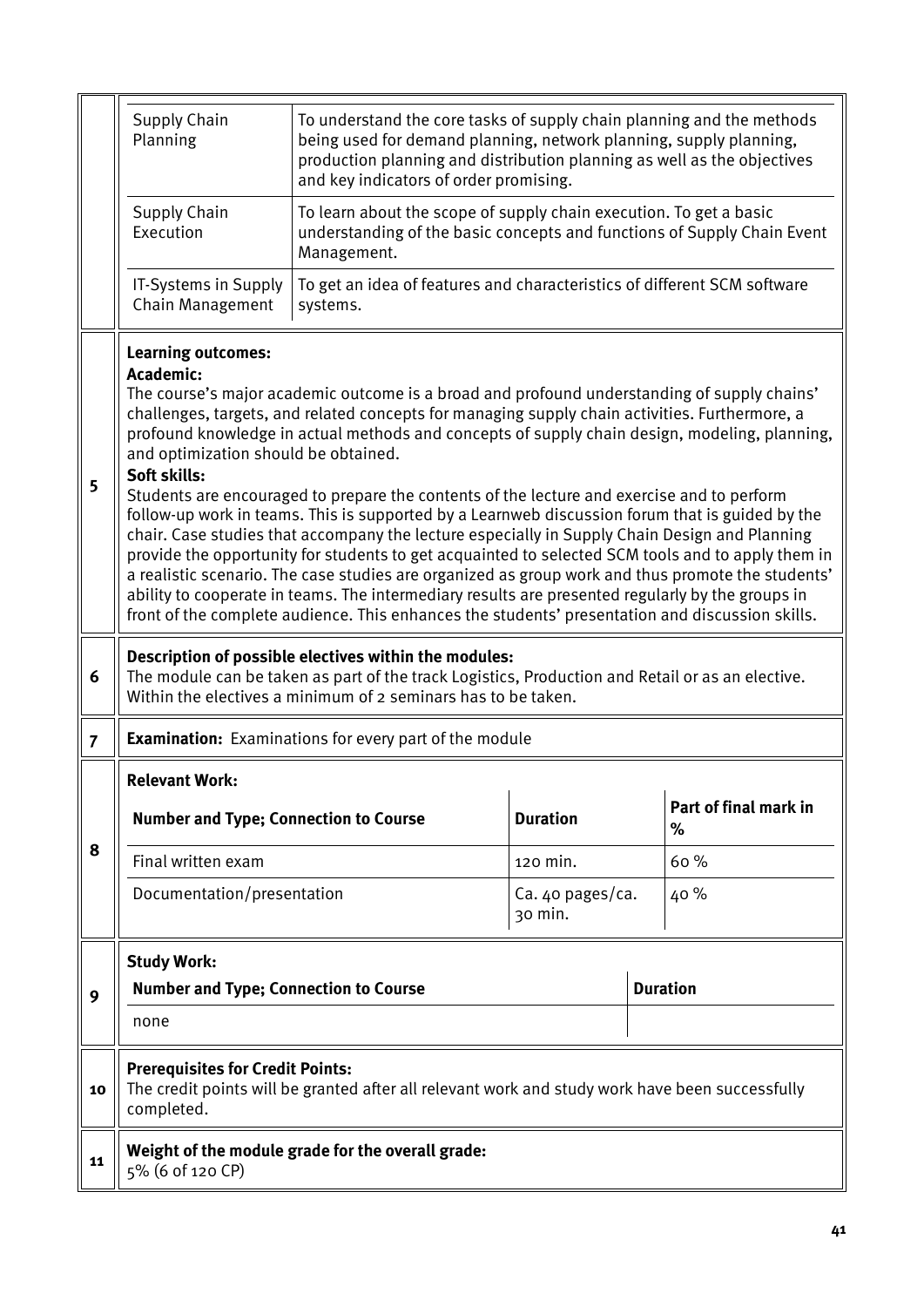| 12 | <b>Module Prerequisites:</b><br>none                                                  |                                                        |
|----|---------------------------------------------------------------------------------------|--------------------------------------------------------|
| 13 | <b>Presence:</b><br>Presence is recommended.                                          |                                                        |
| 14 | Use of the module for other course programs:<br><b>Master Business Administration</b> |                                                        |
| 15 | <b>Responsible Lecturer:</b><br>Prof. Dr.-Ing. Bernd Hellingrath                      | Department:<br><b>School of Business and Economics</b> |
| 16 | Misc.:                                                                                |                                                        |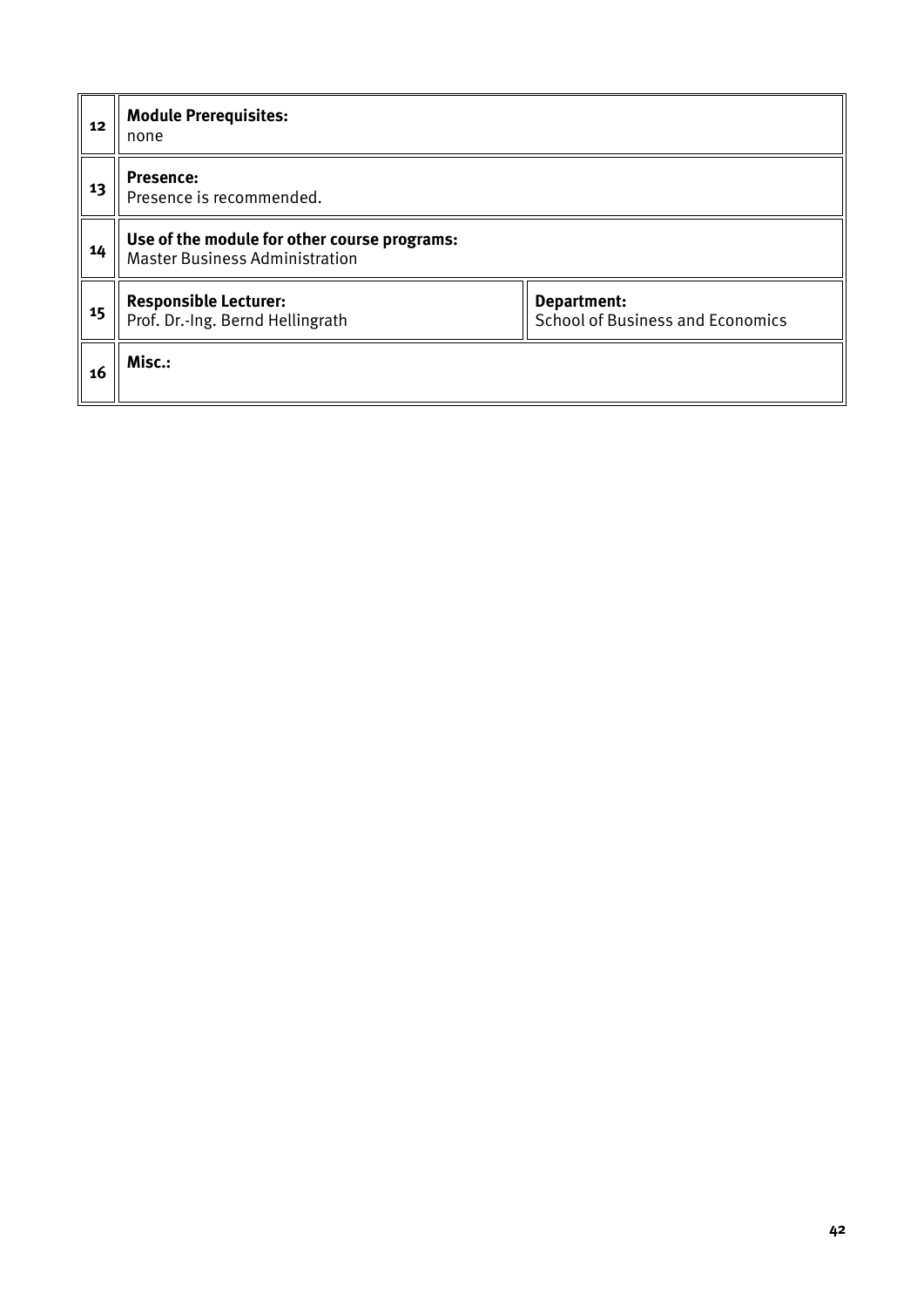# <span id="page-42-0"></span>Logistics, Production and Retail: Production Planning and Control

|                         |                                                                                                                                                                                                                                                                                                                                                                                                                                                                                                                                                                                                                                                                                                                                                                                                                                                                                                                                                             | <b>Module Title english:</b> |               | Logistics, Production and Retail: Production Planning and Control                     |                                                                                                                |    |                      |                   |                   |
|-------------------------|-------------------------------------------------------------------------------------------------------------------------------------------------------------------------------------------------------------------------------------------------------------------------------------------------------------------------------------------------------------------------------------------------------------------------------------------------------------------------------------------------------------------------------------------------------------------------------------------------------------------------------------------------------------------------------------------------------------------------------------------------------------------------------------------------------------------------------------------------------------------------------------------------------------------------------------------------------------|------------------------------|---------------|---------------------------------------------------------------------------------------|----------------------------------------------------------------------------------------------------------------|----|----------------------|-------------------|-------------------|
|                         |                                                                                                                                                                                                                                                                                                                                                                                                                                                                                                                                                                                                                                                                                                                                                                                                                                                                                                                                                             | <b>Course Program:</b>       |               | Master Information Systems PO 2010/2014                                               |                                                                                                                |    |                      |                   |                   |
| $\mathbf{1}$            |                                                                                                                                                                                                                                                                                                                                                                                                                                                                                                                                                                                                                                                                                                                                                                                                                                                                                                                                                             | Module No: LPR2              |               | <b>State: Elective</b>                                                                | Language of Instruction: English                                                                               |    |                      |                   |                   |
| $\mathbf{2}$            | semester                                                                                                                                                                                                                                                                                                                                                                                                                                                                                                                                                                                                                                                                                                                                                                                                                                                                                                                                                    | Turn: each winter            |               | <b>Duration: 1 term</b>                                                               | Semester: 1 or 2                                                                                               |    | CP: 6                | Workload (h): 180 |                   |
|                         |                                                                                                                                                                                                                                                                                                                                                                                                                                                                                                                                                                                                                                                                                                                                                                                                                                                                                                                                                             | <b>Module Structure:</b>     |               |                                                                                       |                                                                                                                |    |                      |                   |                   |
| $\overline{\mathbf{3}}$ | No                                                                                                                                                                                                                                                                                                                                                                                                                                                                                                                                                                                                                                                                                                                                                                                                                                                                                                                                                          | <b>Type</b>                  | <b>Course</b> |                                                                                       |                                                                                                                | CP | Presence (h +<br>CH) |                   | Self-Study<br>(h) |
|                         | 1                                                                                                                                                                                                                                                                                                                                                                                                                                                                                                                                                                                                                                                                                                                                                                                                                                                                                                                                                           | Course                       |               | <b>Production Planning and Control</b>                                                |                                                                                                                | 3  | 30 h (2 CH)          |                   | 60                |
|                         | $\overline{2}$                                                                                                                                                                                                                                                                                                                                                                                                                                                                                                                                                                                                                                                                                                                                                                                                                                                                                                                                              | Exercise                     | Control       | Exercise on Production Planning and                                                   |                                                                                                                | 3  | 30 h (2 CH)          |                   | 60                |
| 4                       | <b>Background and relations to other courses:</b><br>The "Production Planning and Control" (PPC) lecture addresses the adaptation of process<br>modeling concepts to the manufacturing sector. Taking an integrated process perspective data<br>structures, information flows and business functions relevant to this domain are presented. The<br>course encompasses processes like material management, capacity management, computer<br>aided design, computer aided manufacturing, and computer aided quality assurance in an<br>integrated manner.<br>Main topics and learning objectives:<br>The students learn to know the different approaches of PPC. Moreover, they learn to use the<br>corresponding methods and instruments. In sum, the students shall gain insight into the theories<br>behind Production Planning and Control and techniques proposed for tasks and be able to assess<br>these tasks and the underlying theories critically. |                              |               |                                                                                       |                                                                                                                |    |                      |                   |                   |
|                         | <b>Themes</b>                                                                                                                                                                                                                                                                                                                                                                                                                                                                                                                                                                                                                                                                                                                                                                                                                                                                                                                                               | <b>Demand Management</b>     |               |                                                                                       | <b>Learning objectives</b><br>To be able to explain and apply the concepts as                                  |    |                      |                   |                   |
|                         |                                                                                                                                                                                                                                                                                                                                                                                                                                                                                                                                                                                                                                                                                                                                                                                                                                                                                                                                                             |                              |               |                                                                                       | well as to be able to explain the rationale behind<br>them.                                                    |    |                      |                   |                   |
|                         |                                                                                                                                                                                                                                                                                                                                                                                                                                                                                                                                                                                                                                                                                                                                                                                                                                                                                                                                                             |                              |               | Materials Management, Inventory Control,<br><b>Scheduling and Capacity Management</b> | To be able to explain and apply the concepts as<br>well as to be able to explain the rationale behind<br>them. |    |                      |                   |                   |
|                         |                                                                                                                                                                                                                                                                                                                                                                                                                                                                                                                                                                                                                                                                                                                                                                                                                                                                                                                                                             | Data Models                  |               |                                                                                       | To be able to understand the underlying data<br>structures and information needs in PPC.                       |    |                      |                   |                   |
|                         |                                                                                                                                                                                                                                                                                                                                                                                                                                                                                                                                                                                                                                                                                                                                                                                                                                                                                                                                                             | <b>IT Systems</b>            |               |                                                                                       | To get an overview of the main IT systems in PPC<br>and get used to ERP usage in PPC.                          |    |                      |                   |                   |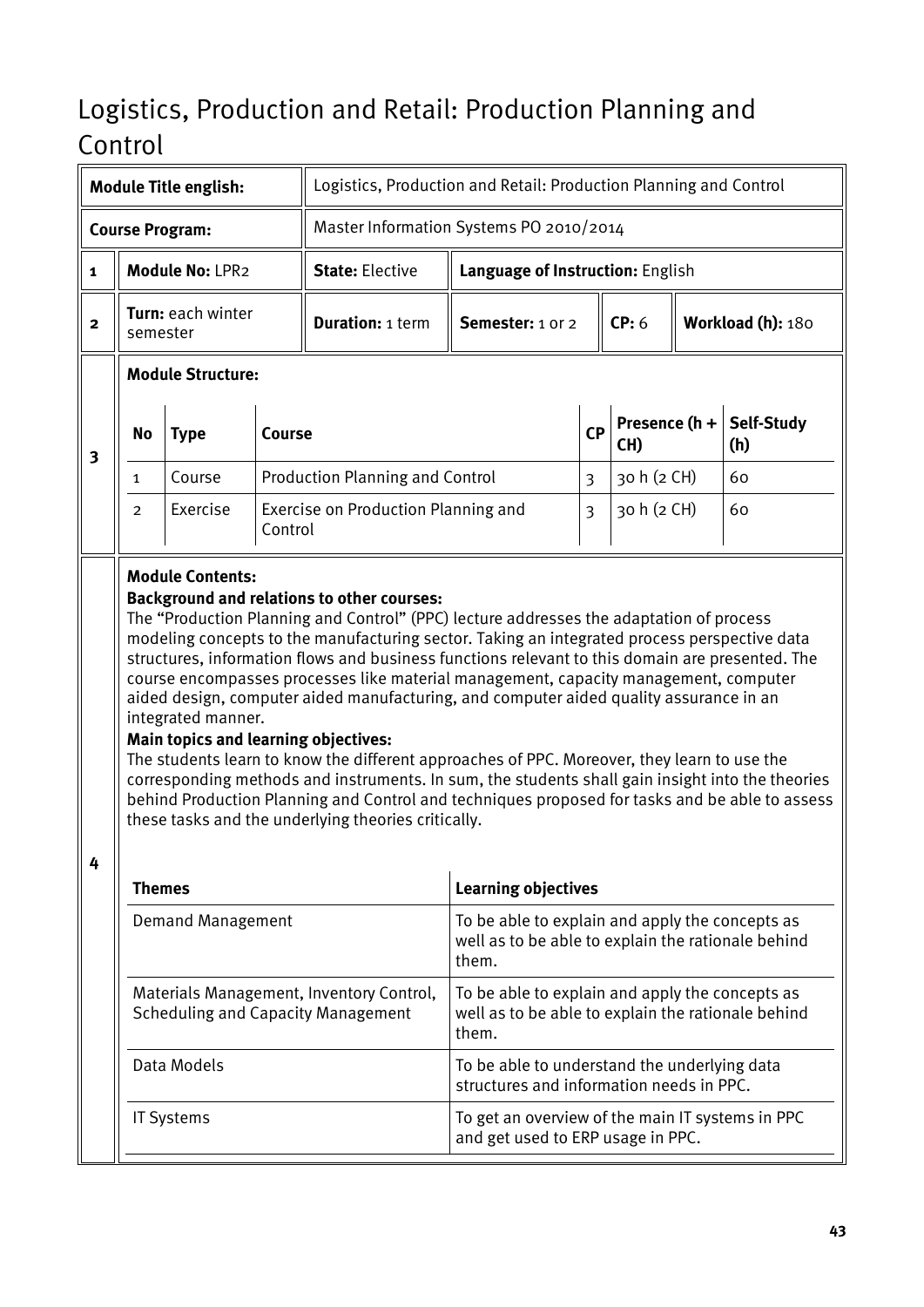|                | <b>Cost Engineering</b>                                                                                                                                                                                                    | them.           | To be able to explain and apply the concepts as<br>well as to be able to explain the rationale behind |                                                                                              |  |  |  |  |
|----------------|----------------------------------------------------------------------------------------------------------------------------------------------------------------------------------------------------------------------------|-----------------|-------------------------------------------------------------------------------------------------------|----------------------------------------------------------------------------------------------|--|--|--|--|
|                | <b>Smart Factory</b>                                                                                                                                                                                                       | processes.      |                                                                                                       | To be able to understand how innovative IT<br>capabilities and services influence production |  |  |  |  |
| 5              | <b>Learning outcomes:</b><br>Academic:<br>To understand and to be able to apply the addressed topics<br>Soft skills:<br>To manage and to organize group work regarding given task and presentations                        |                 |                                                                                                       |                                                                                              |  |  |  |  |
| 6              | Description of possible electives within the modules:<br>The module can be taken as part of the track Logistics, Production and Retail or as an elective.<br>Within the electives a minimum of 2 seminars has to be taken. |                 |                                                                                                       |                                                                                              |  |  |  |  |
| $\overline{7}$ | <b>Examination: Final Module Exam</b>                                                                                                                                                                                      |                 |                                                                                                       |                                                                                              |  |  |  |  |
| 8              | <b>Relevant Work:</b><br><b>Number and Type; Connection to Course</b>                                                                                                                                                      | <b>Duration</b> | Part of final mark in %                                                                               |                                                                                              |  |  |  |  |
|                | <b>Final Written Exam</b>                                                                                                                                                                                                  |                 | 120 min.                                                                                              | 100 %                                                                                        |  |  |  |  |
|                | <b>Study Work:</b>                                                                                                                                                                                                         |                 |                                                                                                       |                                                                                              |  |  |  |  |
| 9              | <b>Number and Type; Connection to Course</b>                                                                                                                                                                               |                 |                                                                                                       | <b>Duration</b>                                                                              |  |  |  |  |
|                | none                                                                                                                                                                                                                       |                 |                                                                                                       |                                                                                              |  |  |  |  |
| 10             | <b>Prerequisites for Credit Points:</b><br>The credit points will be granted after all relevant work and study work have been successfully<br>completed.                                                                   |                 |                                                                                                       |                                                                                              |  |  |  |  |
| 11             | Weight of the module grade for the overall grade:<br>5% (6 of 120 CP)                                                                                                                                                      |                 |                                                                                                       |                                                                                              |  |  |  |  |
| 12             | <b>Module Prerequisites:</b><br>none                                                                                                                                                                                       |                 |                                                                                                       |                                                                                              |  |  |  |  |
| 13             | <b>Presence:</b><br>Presence is recommended.                                                                                                                                                                               |                 |                                                                                                       |                                                                                              |  |  |  |  |
| 14             | Use of the module for other course programs:<br><b>Master Business Administration</b>                                                                                                                                      |                 |                                                                                                       |                                                                                              |  |  |  |  |
| 15             | <b>Responsible Lecturer:</b><br>Department:<br><b>School of Business and Economics</b><br>Prof. Dr. Dr. h.c. Dr. h.c. Jörg Becker                                                                                          |                 |                                                                                                       |                                                                                              |  |  |  |  |
| 16             | Misc.:                                                                                                                                                                                                                     |                 |                                                                                                       |                                                                                              |  |  |  |  |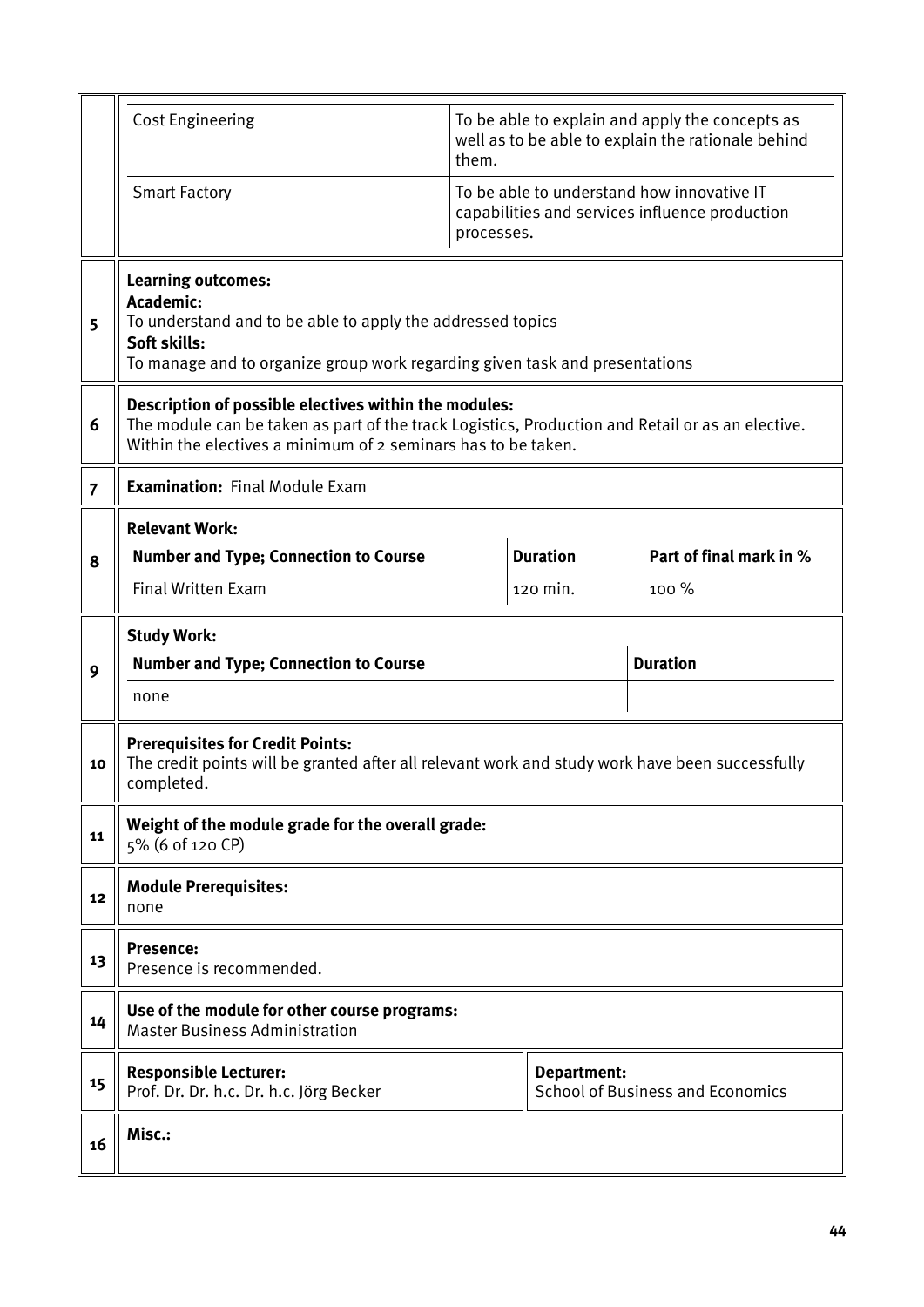|                         |                                                                                                                                                                                                                                                                                                                                                                                                                                                                                                                                                                                                                                                                                                                                         | <b>Module Title english:</b>                                             |        | Logistics, Production and Retail: Retail                                                                                                                                                                                                                                                                                                                                                |                                  |                |                      |  |                   |  |
|-------------------------|-----------------------------------------------------------------------------------------------------------------------------------------------------------------------------------------------------------------------------------------------------------------------------------------------------------------------------------------------------------------------------------------------------------------------------------------------------------------------------------------------------------------------------------------------------------------------------------------------------------------------------------------------------------------------------------------------------------------------------------------|--------------------------------------------------------------------------|--------|-----------------------------------------------------------------------------------------------------------------------------------------------------------------------------------------------------------------------------------------------------------------------------------------------------------------------------------------------------------------------------------------|----------------------------------|----------------|----------------------|--|-------------------|--|
|                         |                                                                                                                                                                                                                                                                                                                                                                                                                                                                                                                                                                                                                                                                                                                                         | <b>Course Program:</b>                                                   |        | Master Information Systems PO 2010/2014                                                                                                                                                                                                                                                                                                                                                 |                                  |                |                      |  |                   |  |
| $\mathbf{1}$            |                                                                                                                                                                                                                                                                                                                                                                                                                                                                                                                                                                                                                                                                                                                                         | Module No: LPR3                                                          |        | <b>State: Elective</b>                                                                                                                                                                                                                                                                                                                                                                  | Language of Instruction: English |                |                      |  |                   |  |
| $\overline{2}$          | semester                                                                                                                                                                                                                                                                                                                                                                                                                                                                                                                                                                                                                                                                                                                                | Turn: each summer                                                        |        | <b>Duration: 1 term</b>                                                                                                                                                                                                                                                                                                                                                                 | Semester: 1 or 2                 |                | CP: 6                |  | Workload (h): 180 |  |
|                         |                                                                                                                                                                                                                                                                                                                                                                                                                                                                                                                                                                                                                                                                                                                                         | <b>Module Structure:</b>                                                 |        |                                                                                                                                                                                                                                                                                                                                                                                         |                                  |                |                      |  |                   |  |
| $\overline{\mathbf{3}}$ | <b>Course</b><br><b>No</b><br><b>Type</b>                                                                                                                                                                                                                                                                                                                                                                                                                                                                                                                                                                                                                                                                                               |                                                                          |        |                                                                                                                                                                                                                                                                                                                                                                                         |                                  | <b>CP</b>      | Presence (h +<br>CH) |  | Self-Study<br>(h) |  |
|                         | $\mathbf{1}$                                                                                                                                                                                                                                                                                                                                                                                                                                                                                                                                                                                                                                                                                                                            | Course                                                                   | Retail |                                                                                                                                                                                                                                                                                                                                                                                         |                                  | $\overline{3}$ | 30 h (2 CH)          |  | 60                |  |
|                         | $\overline{2}$                                                                                                                                                                                                                                                                                                                                                                                                                                                                                                                                                                                                                                                                                                                          | Course                                                                   |        | Exercise on Retail                                                                                                                                                                                                                                                                                                                                                                      |                                  | 3              | 30 h (2 CH)          |  | 60                |  |
| 4                       | <b>Background and relations to other courses:</b><br>The course is complementary to the courses Production Planning and Control and Supply Chain<br>Management and Logistics.<br><b>Main topics and learning objectives:</b><br>The retail course as part of the production and retail module presents retail as an important<br>sector for the economy. It uses reference models for retail as a framework to introduce retail<br>business process and data structures. To highlight the integration of business processes and<br>information technology, the ERP system selection and implementation process is elaborated.<br>Process and data modeling techniques are applied throughout the lecture and accompanying<br>exercises. |                                                                          |        |                                                                                                                                                                                                                                                                                                                                                                                         |                                  |                |                      |  |                   |  |
|                         | Themes                                                                                                                                                                                                                                                                                                                                                                                                                                                                                                                                                                                                                                                                                                                                  |                                                                          |        | <b>Learning objectives</b>                                                                                                                                                                                                                                                                                                                                                              |                                  |                |                      |  |                   |  |
|                         |                                                                                                                                                                                                                                                                                                                                                                                                                                                                                                                                                                                                                                                                                                                                         | <b>Business</b><br>Processes in Retail                                   |        | The students get to know reference models for retail. They understand core<br>processes, coordination processes, support processes and their<br>integration.                                                                                                                                                                                                                            |                                  |                |                      |  |                   |  |
|                         |                                                                                                                                                                                                                                                                                                                                                                                                                                                                                                                                                                                                                                                                                                                                         | <b>Process Modeling</b>                                                  |        | The students are able to model business processes in retail, especially with<br>the help of domain specific, semantic modeling languages.                                                                                                                                                                                                                                               |                                  |                |                      |  |                   |  |
|                         |                                                                                                                                                                                                                                                                                                                                                                                                                                                                                                                                                                                                                                                                                                                                         | Data Modeling                                                            |        | The students are able to model data structures and get to know selected<br>data models in retail.                                                                                                                                                                                                                                                                                       |                                  |                |                      |  |                   |  |
|                         | Retail                                                                                                                                                                                                                                                                                                                                                                                                                                                                                                                                                                                                                                                                                                                                  | ERP-Systems for                                                          |        | The students understand the importance of ERP-systems in retail and their<br>selection and implementation process.                                                                                                                                                                                                                                                                      |                                  |                |                      |  |                   |  |
| 5                       |                                                                                                                                                                                                                                                                                                                                                                                                                                                                                                                                                                                                                                                                                                                                         | <b>Learning outcomes:</b><br>Academic:<br>various application scenarios. |        | The students recognize information systems and the underlying business processes in retail as an<br>important sector for the economy. They understand the cross-departmental integration of<br>business processes and how retail companies are embedded in the value chain. They deepen<br>their knowledge in process and data modeling and are able to apply methods and techniques in |                                  |                |                      |  |                   |  |

# <span id="page-44-0"></span>Logistics, Production and Retail: Retail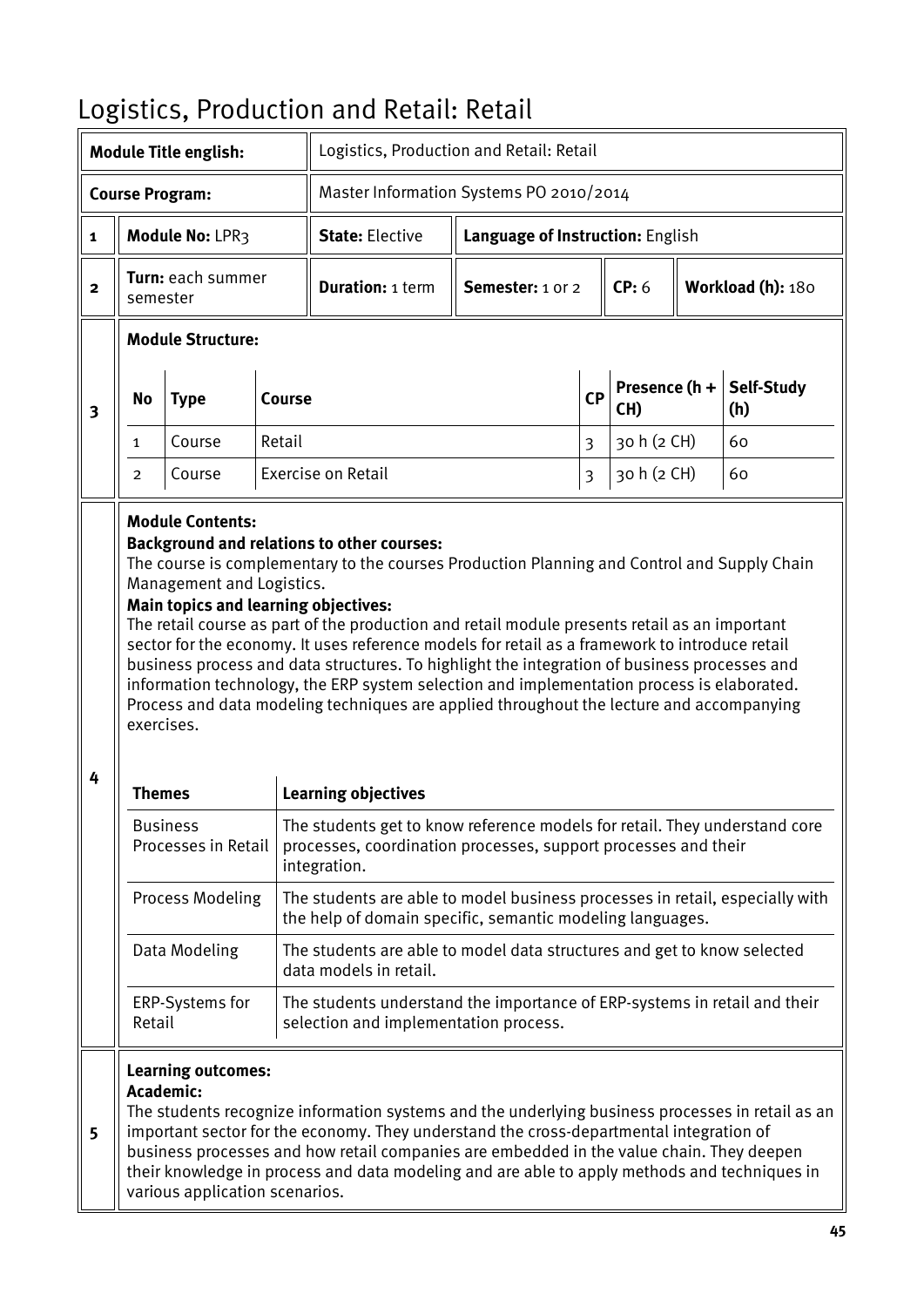|                | Soft skills:<br>The exercises comprise both individual work and team-based group work. The students apply and<br>improve their capabilities in team work, presentation and discussion.                                     |             |                                         |  |  |  |  |
|----------------|----------------------------------------------------------------------------------------------------------------------------------------------------------------------------------------------------------------------------|-------------|-----------------------------------------|--|--|--|--|
| 6              | Description of possible electives within the modules:<br>The module can be taken as part of the track Logistics, Production and Retail or as an elective.<br>Within the electives a minimum of 2 seminars has to be taken. |             |                                         |  |  |  |  |
| $\overline{7}$ | <b>Examination: Final Module Exam</b>                                                                                                                                                                                      |             |                                         |  |  |  |  |
| 8              | <b>Relevant Work:</b><br><b>Duration</b><br>Part of final mark in %<br><b>Number and Type; Connection to Course</b>                                                                                                        |             |                                         |  |  |  |  |
|                | Final written exam                                                                                                                                                                                                         | 100 %       |                                         |  |  |  |  |
|                | <b>Study Work:</b><br><b>Number and Type; Connection to Course</b>                                                                                                                                                         |             | <b>Duration</b>                         |  |  |  |  |
| 9              | Case study work (in groups, presentation and written submission)                                                                                                                                                           |             | 30 minutes & 5 pages                    |  |  |  |  |
|                | Guest lecture summary (in groups, presentation)                                                                                                                                                                            |             | 5 minutes                               |  |  |  |  |
|                | Critical reflection (in groups, submission of questions)                                                                                                                                                                   |             | 20 questions                            |  |  |  |  |
| 10             | <b>Prerequisites for Credit Points:</b><br>The credit points will be granted after all relevant work and study work have been successfully<br>completed.                                                                   |             |                                         |  |  |  |  |
| 11             | Weight of the module grade for the overall grade:<br>5% (6 of 120 CP)                                                                                                                                                      |             |                                         |  |  |  |  |
| 12             | <b>Module Prerequisites:</b><br>none                                                                                                                                                                                       |             |                                         |  |  |  |  |
| 13             | Presence:<br>Presence is recommended.                                                                                                                                                                                      |             |                                         |  |  |  |  |
| 14             | Use of the module for other course programs:<br><b>Master Business Administration</b>                                                                                                                                      |             |                                         |  |  |  |  |
| 15             | <b>Responsible Lecturer:</b><br>Prof. Dr. Dr. h.c. Dr. h.c. Jörg Becker                                                                                                                                                    | Department: | <b>School of Business and Economics</b> |  |  |  |  |
| 16             | Misc.:                                                                                                                                                                                                                     |             |                                         |  |  |  |  |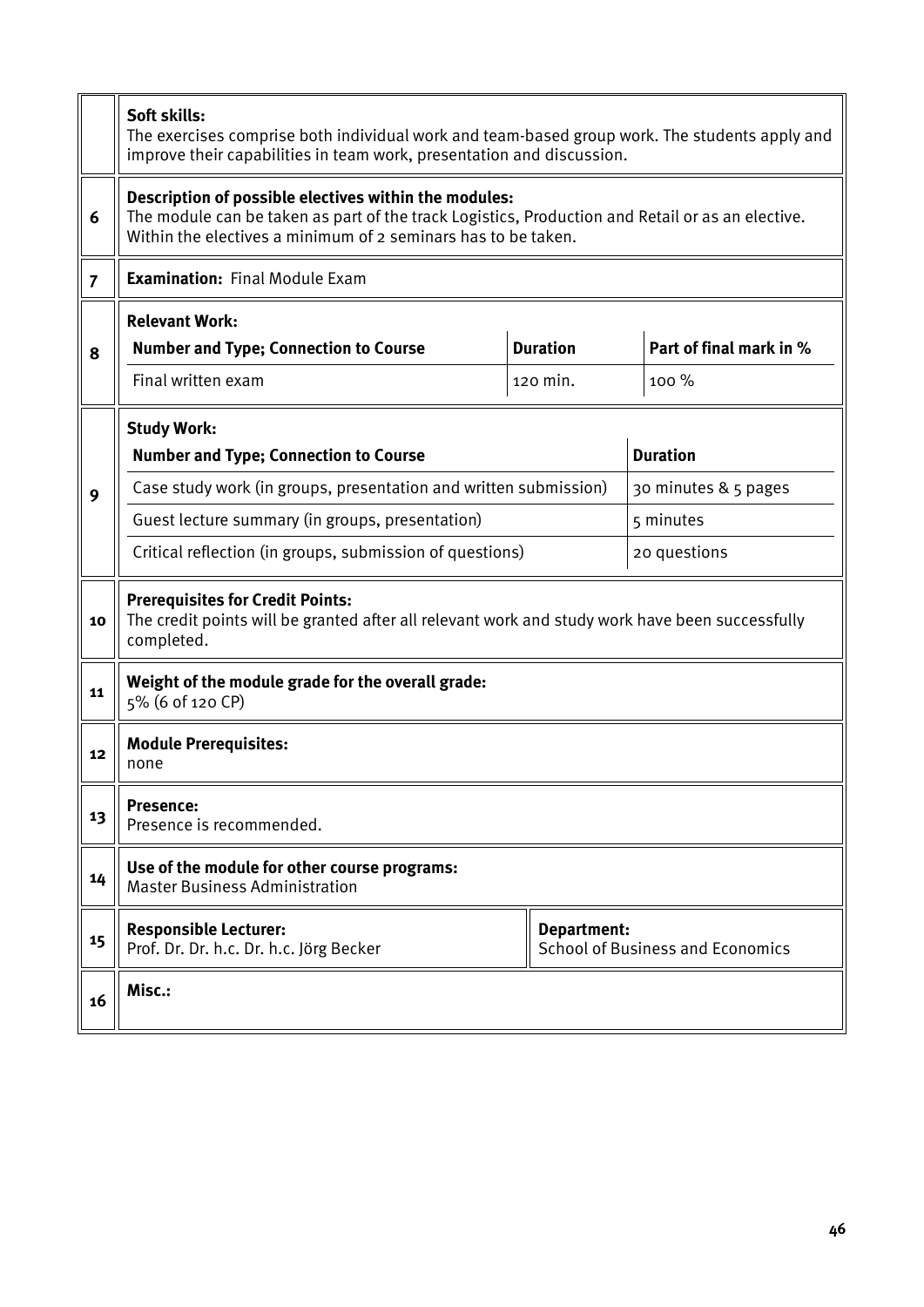# <span id="page-46-0"></span>Elective Modules (Seminar)

|                         | <b>Module Title english:</b>                                                                                                                                                                                                                                                                                                                                                                                                                                                                                                                                                                                                                                                                                                                                                                                                                                                                                                                                                                                                                         |                                                               |  | Elective Modules (Seminar)                                                                                                                                                                                              |                                        |                               |           |                      |                   |                         |
|-------------------------|------------------------------------------------------------------------------------------------------------------------------------------------------------------------------------------------------------------------------------------------------------------------------------------------------------------------------------------------------------------------------------------------------------------------------------------------------------------------------------------------------------------------------------------------------------------------------------------------------------------------------------------------------------------------------------------------------------------------------------------------------------------------------------------------------------------------------------------------------------------------------------------------------------------------------------------------------------------------------------------------------------------------------------------------------|---------------------------------------------------------------|--|-------------------------------------------------------------------------------------------------------------------------------------------------------------------------------------------------------------------------|----------------------------------------|-------------------------------|-----------|----------------------|-------------------|-------------------------|
|                         |                                                                                                                                                                                                                                                                                                                                                                                                                                                                                                                                                                                                                                                                                                                                                                                                                                                                                                                                                                                                                                                      | <b>Course Program:</b>                                        |  | Master Information Systems PO 2010/2014                                                                                                                                                                                 |                                        |                               |           |                      |                   |                         |
| $\mathbf{1}$            |                                                                                                                                                                                                                                                                                                                                                                                                                                                                                                                                                                                                                                                                                                                                                                                                                                                                                                                                                                                                                                                      | <b>Module No:</b><br>EMSem1-6                                 |  | <b>State: Elective</b>                                                                                                                                                                                                  | Language of Instruction: English       |                               |           |                      |                   |                         |
| $\overline{\mathbf{2}}$ |                                                                                                                                                                                                                                                                                                                                                                                                                                                                                                                                                                                                                                                                                                                                                                                                                                                                                                                                                                                                                                                      | Turn: each term                                               |  | <b>Duration: 1 term</b>                                                                                                                                                                                                 | <b>Semester:</b> 1 or 2 or 3<br>or $4$ |                               |           | CP: 6                | Workload (h): 180 |                         |
|                         |                                                                                                                                                                                                                                                                                                                                                                                                                                                                                                                                                                                                                                                                                                                                                                                                                                                                                                                                                                                                                                                      | <b>Module Structure:</b>                                      |  |                                                                                                                                                                                                                         |                                        |                               |           |                      |                   |                         |
| 3                       | No<br><b>Type</b>                                                                                                                                                                                                                                                                                                                                                                                                                                                                                                                                                                                                                                                                                                                                                                                                                                                                                                                                                                                                                                    |                                                               |  | <b>Course</b>                                                                                                                                                                                                           |                                        |                               | <b>CP</b> | Presence (h +<br>CH) |                   | Self-Study<br>(h)       |
|                         | $\mathbf{1}$                                                                                                                                                                                                                                                                                                                                                                                                                                                                                                                                                                                                                                                                                                                                                                                                                                                                                                                                                                                                                                         | Seminar                                                       |  | <b>Elective Modules</b>                                                                                                                                                                                                 |                                        |                               | 6         | 60 h (4 CH)          |                   | 120                     |
| 4                       | <b>Module Contents:</b><br><b>Background and relations to other courses:</b><br>Usually, the topics deepen the contents of one (or more) of the tracks IM, PM, BN, BI, ISD and LPR.<br>Therefore, knowledge of the contents of pertaining track(s) is strongly recommended.<br>Main topics and learning objectives:<br>The elective seminars deal with topics that arise from recent research. They are usually organized<br>in small groups of students. Each student gives a seminar talk and, to this end, writes a seminar<br>elaboration. Main seminar-topics may change from term to term. To follow recent developments,<br>the topics and, accordingly, the learning objectives are changing from term to term. Examples of<br>earlier topics have been: • Structural Model Analysis • Model Visualisation - Layout and<br>Perception • Network Evolution • Beautiful Data • ERP systems in industry, retail and supply<br>chains • Information Retrieval • Coordination in Supply Chain Management • Theoretical<br><b>Computer Science</b> |                                                               |  |                                                                                                                                                                                                                         |                                        |                               |           |                      |                   |                         |
| 5                       |                                                                                                                                                                                                                                                                                                                                                                                                                                                                                                                                                                                                                                                                                                                                                                                                                                                                                                                                                                                                                                                      | <b>Learning outcomes:</b><br><b>Academic:</b><br>Soft skills: |  | The students deepen their knowledge in specific topics.<br>Students improve their skills in acquiring profound scientific knowledge and presentation.<br>Depending on the topic, group working abilities are supported. |                                        |                               |           |                      |                   |                         |
| 6                       |                                                                                                                                                                                                                                                                                                                                                                                                                                                                                                                                                                                                                                                                                                                                                                                                                                                                                                                                                                                                                                                      |                                                               |  | Description of possible electives within the modules:<br>Within the electives a minimum of 2 seminars has to be taken.                                                                                                  |                                        |                               |           |                      |                   |                         |
| $\overline{7}$          |                                                                                                                                                                                                                                                                                                                                                                                                                                                                                                                                                                                                                                                                                                                                                                                                                                                                                                                                                                                                                                                      |                                                               |  | <b>Examination:</b> Examinations for every part of the module                                                                                                                                                           |                                        |                               |           |                      |                   |                         |
|                         |                                                                                                                                                                                                                                                                                                                                                                                                                                                                                                                                                                                                                                                                                                                                                                                                                                                                                                                                                                                                                                                      | <b>Relevant Work:</b>                                         |  |                                                                                                                                                                                                                         |                                        |                               |           |                      |                   |                         |
| 8                       |                                                                                                                                                                                                                                                                                                                                                                                                                                                                                                                                                                                                                                                                                                                                                                                                                                                                                                                                                                                                                                                      |                                                               |  | <b>Number and Type; Connection to Course</b>                                                                                                                                                                            |                                        | <b>Duration</b>               |           |                      |                   | Part of final mark in % |
|                         |                                                                                                                                                                                                                                                                                                                                                                                                                                                                                                                                                                                                                                                                                                                                                                                                                                                                                                                                                                                                                                                      | Seminar elaboration and talk                                  |  |                                                                                                                                                                                                                         |                                        | Ca 20 pages, ca 60<br>minutes |           |                      | $100\%$           |                         |
| 9                       |                                                                                                                                                                                                                                                                                                                                                                                                                                                                                                                                                                                                                                                                                                                                                                                                                                                                                                                                                                                                                                                      | <b>Study Work:</b>                                            |  |                                                                                                                                                                                                                         |                                        |                               |           |                      |                   |                         |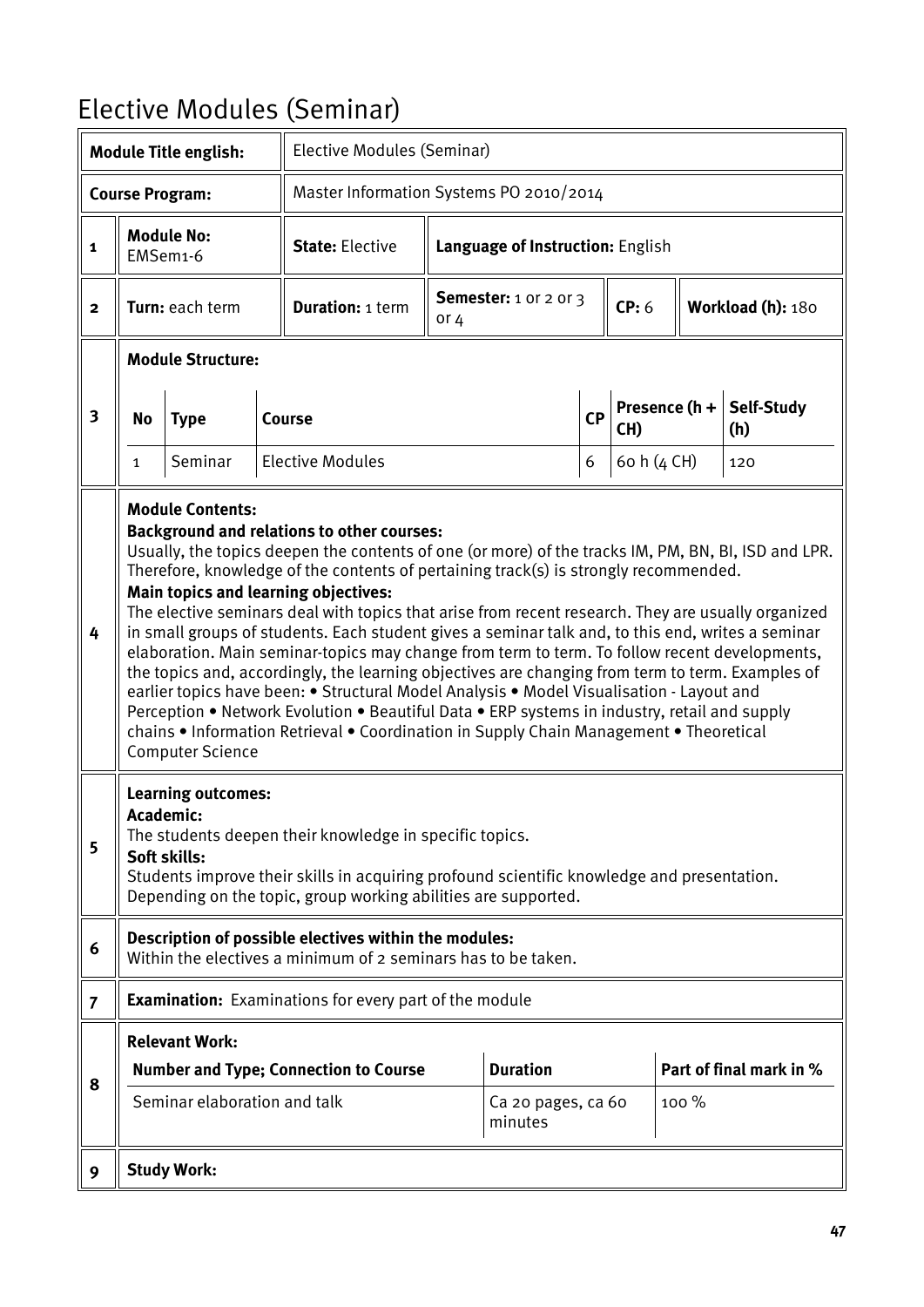|    | <b>Number and Type; Connection to Course</b>                                                                                                             |  | <b>Duration</b> |  |  |  |  |
|----|----------------------------------------------------------------------------------------------------------------------------------------------------------|--|-----------------|--|--|--|--|
|    | none                                                                                                                                                     |  |                 |  |  |  |  |
| 10 | <b>Prerequisites for Credit Points:</b><br>The credit points will be granted after all relevant work and study work have been successfully<br>completed. |  |                 |  |  |  |  |
| 11 | Weight of the module grade for the overall grade:<br>5% (6 of 120 CP)                                                                                    |  |                 |  |  |  |  |
| 12 | <b>Module Prerequisites:</b><br>none                                                                                                                     |  |                 |  |  |  |  |
| 13 | <b>Presence:</b><br>Presence is required during presentations. Authorized absence in less than 20% of all<br>presentations is possible.                  |  |                 |  |  |  |  |
| 14 | Use of the module for other course programs:<br>none                                                                                                     |  |                 |  |  |  |  |
| 15 | <b>Responsible Lecturer:</b><br>Department:<br>Prof. Dr. Heike Trautmann<br><b>School of Business and Economics</b>                                      |  |                 |  |  |  |  |
| 16 | Misc.:                                                                                                                                                   |  |                 |  |  |  |  |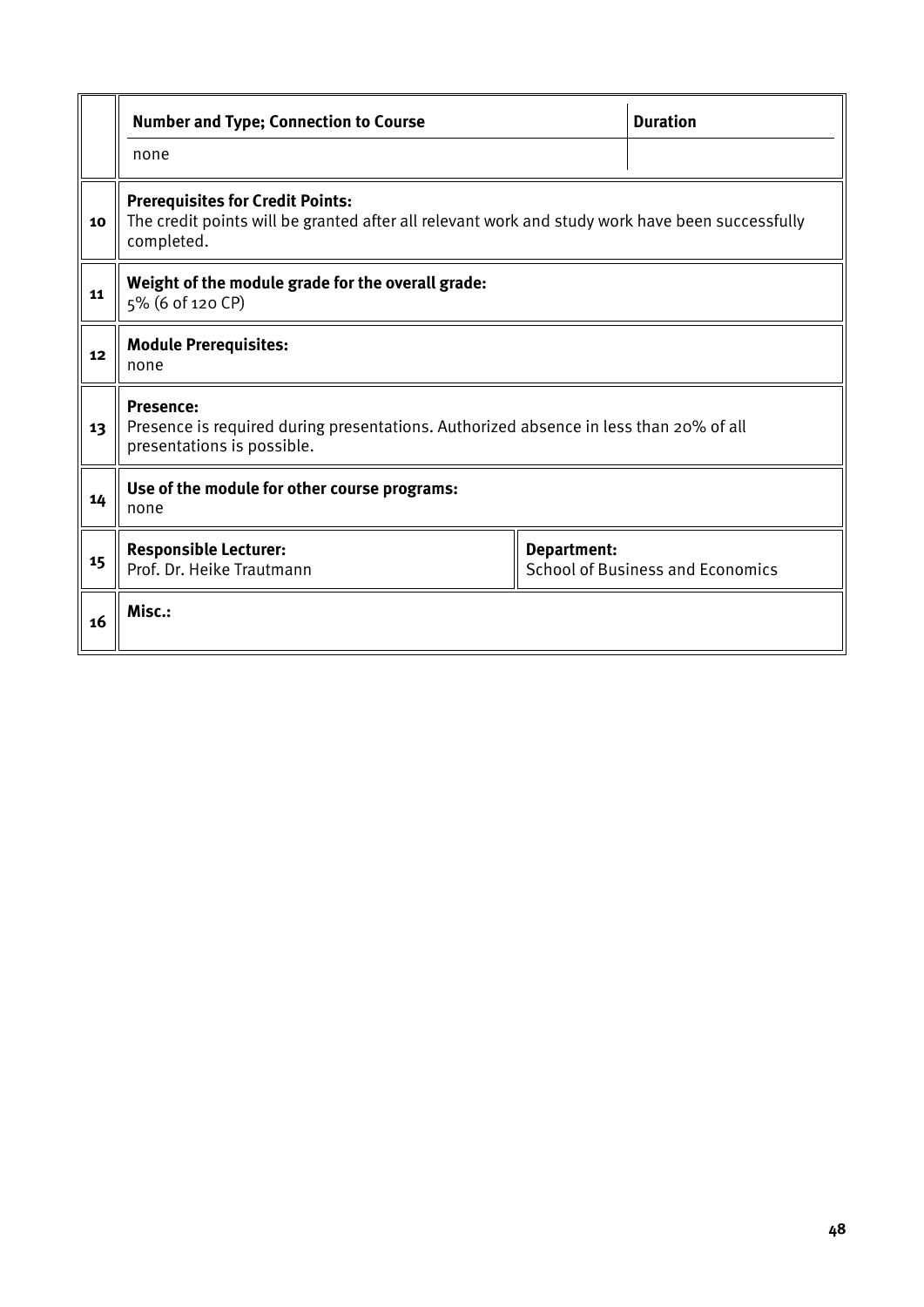# <span id="page-48-0"></span>Selected Chapters in Information Systems

| <b>Module Title english:</b> |                |                                                               |  | Selected Chapters in Information Systems                                                                                                                                                                                                                                                                                                                                                                                                                                                                                                                                                                                       |                                         |                                  |                         |                      |       |                         |
|------------------------------|----------------|---------------------------------------------------------------|--|--------------------------------------------------------------------------------------------------------------------------------------------------------------------------------------------------------------------------------------------------------------------------------------------------------------------------------------------------------------------------------------------------------------------------------------------------------------------------------------------------------------------------------------------------------------------------------------------------------------------------------|-----------------------------------------|----------------------------------|-------------------------|----------------------|-------|-------------------------|
|                              |                | <b>Course Program:</b>                                        |  |                                                                                                                                                                                                                                                                                                                                                                                                                                                                                                                                                                                                                                | Master Information Systems PO 2010/2014 |                                  |                         |                      |       |                         |
| $\mathbf{1}$                 | 5              | Module No: SCIS 1 -                                           |  | <b>State: Elective</b>                                                                                                                                                                                                                                                                                                                                                                                                                                                                                                                                                                                                         |                                         | Language of Instruction: English |                         |                      |       |                         |
| $\mathbf{2}$                 |                | Turn: irregularly                                             |  | <b>Duration: 1 term</b>                                                                                                                                                                                                                                                                                                                                                                                                                                                                                                                                                                                                        | Semester: 1 or 2 or<br>3                |                                  |                         | CP: 6                |       | Workload (h): 180       |
|                              |                | <b>Module Structure:</b>                                      |  |                                                                                                                                                                                                                                                                                                                                                                                                                                                                                                                                                                                                                                |                                         |                                  |                         |                      |       |                         |
| $\overline{\mathbf{3}}$      | <b>No</b>      | <b>Type</b>                                                   |  | Course                                                                                                                                                                                                                                                                                                                                                                                                                                                                                                                                                                                                                         |                                         |                                  | <b>CP</b>               | Presence (h +<br>CH) |       | Self-Study<br>(h)       |
|                              | 1              | Course                                                        |  | Lecture "Selected Chapters in IS"                                                                                                                                                                                                                                                                                                                                                                                                                                                                                                                                                                                              |                                         |                                  | $\overline{\mathbf{3}}$ | 30 h (2 CH)          |       | 60                      |
|                              | $\overline{2}$ | Exercise                                                      |  | Exercise "Selected Chapters in IS"                                                                                                                                                                                                                                                                                                                                                                                                                                                                                                                                                                                             |                                         |                                  | $\overline{\mathbf{3}}$ | 30 h (2 CH)          |       | 60                      |
| 4                            |                | <b>Module Contents:</b><br>takes place in the preceding term. |  | Main topics and learning objectives:<br>An actual or classical topic extending to the "Methods" or to the "Domains" of Information<br>Systems or being located in the border areas of Information Systems and Computer<br>Science/Mathematics/Business Administration. This Module integrates lectures which are<br>offered only once or at irregular intervals, e.g., by guest lecturers or by other lecturers who are<br>members of the institute only for a limited time. Contents of the lecture are announced in the<br>(electronic) university calendar and are usually introduced during the seminar-presentation which |                                         |                                  |                         |                      |       |                         |
| 5                            | Academic:      | <b>Learning outcomes:</b><br>Soft skills:                     |  | The students gain deepened insight into a special topic of Information Systems. They can apply<br>techniques associated with the topic to specific problem settings.<br>The students learn to work with specific scientific literature.                                                                                                                                                                                                                                                                                                                                                                                        |                                         |                                  |                         |                      |       |                         |
| 6                            |                |                                                               |  | Description of possible electives within the modules:<br>Within the electives a minimum of 2 seminars has to be taken.                                                                                                                                                                                                                                                                                                                                                                                                                                                                                                         |                                         |                                  |                         |                      |       |                         |
| $\overline{7}$               |                | <b>Examination: Final Module Exam</b>                         |  |                                                                                                                                                                                                                                                                                                                                                                                                                                                                                                                                                                                                                                |                                         |                                  |                         |                      |       |                         |
|                              |                | <b>Relevant Work:</b>                                         |  |                                                                                                                                                                                                                                                                                                                                                                                                                                                                                                                                                                                                                                |                                         |                                  |                         |                      |       |                         |
| 8                            |                |                                                               |  | <b>Number and Type; Connection to Course</b>                                                                                                                                                                                                                                                                                                                                                                                                                                                                                                                                                                                   |                                         | <b>Duration</b>                  |                         |                      |       | Part of final mark in % |
|                              |                | Final written exam                                            |  |                                                                                                                                                                                                                                                                                                                                                                                                                                                                                                                                                                                                                                |                                         | up to 120 min.                   |                         |                      | 100 % |                         |
|                              |                | <b>Study Work:</b>                                            |  |                                                                                                                                                                                                                                                                                                                                                                                                                                                                                                                                                                                                                                |                                         |                                  |                         |                      |       |                         |
| 9                            |                |                                                               |  | <b>Number and Type; Connection to Course</b>                                                                                                                                                                                                                                                                                                                                                                                                                                                                                                                                                                                   |                                         |                                  |                         | <b>Duration</b>      |       |                         |
|                              | none           |                                                               |  |                                                                                                                                                                                                                                                                                                                                                                                                                                                                                                                                                                                                                                |                                         |                                  |                         |                      |       |                         |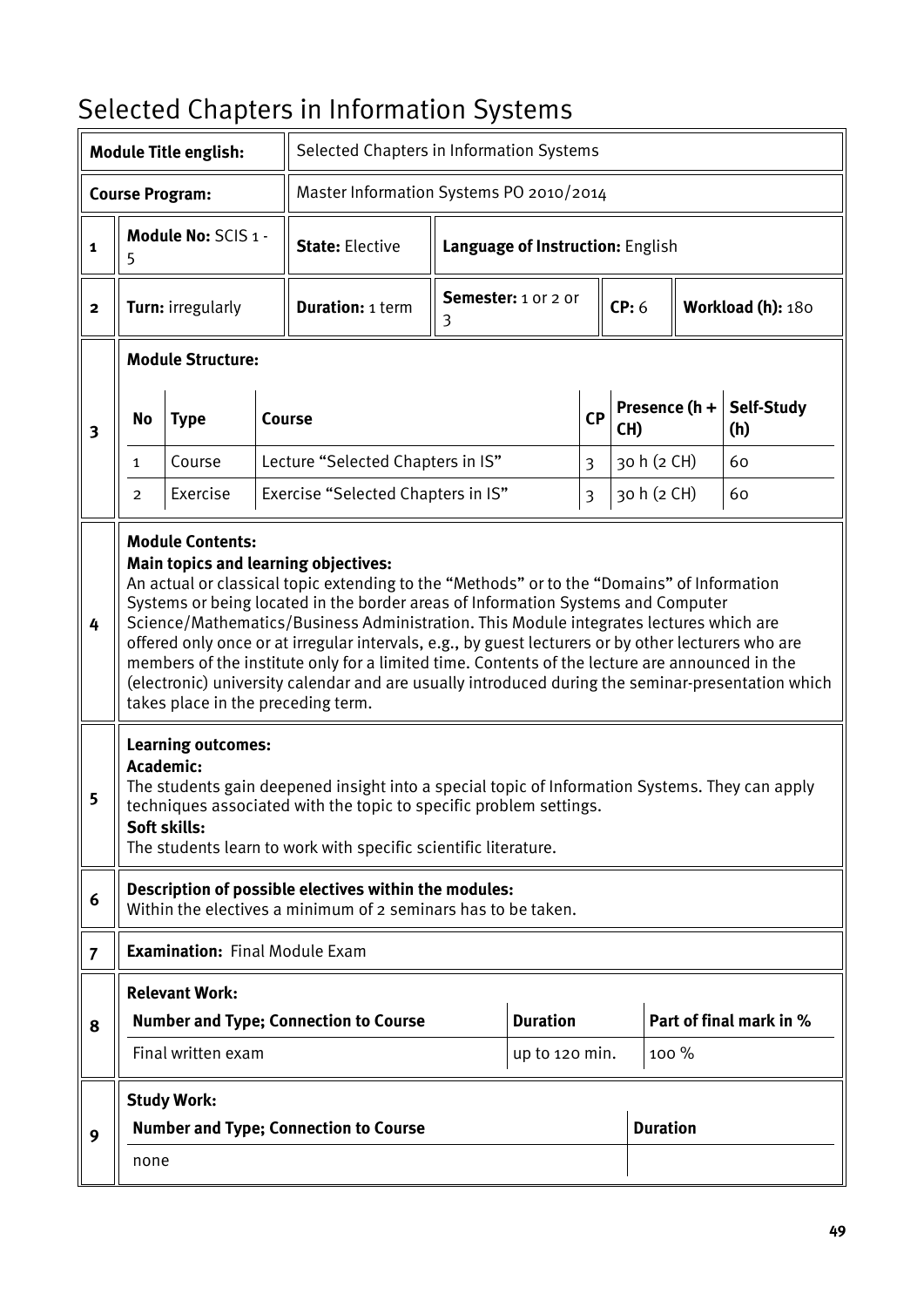| 10 | <b>Prerequisites for Credit Points:</b><br>The credit points will be granted after all relevant work and study work have been successfully<br>completed.                                                                           |                                                                          |  |  |  |
|----|------------------------------------------------------------------------------------------------------------------------------------------------------------------------------------------------------------------------------------|--------------------------------------------------------------------------|--|--|--|
| 11 | Weight of the module grade for the overall grade:<br>5% (6 of 120 CP)                                                                                                                                                              |                                                                          |  |  |  |
| 12 | <b>Module Prerequisites:</b><br>none                                                                                                                                                                                               |                                                                          |  |  |  |
| 13 | <b>Presence:</b><br>Presence is recommended                                                                                                                                                                                        |                                                                          |  |  |  |
| 14 | Use of the module for other course programs:<br>none                                                                                                                                                                               |                                                                          |  |  |  |
| 15 | <b>Responsible Lecturer:</b><br>Prof. Dr. Dr. h.c. Dr. h.c. Jörg Becker, Prof. Dr.-Ing.<br>Bernd Hellingrath, Prof. Dr. Stefan Klein, Prof. Dr.<br>Herbert Kuchen, Prof. Dr. Heike Trautmann, Prof. Dr.<br><b>Gottfried Vossen</b> | Department:<br>University of Münster School of Business<br>and Economics |  |  |  |
| 16 | Misc.:                                                                                                                                                                                                                             |                                                                          |  |  |  |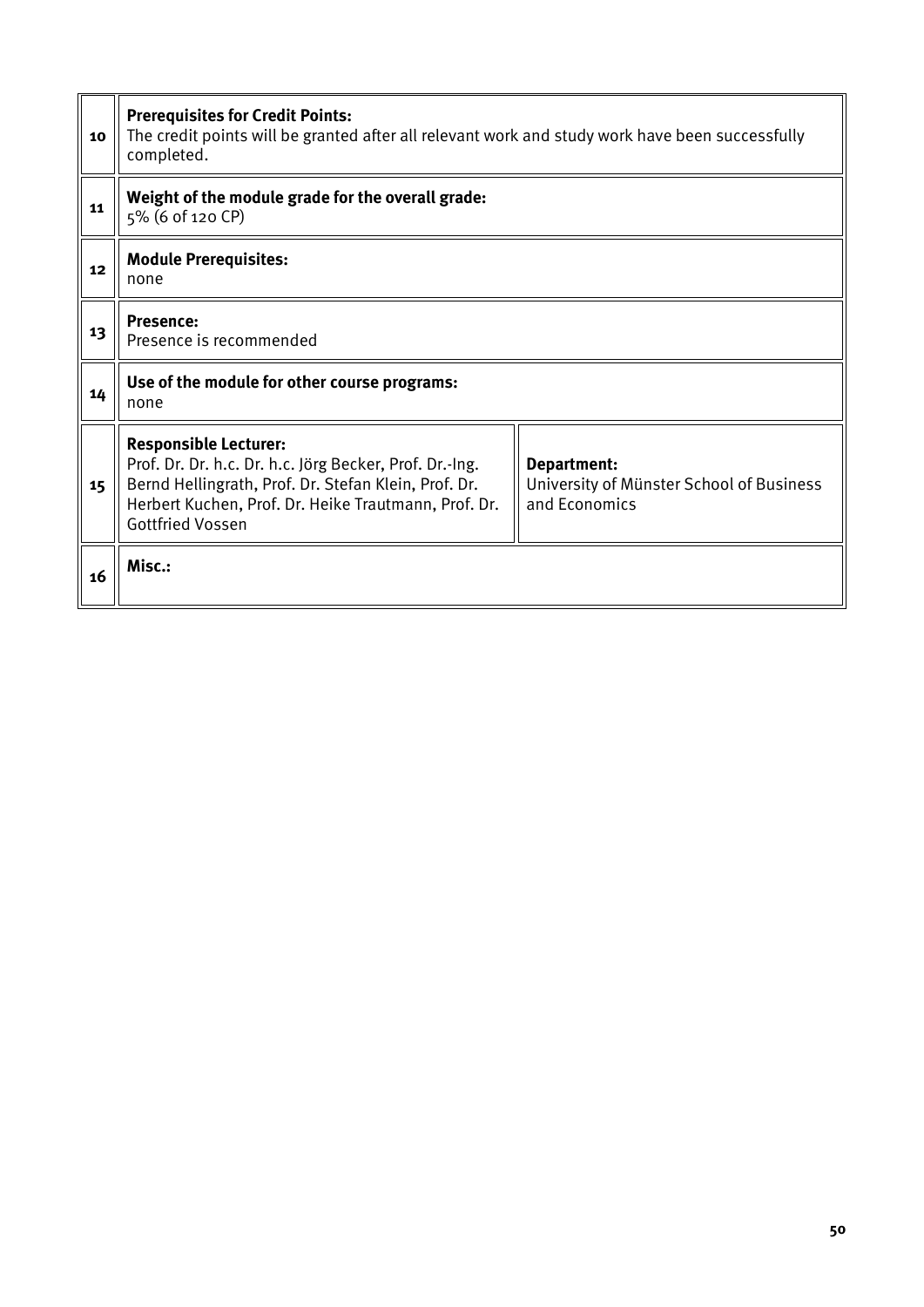# <span id="page-50-0"></span>Selected Chapters in Business Administration

|                                                                   | Selected Chapters in Business Administration<br><b>Module Title english:</b> |                                                                                                                                                                                                                                                                                                            |  |                                                                                                                                                                                                                                                                                                                                                                                                                                                                                                                                                                                                                                                              |                                                                                                                                                                                                                                                                                                                                                                                                                                                                                       |                |       |             |                   |
|-------------------------------------------------------------------|------------------------------------------------------------------------------|------------------------------------------------------------------------------------------------------------------------------------------------------------------------------------------------------------------------------------------------------------------------------------------------------------|--|--------------------------------------------------------------------------------------------------------------------------------------------------------------------------------------------------------------------------------------------------------------------------------------------------------------------------------------------------------------------------------------------------------------------------------------------------------------------------------------------------------------------------------------------------------------------------------------------------------------------------------------------------------------|---------------------------------------------------------------------------------------------------------------------------------------------------------------------------------------------------------------------------------------------------------------------------------------------------------------------------------------------------------------------------------------------------------------------------------------------------------------------------------------|----------------|-------|-------------|-------------------|
| Master Information Systems PO 2010/2014<br><b>Course Program:</b> |                                                                              |                                                                                                                                                                                                                                                                                                            |  |                                                                                                                                                                                                                                                                                                                                                                                                                                                                                                                                                                                                                                                              |                                                                                                                                                                                                                                                                                                                                                                                                                                                                                       |                |       |             |                   |
| <b>Module No: EM-</b><br>$\mathbf{1}$<br><b>SCBA</b>              |                                                                              |                                                                                                                                                                                                                                                                                                            |  | <b>State: Elective</b>                                                                                                                                                                                                                                                                                                                                                                                                                                                                                                                                                                                                                                       | Language of Instruction: English                                                                                                                                                                                                                                                                                                                                                                                                                                                      |                |       |             |                   |
| Turn: each term<br>$\mathbf{2}$                                   |                                                                              |                                                                                                                                                                                                                                                                                                            |  | <b>Duration: 1 term</b>                                                                                                                                                                                                                                                                                                                                                                                                                                                                                                                                                                                                                                      | <b>Semester:</b> 1 or 2 or 3<br>or $4$                                                                                                                                                                                                                                                                                                                                                                                                                                                | CP: 6          |       |             | Workload (h): 180 |
|                                                                   |                                                                              | <b>Module Structure:</b>                                                                                                                                                                                                                                                                                   |  |                                                                                                                                                                                                                                                                                                                                                                                                                                                                                                                                                                                                                                                              |                                                                                                                                                                                                                                                                                                                                                                                                                                                                                       |                |       |             |                   |
| <b>No</b><br><b>Type</b><br>$\overline{\mathbf{3}}$               |                                                                              |                                                                                                                                                                                                                                                                                                            |  | Course                                                                                                                                                                                                                                                                                                                                                                                                                                                                                                                                                                                                                                                       |                                                                                                                                                                                                                                                                                                                                                                                                                                                                                       | <b>CP</b>      | + CH) | Presence (h | Self-Study<br>(h) |
|                                                                   | $\mathbf{1}$                                                                 | Course                                                                                                                                                                                                                                                                                                     |  |                                                                                                                                                                                                                                                                                                                                                                                                                                                                                                                                                                                                                                                              | Selected Chapters in Business Administration                                                                                                                                                                                                                                                                                                                                                                                                                                          | $\overline{3}$ |       | 30 h (2 CH) | 60                |
|                                                                   | $\overline{2}$                                                               | Exercise                                                                                                                                                                                                                                                                                                   |  | Administration                                                                                                                                                                                                                                                                                                                                                                                                                                                                                                                                                                                                                                               | Exercise on Selected Chapters in Business                                                                                                                                                                                                                                                                                                                                                                                                                                             | $\overline{3}$ |       | 30 h (2 CH) | 60                |
| 4                                                                 |                                                                              | <b>ACMo2 Financial Accounting</b><br>ACM10 Abschlussprüfung<br>ACM14 IFRS und Controlling<br>FCM01 Introduction to Finance<br><b>FCMo2 Behavioral Finance</b><br>FCMo3 Derivatives I<br>FCMo4 Finanzintermeidation I<br><b>FCMo7 Derivatives II</b><br>FCMo8 Finanzintermediation II<br>CfM13 Organisation |  | <b>Background and relations to other courses:</b><br>Main topics and learning objectives:<br>following Modules can be studied:<br>ACM01 Konzepte und Instrumente des Controlling<br>ACMo3 Internationale Unternehmensbesteuerung<br>ACMo4 Internationales Controlling<br>ACMo7 Unternehmensanalyse und -bewertung<br>ACMo8 Unternehmensbesteuerung I<br>ACMo9 Ausgewählte Kapitel des Accounting<br>ACM12 Ausgewählte Kapitel des Accounting II<br>ACM13 Anwendungen des Controlling<br>ACM16 Vertiefungsmodul Internationale Rechnungslegung<br>ACM17 Unternehmensbesteuerung II<br>FCMo5 Advanced Corporate Finance<br>FCM13 Ausgewählte Kapitel Finance I | to be found in the descriptions of the modules mentioned below.<br>Choosing a 6CP Lecture with Exercises in the "Minor" programs of the Master program of<br>Business Administration offered by the department of Business Administration, namely: "Basis<br>Accounting", "Basis Finance", "Basis Management" and "Basis Marketing". In particular, the<br>ACM11 Spezialfragen der Rechnungslegung nach HGB und IFRS<br>FCMo6 Corporate Governance and Responsible Business Practices |                |       |             |                   |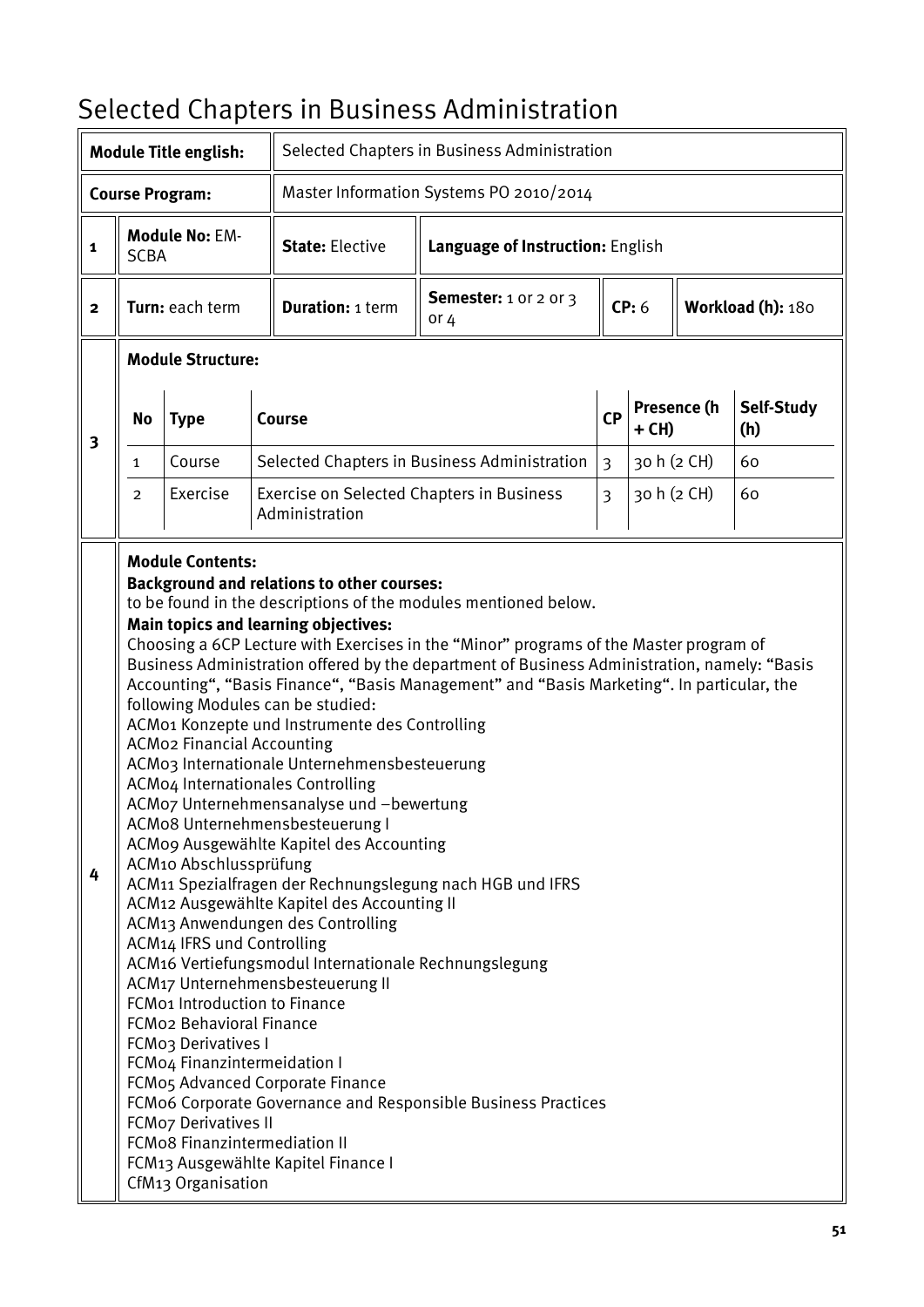|                | CfM14 Strategisches Management<br>CfM15 Personal<br>CfM16 Management<br>MCMo2 Industrial Marketing<br>MCM03 Consumer Marketing<br>MCM04 Media Marketing<br><b>MCMo8 Direct Marketing</b><br><b>MCMog Sales Management</b><br><b>MCM10 Electronic Commerce</b><br><b>MCM11 Advanced Media Marketing</b><br>Main topics and learning objectives can be found in the descriptions of the above mentioned<br>modules. Preconditions defined for the selected modules have to be obeyed. |                 |                 |                                   |  |
|----------------|-------------------------------------------------------------------------------------------------------------------------------------------------------------------------------------------------------------------------------------------------------------------------------------------------------------------------------------------------------------------------------------------------------------------------------------------------------------------------------------|-----------------|-----------------|-----------------------------------|--|
| 5              | <b>Learning outcomes:</b><br><b>Academic:</b><br>To be found in the descriptions of the above mentioned modules<br>Soft skills:<br>To be found in the descriptions of the above mentioned modules                                                                                                                                                                                                                                                                                   |                 |                 |                                   |  |
| 6              | Description of possible electives within the modules:<br>Within the electives a minimum of 2 seminars has to be taken.                                                                                                                                                                                                                                                                                                                                                              |                 |                 |                                   |  |
| $\overline{7}$ | <b>Examination:</b> Examinations for every part of the module                                                                                                                                                                                                                                                                                                                                                                                                                       |                 |                 |                                   |  |
| 8              | <b>Relevant Work:</b><br><b>Number and Type; Connection to Course</b><br>See module descriptions within the Master program of the<br>department of Business Administration                                                                                                                                                                                                                                                                                                          | <b>Duration</b> |                 | <b>Part of final mark</b><br>in % |  |
| Q              | <b>Study Work:</b><br><b>Number and Type; Connection to Course</b><br>none                                                                                                                                                                                                                                                                                                                                                                                                          |                 | <b>Duration</b> |                                   |  |
| 10             | <b>Prerequisites for Credit Points:</b><br>The credit points will be granted after all relevant work and study work have been successfully<br>completed.                                                                                                                                                                                                                                                                                                                            |                 |                 |                                   |  |
| 11             | Weight of the module grade for the overall grade:<br>5% (6 of 120 CP)                                                                                                                                                                                                                                                                                                                                                                                                               |                 |                 |                                   |  |
| 12             | <b>Module Prerequisites:</b><br>none                                                                                                                                                                                                                                                                                                                                                                                                                                                |                 |                 |                                   |  |
| 13             | <b>Presence:</b><br>Presence is recommended.                                                                                                                                                                                                                                                                                                                                                                                                                                        |                 |                 |                                   |  |
| 14             | Use of the module for other course programs:<br>none                                                                                                                                                                                                                                                                                                                                                                                                                                |                 |                 |                                   |  |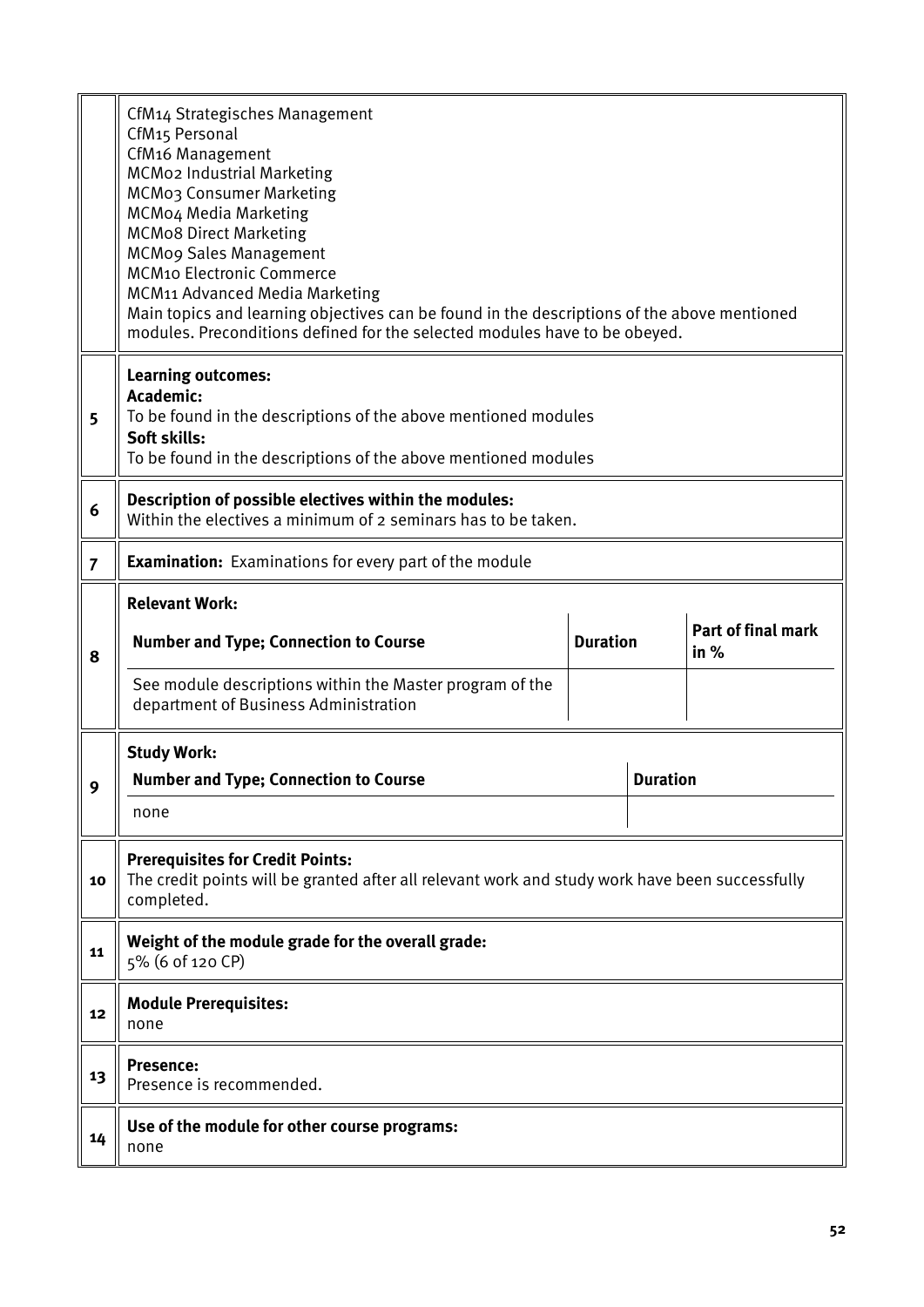| - 15 | <b>Responsible Lecturer:</b><br>Prof. Dr. Heike Trautmann | Department:<br>School of Business and Economics |
|------|-----------------------------------------------------------|-------------------------------------------------|
| 16   | Misc.:                                                    |                                                 |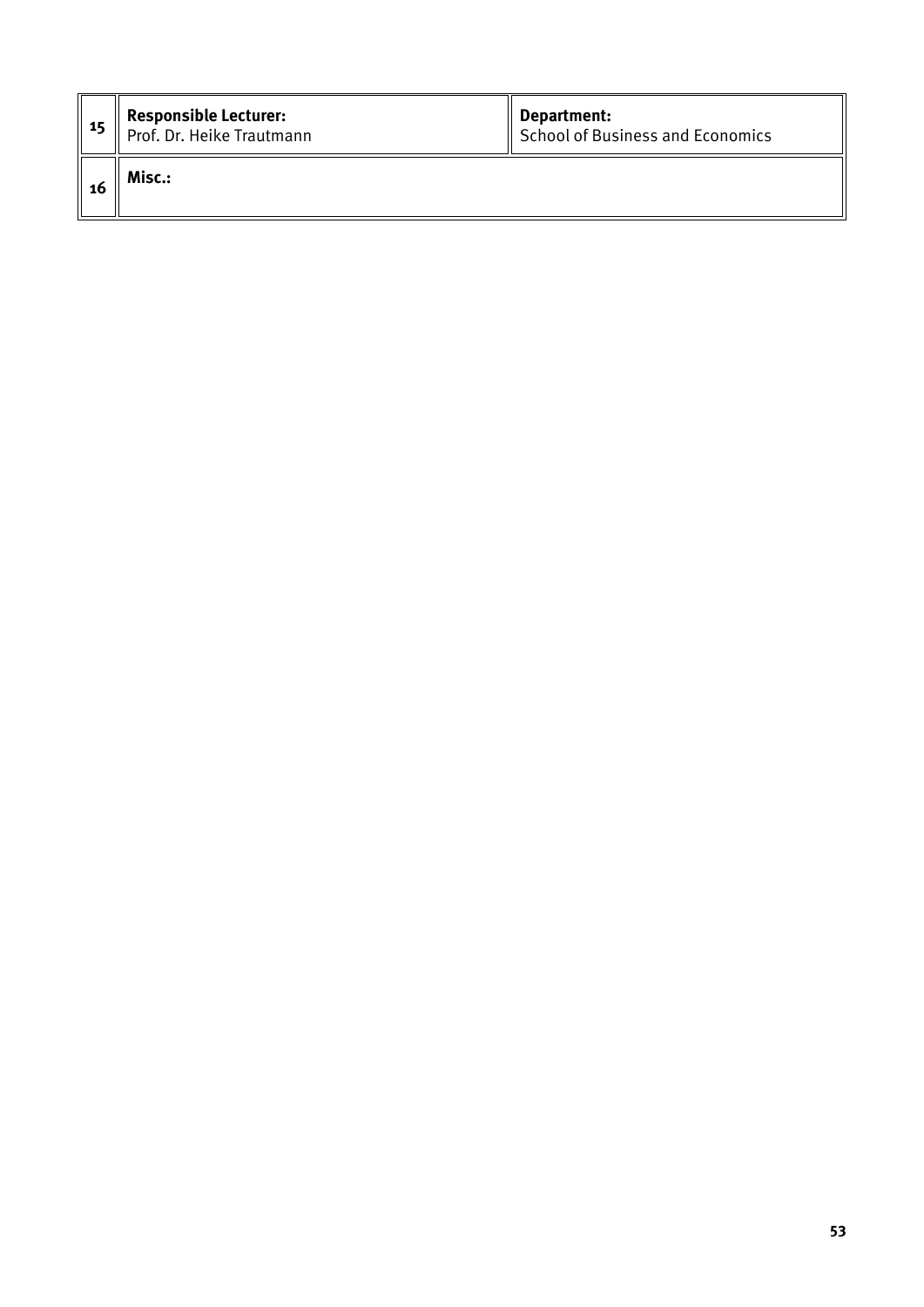# <span id="page-53-0"></span>Selected Chapters in Computer Science

|                |                          | <b>Module Title english:</b>                                                                                  |  | Selected Chapters in Computer Science                                                                                                                                                                                                                                                                                                                                                                                                                            |                                        |                                  |                |                        |  |                         |
|----------------|--------------------------|---------------------------------------------------------------------------------------------------------------|--|------------------------------------------------------------------------------------------------------------------------------------------------------------------------------------------------------------------------------------------------------------------------------------------------------------------------------------------------------------------------------------------------------------------------------------------------------------------|----------------------------------------|----------------------------------|----------------|------------------------|--|-------------------------|
|                |                          | <b>Course Program:</b>                                                                                        |  | Master Information Systems PO 2010/2014                                                                                                                                                                                                                                                                                                                                                                                                                          |                                        |                                  |                |                        |  |                         |
| 1              | $1 - 5$                  | <b>Module No: SCCS</b>                                                                                        |  | <b>State: Elective</b>                                                                                                                                                                                                                                                                                                                                                                                                                                           |                                        | Language of Instruction: English |                |                        |  |                         |
| $\mathbf{2}$   | Turn: each term          |                                                                                                               |  | <b>Duration: 1 term</b>                                                                                                                                                                                                                                                                                                                                                                                                                                          | <b>Semester:</b> 1 or 2 or 3<br>or $4$ |                                  | CP: 6          |                        |  | Workload (h): 180       |
|                | <b>Module Structure:</b> |                                                                                                               |  |                                                                                                                                                                                                                                                                                                                                                                                                                                                                  |                                        |                                  |                |                        |  |                         |
| 3              | <b>No</b><br><b>Type</b> |                                                                                                               |  | Course                                                                                                                                                                                                                                                                                                                                                                                                                                                           | <b>CP</b>                              |                                  |                | Presence (h<br>$+$ CH) |  | Self-Study<br>(h)       |
|                | Course<br>$\mathbf{1}$   |                                                                                                               |  | Selected Chapters in Computer Science                                                                                                                                                                                                                                                                                                                                                                                                                            |                                        |                                  | 3              | 30 h (2 CH)            |  | 60                      |
|                | $\overline{2}$           | Exercise                                                                                                      |  | Exercise on Selected Chapters in Computer<br>Science                                                                                                                                                                                                                                                                                                                                                                                                             |                                        |                                  | $\overline{3}$ | 30 h (2 CH)            |  | 60                      |
| 4<br>5         | below.                   | <b>Module Contents:</b><br>above mentioned modules.<br><b>Learning outcomes:</b><br>Academic:<br>Soft skills: |  | <b>Background and relations to other courses:</b><br>Main topics and learning objectives can be found in the descriptions of the modules mentioned<br><b>Main topics and learning objectives:</b><br>Choosing Lecture/Exercise-modules with 6 CP from the Master program of the department of<br>Computer Science. Main topics and learning objectives can be found in the descriptions of the<br>to be found in the descriptions of the above mentioned modules |                                        |                                  |                |                        |  |                         |
|                |                          |                                                                                                               |  | to be found in the descriptions of the above mentioned modules                                                                                                                                                                                                                                                                                                                                                                                                   |                                        |                                  |                |                        |  |                         |
| 6              |                          |                                                                                                               |  | Description of possible electives within the modules:<br>Within the electives a minimum of 2 seminars has to be taken.                                                                                                                                                                                                                                                                                                                                           |                                        |                                  |                |                        |  |                         |
| $\overline{7}$ |                          |                                                                                                               |  | <b>Examination: Final Module Exam</b>                                                                                                                                                                                                                                                                                                                                                                                                                            |                                        |                                  |                |                        |  |                         |
|                |                          | <b>Relevant Work:</b>                                                                                         |  |                                                                                                                                                                                                                                                                                                                                                                                                                                                                  |                                        |                                  |                |                        |  |                         |
| 8              |                          |                                                                                                               |  | <b>Number and Type; Connection to Course</b>                                                                                                                                                                                                                                                                                                                                                                                                                     |                                        | <b>Duration</b>                  |                |                        |  | Part of final mark in % |
|                |                          | Final written exam                                                                                            |  |                                                                                                                                                                                                                                                                                                                                                                                                                                                                  |                                        | 120 min.                         |                | $100\%$                |  |                         |
|                |                          | <b>Study Work:</b>                                                                                            |  |                                                                                                                                                                                                                                                                                                                                                                                                                                                                  |                                        |                                  |                |                        |  |                         |
| 9              |                          |                                                                                                               |  | <b>Number and Type; Connection to Course</b>                                                                                                                                                                                                                                                                                                                                                                                                                     |                                        |                                  |                | <b>Duration</b>        |  |                         |
|                | none                     |                                                                                                               |  |                                                                                                                                                                                                                                                                                                                                                                                                                                                                  |                                        |                                  |                |                        |  |                         |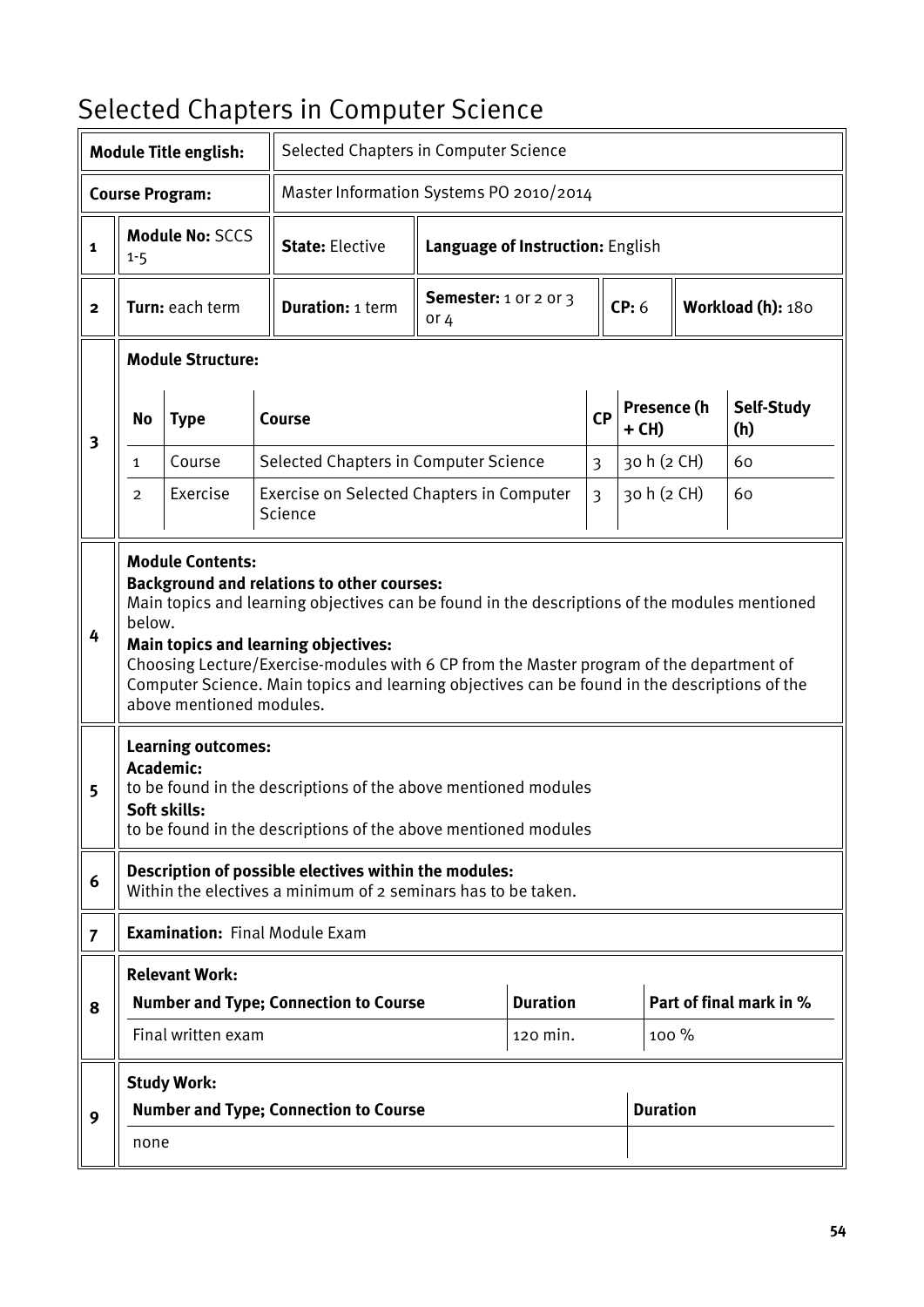| 10 | <b>Prerequisites for Credit Points:</b><br>The credit points will be granted after all relevant work and study work have been successfully<br>completed. |                                                        |  |  |
|----|----------------------------------------------------------------------------------------------------------------------------------------------------------|--------------------------------------------------------|--|--|
| 11 | Weight of the module grade for the overall grade:<br>5% (6 of 120 CP)                                                                                    |                                                        |  |  |
| 12 | <b>Module Prerequisites:</b><br>none                                                                                                                     |                                                        |  |  |
| 13 | <b>Presence:</b><br>Presence is recommended.                                                                                                             |                                                        |  |  |
| 14 | Use of the module for other course programs:<br>none                                                                                                     |                                                        |  |  |
| 15 | <b>Responsible Lecturer:</b><br>Prof. Dr. Heike Trautmann                                                                                                | Department:<br><b>School of Business and Economics</b> |  |  |
| 16 | Misc.:                                                                                                                                                   |                                                        |  |  |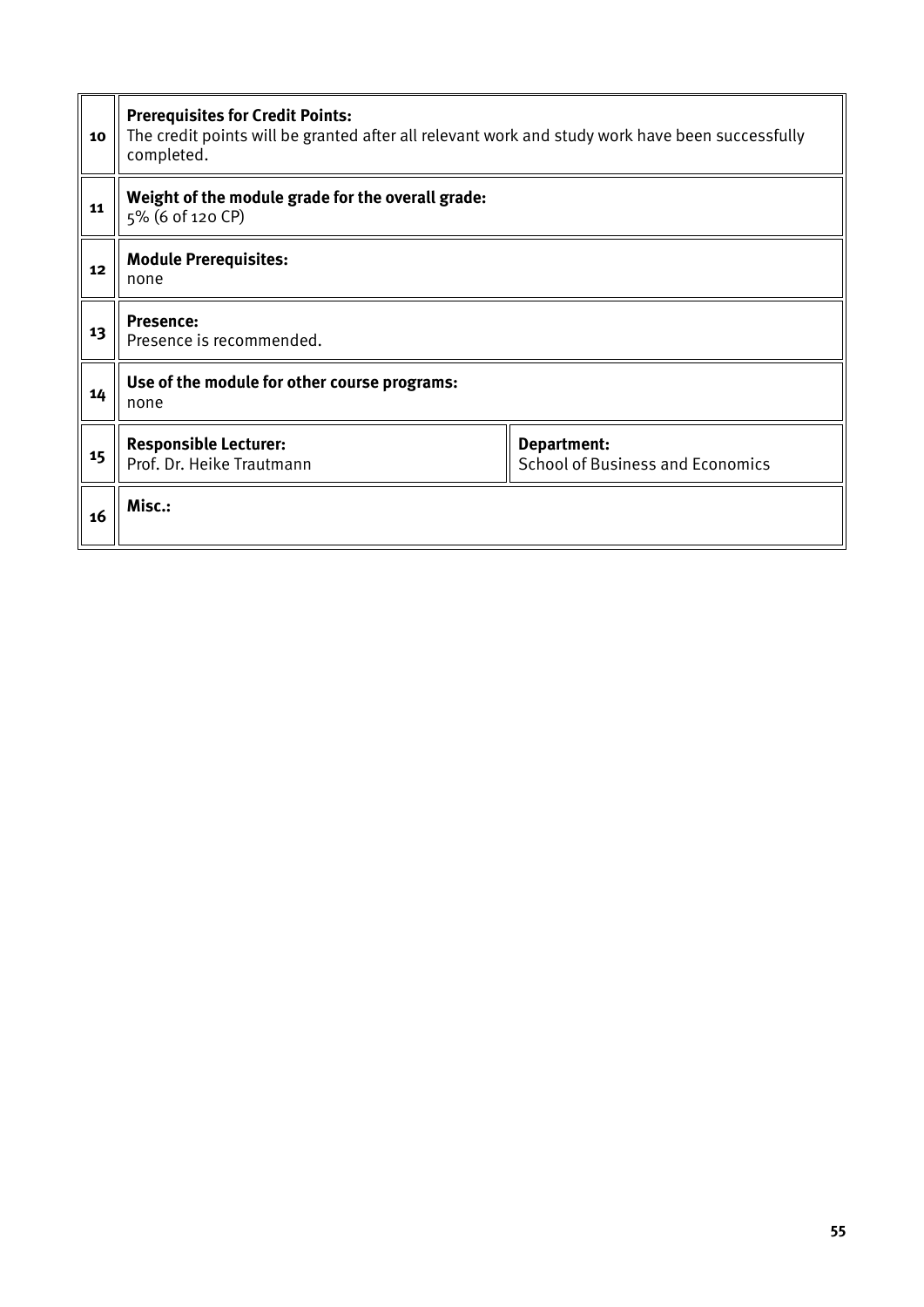# <span id="page-55-0"></span>Project Seminar (Master of Science Information Systems)

| <b>Module Title english:</b> |                                                                                                                                                                                                                                                                                                                                                                                                                                                                                                                                                                                                                                                                                                                                                                                                                                                                                                                                                                                                                                                                                                                              |                                                                               |                                                                                                                                                                                         | Project Seminar (Master of Science Information Systems) |                                                                                                                                                        |    |                             |  |                   |
|------------------------------|------------------------------------------------------------------------------------------------------------------------------------------------------------------------------------------------------------------------------------------------------------------------------------------------------------------------------------------------------------------------------------------------------------------------------------------------------------------------------------------------------------------------------------------------------------------------------------------------------------------------------------------------------------------------------------------------------------------------------------------------------------------------------------------------------------------------------------------------------------------------------------------------------------------------------------------------------------------------------------------------------------------------------------------------------------------------------------------------------------------------------|-------------------------------------------------------------------------------|-----------------------------------------------------------------------------------------------------------------------------------------------------------------------------------------|---------------------------------------------------------|--------------------------------------------------------------------------------------------------------------------------------------------------------|----|-----------------------------|--|-------------------|
| <b>Course Program:</b>       |                                                                                                                                                                                                                                                                                                                                                                                                                                                                                                                                                                                                                                                                                                                                                                                                                                                                                                                                                                                                                                                                                                                              |                                                                               |                                                                                                                                                                                         | Master Information Systems PO 2010/2014                 |                                                                                                                                                        |    |                             |  |                   |
| $\mathbf{1}$                 |                                                                                                                                                                                                                                                                                                                                                                                                                                                                                                                                                                                                                                                                                                                                                                                                                                                                                                                                                                                                                                                                                                                              | <b>Module No: PS</b>                                                          |                                                                                                                                                                                         | <b>State: Compulsory</b>                                | Language of Instruction: English                                                                                                                       |    |                             |  |                   |
| $\mathbf{2}$                 |                                                                                                                                                                                                                                                                                                                                                                                                                                                                                                                                                                                                                                                                                                                                                                                                                                                                                                                                                                                                                                                                                                                              | Turn: each term                                                               |                                                                                                                                                                                         | <b>Duration: 1 term</b>                                 | Semester: 3 or 4                                                                                                                                       |    | Workload (h): 360<br>CP: 12 |  |                   |
|                              |                                                                                                                                                                                                                                                                                                                                                                                                                                                                                                                                                                                                                                                                                                                                                                                                                                                                                                                                                                                                                                                                                                                              | <b>Module Structure:</b>                                                      |                                                                                                                                                                                         |                                                         |                                                                                                                                                        |    |                             |  |                   |
| $\overline{\mathbf{3}}$      | <b>Type</b><br>Course<br>No                                                                                                                                                                                                                                                                                                                                                                                                                                                                                                                                                                                                                                                                                                                                                                                                                                                                                                                                                                                                                                                                                                  |                                                                               |                                                                                                                                                                                         |                                                         |                                                                                                                                                        | CP | Presence (h<br>+ CH)        |  | Self-Study<br>(h) |
|                              | $\mathbf{1}$                                                                                                                                                                                                                                                                                                                                                                                                                                                                                                                                                                                                                                                                                                                                                                                                                                                                                                                                                                                                                                                                                                                 | Project<br>Seminar                                                            |                                                                                                                                                                                         | Project Seminar                                         |                                                                                                                                                        | 12 | 120 h (8 CH)                |  | 240               |
| 4                            | <b>Module Contents:</b><br><b>Background and relations to other courses:</b><br>The material and methods that were introduced in former Tracks IM, PM, BN, BI, ISD and/or LPR<br>will be applied in a practice-oriented project to solve a realistic, complex problem. The project is<br>often performed in collaboration with a partner from industry. The experience gained in the<br>project seminar can be helpful for the Master thesis.<br><b>Main topics and learning objectives:</b><br>The material and methods learned in previous courses are applied in a practice-oriented project<br>with topics varying from term to term. In particular teamwork, project planning and management,<br>development of a business concept, design of a corresponding software architecture,<br>implementation, and testing will be trained. Moreover, the intermediate and final results of the<br>project will be presented using state-of-theart tools. The participants also have to read relevant<br>literature and describe required concepts in papers. The students are supported in all these<br>activities by tutors. |                                                                               |                                                                                                                                                                                         |                                                         |                                                                                                                                                        |    |                             |  |                   |
|                              | <b>Themes</b>                                                                                                                                                                                                                                                                                                                                                                                                                                                                                                                                                                                                                                                                                                                                                                                                                                                                                                                                                                                                                                                                                                                |                                                                               |                                                                                                                                                                                         | <b>Learning objectives</b>                              |                                                                                                                                                        |    |                             |  |                   |
|                              | papers                                                                                                                                                                                                                                                                                                                                                                                                                                                                                                                                                                                                                                                                                                                                                                                                                                                                                                                                                                                                                                                                                                                       | Writing scientific                                                            |                                                                                                                                                                                         |                                                         | Read and understand scientific literature. Describe the read material well-<br>structured, understandably, and precisely in own words in a paper       |    |                             |  |                   |
|                              |                                                                                                                                                                                                                                                                                                                                                                                                                                                                                                                                                                                                                                                                                                                                                                                                                                                                                                                                                                                                                                                                                                                              | Presentation                                                                  |                                                                                                                                                                                         | precise way.                                            | Present the material described in the paper orally using state-of-the-art<br>tools (such as e.g. Powerpoint) in a well-structured, understandable, and |    |                             |  |                   |
|                              |                                                                                                                                                                                                                                                                                                                                                                                                                                                                                                                                                                                                                                                                                                                                                                                                                                                                                                                                                                                                                                                                                                                              | Project work                                                                  |                                                                                                                                                                                         | Solve a realistic task in a project team.               |                                                                                                                                                        |    |                             |  |                   |
|                              | Project                                                                                                                                                                                                                                                                                                                                                                                                                                                                                                                                                                                                                                                                                                                                                                                                                                                                                                                                                                                                                                                                                                                      | management                                                                    | Manage a project taking into account limited time and resources. Divide a<br>complex task into activities and assign them to team members. Coordinate<br>the activities in the project. |                                                         |                                                                                                                                                        |    |                             |  |                   |
| 5                            |                                                                                                                                                                                                                                                                                                                                                                                                                                                                                                                                                                                                                                                                                                                                                                                                                                                                                                                                                                                                                                                                                                                              | Learning outcomes:<br>Academic:<br>(e.g. industrial) project.<br>Soft skills: |                                                                                                                                                                                         |                                                         | The students learn to apply theoretical concepts in a practical environment given by a specific                                                        |    |                             |  |                   |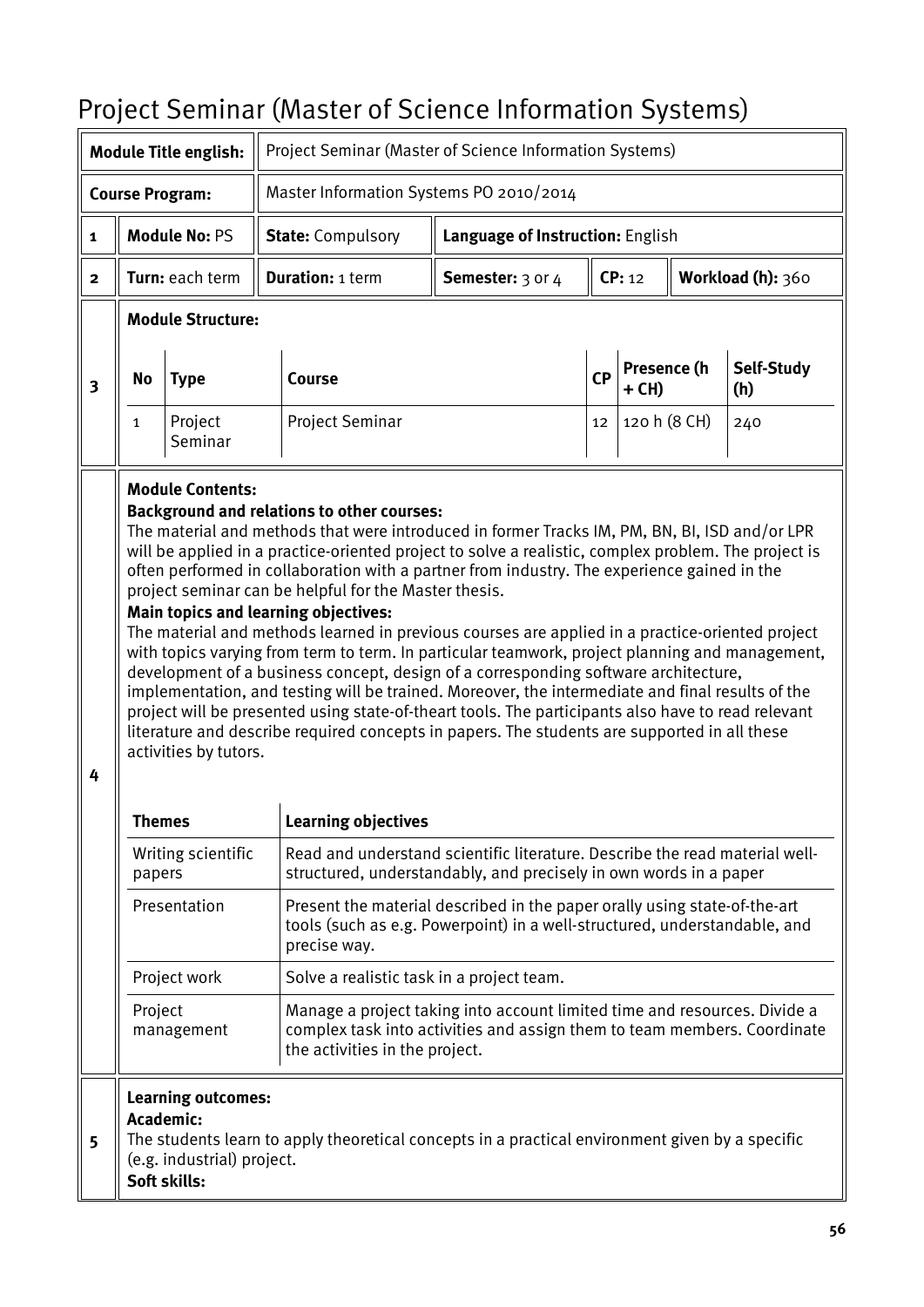|                | Students learn to realize a project in a team. They acquire several soft skills, e.g. in presentations,<br>writing of scientific texts, and collaboration in teams as well as media competence.                                                                                       |              |                                                        |  |       |  |  |
|----------------|---------------------------------------------------------------------------------------------------------------------------------------------------------------------------------------------------------------------------------------------------------------------------------------|--------------|--------------------------------------------------------|--|-------|--|--|
| 6              | Description of possible electives within the modules:<br>none                                                                                                                                                                                                                         |              |                                                        |  |       |  |  |
| $\overline{7}$ | <b>Examination: Final Module Exam</b>                                                                                                                                                                                                                                                 |              |                                                        |  |       |  |  |
|                | <b>Relevant Work:</b>                                                                                                                                                                                                                                                                 |              |                                                        |  |       |  |  |
| 8              | Part of final mark in<br><b>Duration</b><br><b>Number and Type; Connection to Course</b><br>%                                                                                                                                                                                         |              |                                                        |  |       |  |  |
|                | Project documentation, 2 intermediate and<br>1 final presentation                                                                                                                                                                                                                     | presentation | $Ca.$ 30 pages $+$ ca. 90 min.                         |  | 100 % |  |  |
|                | <b>Study Work:</b>                                                                                                                                                                                                                                                                    |              |                                                        |  |       |  |  |
| 9              | <b>Duration</b><br><b>Number and Type; Connection to Course</b>                                                                                                                                                                                                                       |              |                                                        |  |       |  |  |
|                | none                                                                                                                                                                                                                                                                                  |              |                                                        |  |       |  |  |
| 10             | <b>Prerequisites for Credit Points:</b><br>The credit points will be granted after all relevant work and study work have been successfully<br>completed.                                                                                                                              |              |                                                        |  |       |  |  |
| 11             | Weight of the module grade for the overall grade:<br>10% (12 of 120 CP)                                                                                                                                                                                                               |              |                                                        |  |       |  |  |
| 12             | <b>Module Prerequisites:</b><br>Concrete Project Seminars may require certain modules from IM, PM, BN, ISD, BI and/or LPR.                                                                                                                                                            |              |                                                        |  |       |  |  |
| 13             | <b>Presence:</b><br>Presence is recommended during project work and is required during presentations. As the<br>required work can only be assessed, when all participants are present during presentations, an<br>absence is not possible. If absent, the seminar has to be repeated. |              |                                                        |  |       |  |  |
| 14             | Use of the module for other course programs:<br>none                                                                                                                                                                                                                                  |              |                                                        |  |       |  |  |
| 15             | <b>Responsible Lecturer:</b><br>Prof. Dr. Heike Trautmann                                                                                                                                                                                                                             |              | Department:<br><b>School of Business and Economics</b> |  |       |  |  |
| 16             | Misc.:                                                                                                                                                                                                                                                                                |              |                                                        |  |       |  |  |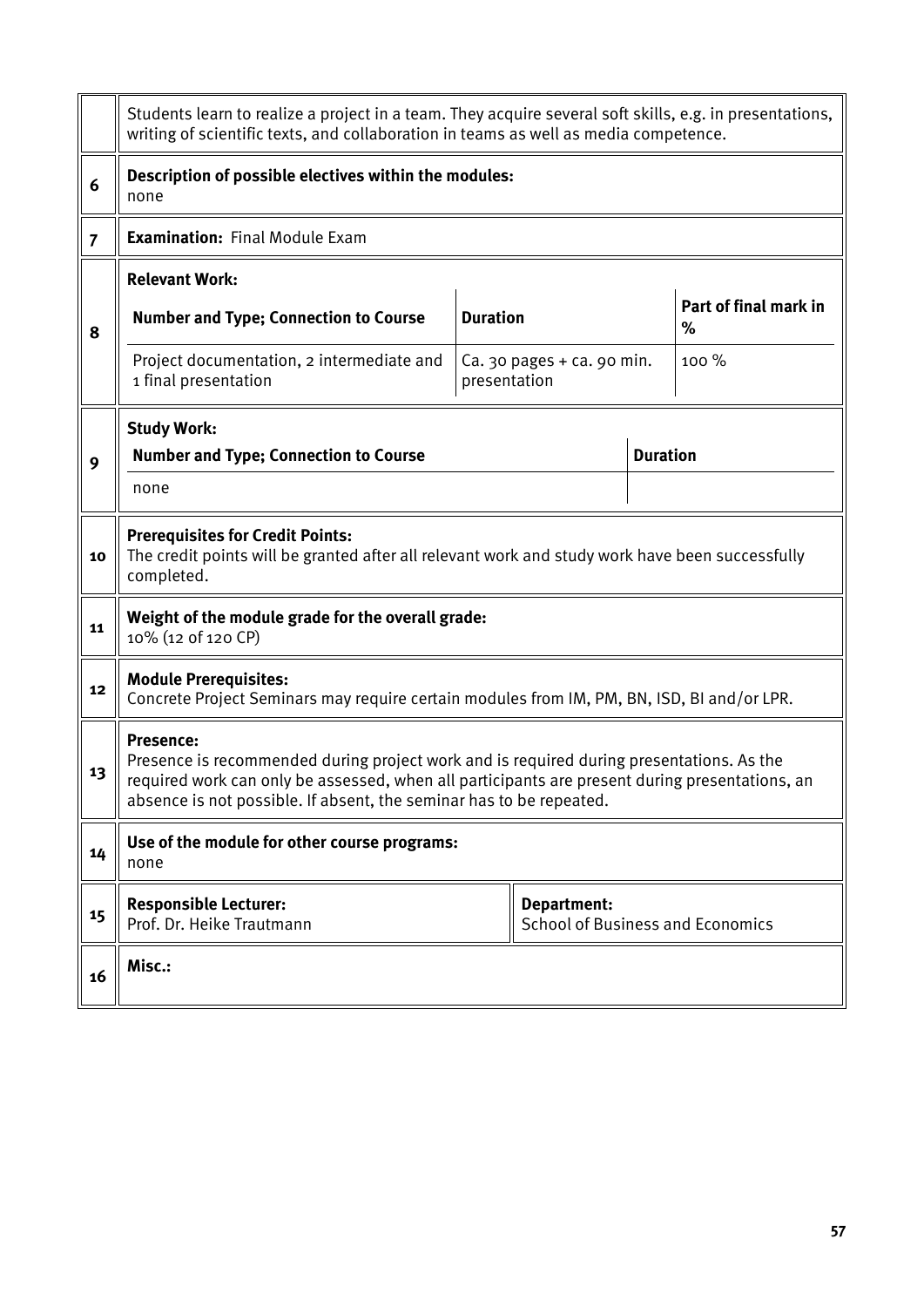# <span id="page-57-0"></span>Master's Thesis (Master of Science Information Systems)

| <b>Module Title english:</b>                                      |                                                                                                                                                                                                                                                                                                                                                                                                                                                                                                                                                                                                                                                                                                                                                                                                                                                                                                                                                                          |                          | Master's Thesis (Master of Science Information Systems)                                                                                                                                                                                                                                                  |                                  |                 |           |                             |       |                         |
|-------------------------------------------------------------------|--------------------------------------------------------------------------------------------------------------------------------------------------------------------------------------------------------------------------------------------------------------------------------------------------------------------------------------------------------------------------------------------------------------------------------------------------------------------------------------------------------------------------------------------------------------------------------------------------------------------------------------------------------------------------------------------------------------------------------------------------------------------------------------------------------------------------------------------------------------------------------------------------------------------------------------------------------------------------|--------------------------|----------------------------------------------------------------------------------------------------------------------------------------------------------------------------------------------------------------------------------------------------------------------------------------------------------|----------------------------------|-----------------|-----------|-----------------------------|-------|-------------------------|
| Master Information Systems PO 2010/2014<br><b>Course Program:</b> |                                                                                                                                                                                                                                                                                                                                                                                                                                                                                                                                                                                                                                                                                                                                                                                                                                                                                                                                                                          |                          |                                                                                                                                                                                                                                                                                                          |                                  |                 |           |                             |       |                         |
| $\mathbf{1}$                                                      |                                                                                                                                                                                                                                                                                                                                                                                                                                                                                                                                                                                                                                                                                                                                                                                                                                                                                                                                                                          | <b>Module No: MT</b>     | <b>State: Compulsory</b>                                                                                                                                                                                                                                                                                 | Language of Instruction: English |                 |           |                             |       |                         |
| $\overline{2}$                                                    |                                                                                                                                                                                                                                                                                                                                                                                                                                                                                                                                                                                                                                                                                                                                                                                                                                                                                                                                                                          | Turn: each term          | <b>Duration: 1 term</b>                                                                                                                                                                                                                                                                                  | Semester: 3 or 4                 |                 |           | CP: 30<br>Workload (h): 900 |       |                         |
|                                                                   |                                                                                                                                                                                                                                                                                                                                                                                                                                                                                                                                                                                                                                                                                                                                                                                                                                                                                                                                                                          | <b>Module Structure:</b> |                                                                                                                                                                                                                                                                                                          |                                  |                 |           |                             |       |                         |
|                                                                   | <b>No</b>                                                                                                                                                                                                                                                                                                                                                                                                                                                                                                                                                                                                                                                                                                                                                                                                                                                                                                                                                                | <b>Type</b>              | <b>Course</b>                                                                                                                                                                                                                                                                                            |                                  |                 | <b>CP</b> | Presence (h +<br>CH)        |       | Self-Study<br>(h)       |
| 3                                                                 | $\mathbf{1}$                                                                                                                                                                                                                                                                                                                                                                                                                                                                                                                                                                                                                                                                                                                                                                                                                                                                                                                                                             |                          | Writing the thesis                                                                                                                                                                                                                                                                                       |                                  |                 | 25        | o h (o CH)                  |       | 750                     |
|                                                                   | 2                                                                                                                                                                                                                                                                                                                                                                                                                                                                                                                                                                                                                                                                                                                                                                                                                                                                                                                                                                        |                          | Thesis defense                                                                                                                                                                                                                                                                                           |                                  |                 | 2         | o h (o CH)                  |       | 60                      |
|                                                                   | $\overline{3}$                                                                                                                                                                                                                                                                                                                                                                                                                                                                                                                                                                                                                                                                                                                                                                                                                                                                                                                                                           | Exercise                 | Research methods                                                                                                                                                                                                                                                                                         |                                  |                 | 3         | 30 h (2 CH)                 |       | 60                      |
| 4<br>5                                                            | <b>Module Contents:</b><br><b>Background and relations to other courses:</b><br>The master thesis is written in the research context of one of the method tracks IM, PM, BN, BI<br>and/or ISD.<br>Main topics and learning objectives:<br>Those are subject to the topic and area where the thesis is intended. The thesis defense covers<br>the thesis' topic. With his/her master's thesis, a student is supposed to prove his/her ability to<br>take part in the scientific process by doing a small piece of research and write an appropriate<br>paper on it. The thesis should have a length of approximately 80 pages. The thesis defense<br>contains a presentation of the thesis' contents as well as a discussion.<br><b>Learning outcomes:</b><br><b>Academic:</b><br>The student can handle a research topic in a scientific way and apply the results to practical<br>problems. He or she can present and defend approaches, underlying theory and results. |                          |                                                                                                                                                                                                                                                                                                          |                                  |                 |           |                             |       |                         |
|                                                                   |                                                                                                                                                                                                                                                                                                                                                                                                                                                                                                                                                                                                                                                                                                                                                                                                                                                                                                                                                                          |                          | The student can handle the formal requirements associated to a research paper: investigating the<br>research context, collecting material from the scientific literature, performing and processing<br>bibliographical inquiries, presenting own ideas in the scientific environment of the given topic. |                                  |                 |           |                             |       |                         |
| 6                                                                 | none                                                                                                                                                                                                                                                                                                                                                                                                                                                                                                                                                                                                                                                                                                                                                                                                                                                                                                                                                                     |                          | Description of possible electives within the modules:                                                                                                                                                                                                                                                    |                                  |                 |           |                             |       |                         |
| $\overline{7}$                                                    |                                                                                                                                                                                                                                                                                                                                                                                                                                                                                                                                                                                                                                                                                                                                                                                                                                                                                                                                                                          |                          | <b>Examination: Final Module Exam</b>                                                                                                                                                                                                                                                                    |                                  |                 |           |                             |       |                         |
|                                                                   |                                                                                                                                                                                                                                                                                                                                                                                                                                                                                                                                                                                                                                                                                                                                                                                                                                                                                                                                                                          | <b>Relevant Work:</b>    |                                                                                                                                                                                                                                                                                                          |                                  |                 |           |                             |       |                         |
| 8                                                                 |                                                                                                                                                                                                                                                                                                                                                                                                                                                                                                                                                                                                                                                                                                                                                                                                                                                                                                                                                                          |                          | <b>Number and Type; Connection to Course</b>                                                                                                                                                                                                                                                             |                                  | <b>Duration</b> |           |                             |       | Part of final mark in % |
|                                                                   |                                                                                                                                                                                                                                                                                                                                                                                                                                                                                                                                                                                                                                                                                                                                                                                                                                                                                                                                                                          | Master's thesis          |                                                                                                                                                                                                                                                                                                          |                                  |                 |           |                             | 100 % |                         |
|                                                                   |                                                                                                                                                                                                                                                                                                                                                                                                                                                                                                                                                                                                                                                                                                                                                                                                                                                                                                                                                                          | <b>Study Work:</b>       |                                                                                                                                                                                                                                                                                                          |                                  |                 |           |                             |       |                         |
| 9                                                                 | <b>Duration</b><br><b>Number and Type; Connection to Course</b>                                                                                                                                                                                                                                                                                                                                                                                                                                                                                                                                                                                                                                                                                                                                                                                                                                                                                                          |                          |                                                                                                                                                                                                                                                                                                          |                                  |                 |           |                             |       |                         |